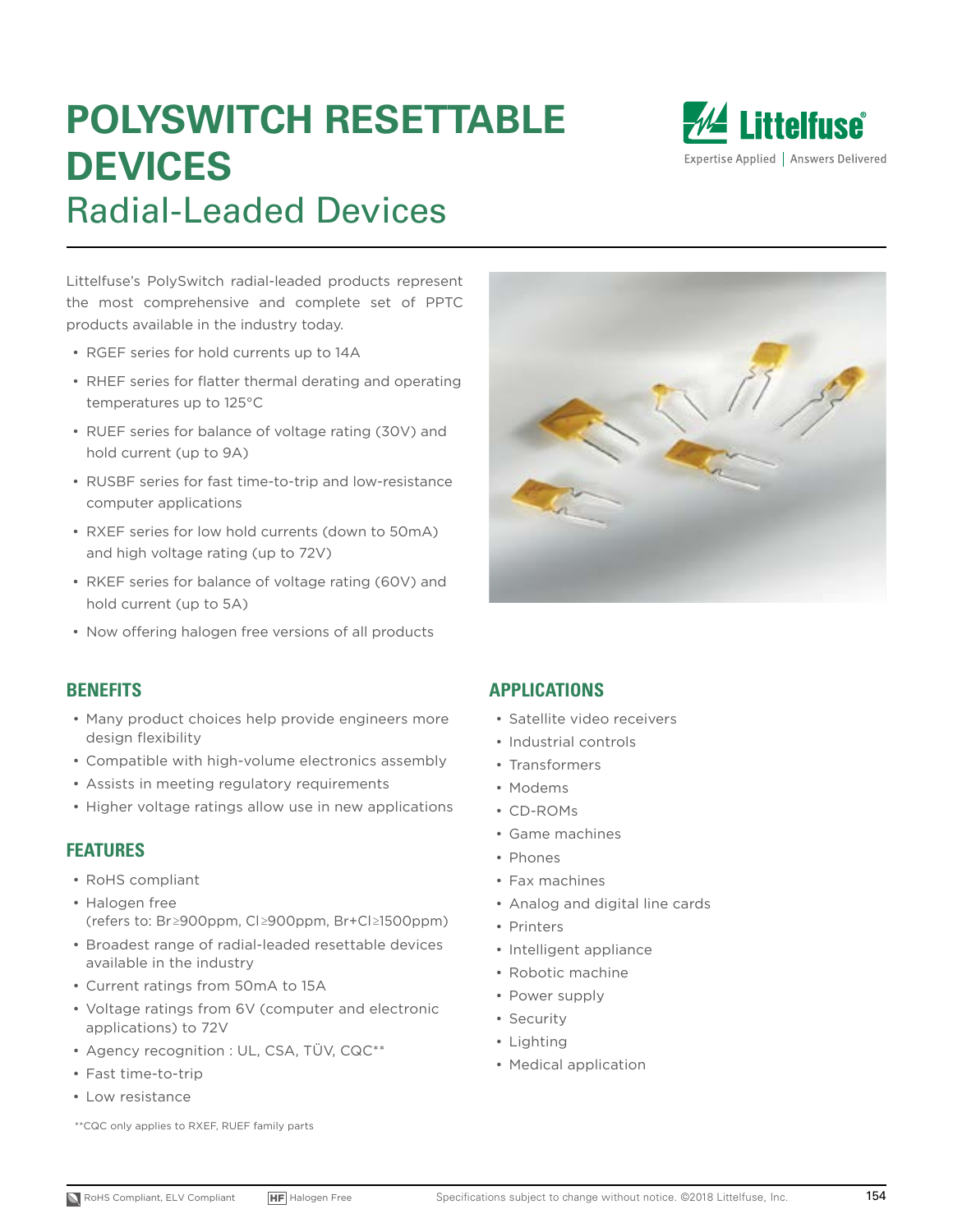### Application Selection Guide

The guide below lists PolySwitch radial-leaded devices that are typically used in each of the applications described. Specifications for the suggested device part numbers can be found in this section.

Once a part number has been selected, the user should evaluate and test each product for its intended application.

|                                             | PolySwitch Resettable Devices - Key Selection Criteria |                         |                                     |
|---------------------------------------------|--------------------------------------------------------|-------------------------|-------------------------------------|
| <b>Protection Application</b>               | <b>Small Size</b>                                      | <b>Flatter Derating</b> | <b>Lower Current Higher Voltage</b> |
| Electromagnetic Loads                       | RGEF (<16V), RUEF (<30V)                               | $RHEF$ (<16V)           | RXEF (<72V), RKEF (<60V)            |
| Halogen Lighting                            | RGEF (<16V), RUEF (<30V)                               | $RHEF$ (<16V)           | RXEF (<72V), RKEF (<60V)            |
| Lighting Ballast                            | $RXEF$ (<72V)                                          |                         |                                     |
| Loudspeakers                                | $RXEF$ (<72V)                                          |                         | RXEF (<72V), RKEF (<60V)            |
| <b>Medical Equipment</b>                    | RGEF (<16V), RUEF (<30V)                               | $RHEF$ (<16V)           | $RXEF$ (<72V). RKEF (<60V)          |
| <b>MOSFET Devices</b>                       | RGEF (<16V), RUEF (<30V)                               | $RHEF$ (<16 $V$ )       | RXEF (<72V), RKEF (<60V)            |
| Motors, Fans and Blowers                    | RXEF (<72V), RGEF (<16V)                               | $RHEF$ (<16V)           |                                     |
| POS Equipment                               | RXEF (<72V), RUEF (<30V)                               |                         |                                     |
| Process and Industrial Controls             | RXEF (<72V), RUEF (<30V)                               |                         |                                     |
| Satellite Video Receivers                   | RGEF (<16V), RUEF (<30V)                               | $RHEF$ (<16V)           | RXEF (<72V), RKEF (<60V)            |
| Security and Fire Alarm Systems             | RGEF (<16V), RUEF (<30V)                               | $RHEF$ (<16V)           | RXEF (<72V), RKEF (<60V)            |
| Test and Measurement Equipment              | RGEF (<16V), RUEF (<30V)                               | $RHEF$ (<16V)           | RXEF (<72V), RKEF (<60V)            |
| <b>Transformers</b>                         | RGEF (<16V), RUEF (<30V)                               | $RHEF$ (<16V)           | RXEF (<72V), RKEF (<60V)            |
| DDC Computer and Consumer Electronics       | <b>RUEF (&lt;30V)</b>                                  |                         |                                     |
| Mouse and Keyboard                          | <b>RUEF (&lt;30V)</b>                                  |                         |                                     |
| SCSI                                        | <b>RUEF (&lt;30V)</b>                                  |                         |                                     |
| <b>USB</b>                                  | $RUSBF$ (<16V)                                         |                         |                                     |
| Traces and Printed Circuit Board Protection | RGEF (<16V), RUEF (<30V)                               | $RHEF$ (<16V)           | RXEF (<72V), RKEF (<60V)            |

**Note :** This list is not exhaustive. Littelfuse welcomes customer input for additional application ideas for PolySwitch resettable devices.

### Table R1 — Product Series - Current Rating, Voltage Rating/Typical Resistance

| <b>Voltage Rating</b> | <b>RXEF</b><br><b>72V</b>       | <b>RKEF</b><br>60V              | <b>RXEF</b><br>60V              | <b>RUEF</b><br>30V                    | <b>RGEF</b><br><b>16V</b>       | <b>RHEF</b><br><b>16V</b>       | <b>RHEF</b><br>30V                                                                                                                                                   | <b>RUSBF</b><br><b>16V</b>      | <b>RUSBF</b><br>6V                    |
|-----------------------|---------------------------------|---------------------------------|---------------------------------|---------------------------------------|---------------------------------|---------------------------------|----------------------------------------------------------------------------------------------------------------------------------------------------------------------|---------------------------------|---------------------------------------|
| Hold Current (A)      |                                 |                                 |                                 |                                       |                                 |                                 |                                                                                                                                                                      |                                 |                                       |
| 0.050                 |                                 |                                 | $9.20\Omega$                    | $\overline{\phantom{m}}$              | -                               | -                               |                                                                                                                                                                      | -                               | $\hspace{1.0cm} \rule{1.5cm}{0.15cm}$ |
| 0.100                 |                                 |                                 | $3.50\Omega$                    |                                       |                                 |                                 |                                                                                                                                                                      |                                 |                                       |
| 0.170                 |                                 |                                 | $4.30\Omega$                    | -                                     | -                               |                                 | -                                                                                                                                                                    |                                 |                                       |
| 0.200                 | $2.290\Omega$                   | $\hspace{0.1mm}-\hspace{0.1mm}$ | $\qquad \qquad$                 |                                       |                                 |                                 |                                                                                                                                                                      |                                 | $\hspace{1.0cm} \rule{1.5cm}{0.15cm}$ |
| 0.250                 | $1.600\Omega$                   | $\hspace{0.1mm}-\hspace{0.1mm}$ | $\hspace{0.1mm}-\hspace{0.1mm}$ | $\hspace{1.0cm} \rule{1.5cm}{0.15cm}$ | $\hspace{0.1mm}-\hspace{0.1mm}$ | $\hspace{0.1mm}-\hspace{0.1mm}$ |                                                                                                                                                                      | $\hspace{0.1mm}-\hspace{0.1mm}$ | $\hspace{0.1mm}-\hspace{0.1mm}$       |
| 0.300                 | $1.110\Omega$                   | $\hspace{0.1mm}-\hspace{0.1mm}$ |                                 |                                       |                                 | $\overline{\phantom{m}}$        |                                                                                                                                                                      |                                 |                                       |
| 0.400                 | $0.710\Omega$                   | $\overbrace{\qquad \qquad }^{}$ |                                 |                                       |                                 |                                 | $\overbrace{\qquad \qquad }$                                                                                                                                         | $\hspace{0.1mm}-\hspace{0.1mm}$ | $\overline{\phantom{m}}$              |
| 0.500                 | $0.640\Omega$                   | $0.425\Omega$                   |                                 | -                                     | -                               | $\overline{\phantom{0}}$        | $0.68\Omega$                                                                                                                                                         |                                 |                                       |
| 0.550                 | $\overline{\phantom{m}}$        | $\overline{\phantom{m}}$        |                                 | -                                     | -                               |                                 | $\overbrace{\phantom{12333}}$                                                                                                                                        | $\overline{\phantom{0}}$        |                                       |
| 0.650                 | $0.400\Omega$                   | $0.350\Omega$                   |                                 | $\overline{\phantom{m}}$              | $\hspace{0.1mm}-\hspace{0.1mm}$ | $\overline{\phantom{0}}$        | $\qquad \qquad -$                                                                                                                                                    | $\hspace{0.1mm}-\hspace{0.1mm}$ | $\overline{\phantom{m}}$              |
| 0.700                 | $\overline{\phantom{m}}$        | $\qquad \qquad -$               | $\hspace{0.1mm}-\hspace{0.1mm}$ | $\hspace{0.1mm}-\hspace{0.1mm}$       | $\hspace{0.1mm}-\hspace{0.1mm}$ |                                 | 0.42 <omega< td=""><td><math display="inline">\hspace{0.1mm}-\hspace{0.1mm}</math></td><td><math display="inline">\hspace{0.1mm}-\hspace{0.1mm}</math></td></omega<> | $\hspace{0.1mm}-\hspace{0.1mm}$ | $\hspace{0.1mm}-\hspace{0.1mm}$       |
| 0.750                 | $0.325\Omega$                   | $0.295\Omega$                   |                                 | $\hspace{0.1mm}-\hspace{0.1mm}$       | $\qquad \qquad$                 |                                 |                                                                                                                                                                      |                                 | $0.140\Omega$                         |
| 0.900                 | $0.255\Omega$                   | $0.255\Omega$                   |                                 | $0.095\Omega$                         | $\overline{\phantom{m}}$        | $\overline{\phantom{0}}$        | $\overbrace{\qquad \qquad }^{}$                                                                                                                                      | $0.100\Omega$                   | $\hspace{0.1mm}-\hspace{0.1mm}$       |
| 1.000                 | $\overbrace{\qquad \qquad }^{}$ | $\overbrace{\qquad \qquad }^{}$ |                                 | $\overbrace{\qquad \qquad }^{}$       |                                 |                                 | $0.24\Omega$                                                                                                                                                         |                                 |                                       |
| 1.100                 | $0.200\Omega$                   | $0.225\Omega$                   |                                 | $0.075\Omega$                         |                                 | $\overline{\phantom{0}}$        |                                                                                                                                                                      | $0.075\Omega$                   | $\overbrace{\qquad \qquad }^{}$       |
| 1.200                 | $\overline{\phantom{m}}$        | $\qquad \qquad -$               |                                 | $\overline{\phantom{m}}$              | $\hspace{0.1mm}-\hspace{0.1mm}$ | $\overline{\phantom{0}}$        | $\hspace{1.0cm} \rule{1.5cm}{0.15cm}$                                                                                                                                | $\overbrace{\qquad \qquad }^{}$ | $0.080\Omega$                         |
| 1.350                 | $0.155\Omega$                   | $0.165\Omega$                   |                                 | $0.060\Omega$                         | $\hspace{0.1mm}-\hspace{0.1mm}$ | $\hspace{0.1mm}-\hspace{0.1mm}$ | $\hspace{1.0cm} \rule{1.5cm}{0.15cm}$                                                                                                                                | $0.060\Omega$                   | $\overline{\phantom{m}}$              |
| 1.550                 |                                 | $\qquad \qquad -$               | $\overbrace{\phantom{12333}}$   |                                       | $\overline{\phantom{m}}$        | $\hspace{0.1mm}-\hspace{0.1mm}$ |                                                                                                                                                                      |                                 | $0.058\Omega$                         |
| 1.600                 | $0.115\Omega$                   | $0.150\Omega$                   |                                 | $0.050\Omega$                         | $\overline{\phantom{m}}$        |                                 |                                                                                                                                                                      | $0.050\Omega$                   | $\hspace{0.1mm}-\hspace{0.1mm}$       |
| 1.850                 | $0.100\Omega$                   | $0.106\Omega$                   |                                 | $0.045\Omega$                         |                                 |                                 | $\hspace{0.1mm}-\hspace{0.1mm}$                                                                                                                                      | $0.045\Omega$                   | $\hspace{0.1mm}-\hspace{0.1mm}$       |
| 1.900                 | $\overbrace{\phantom{12332}}$   | $\overbrace{\qquad \qquad }$    |                                 | $\hspace{0.1mm}-\hspace{0.1mm}$       |                                 |                                 | $\hspace{0.1mm}-\hspace{0.1mm}$                                                                                                                                      |                                 | $\hspace{0.1mm}-\hspace{0.1mm}$       |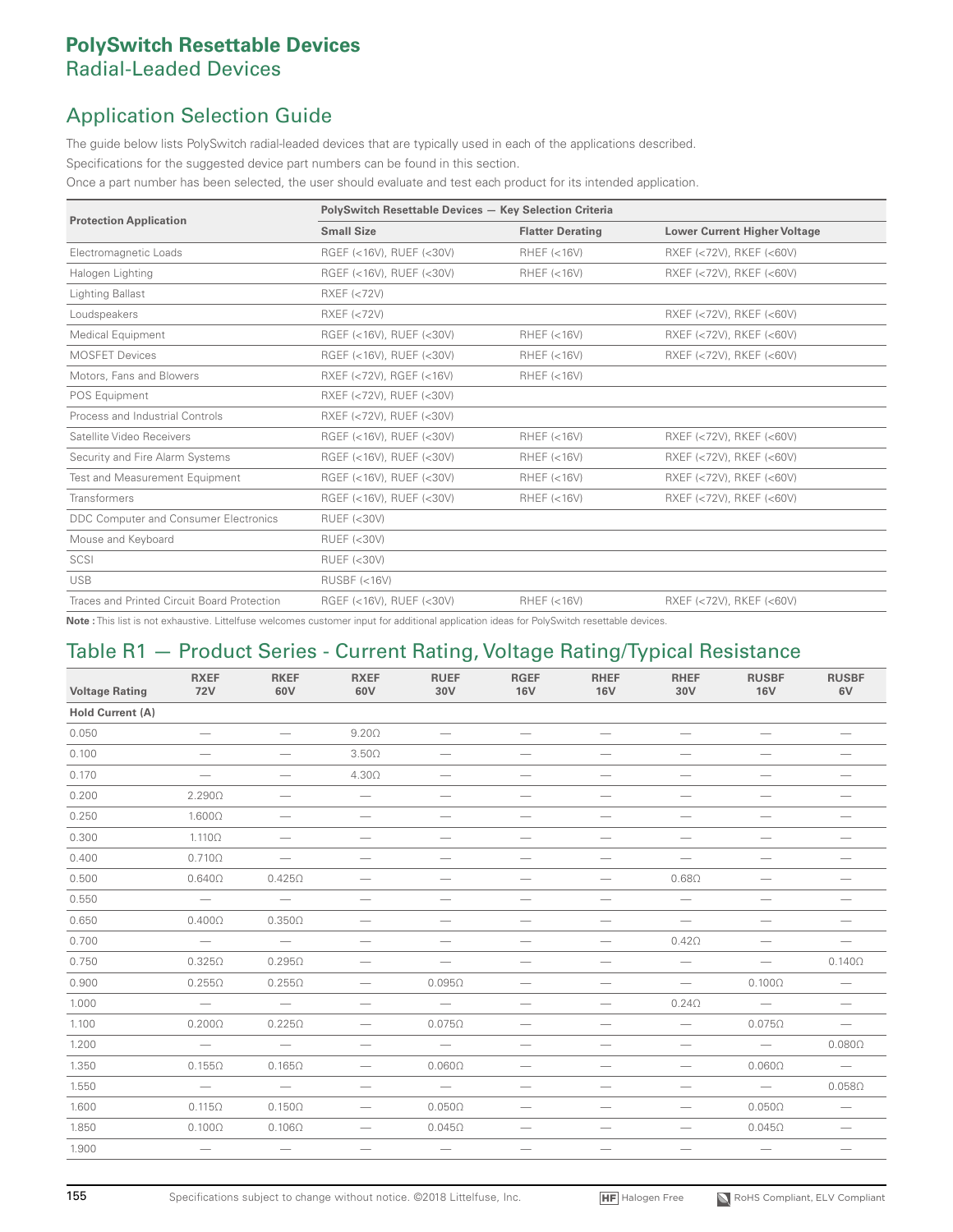## Table R1 — Product Series - Current Rating, Voltage Rating/Typical Resistance (Cont'd)

|                       | <b>RXEF</b>                     | <b>RKEF</b>              | <b>RXEF</b>                           | <b>RUEF</b>              | <b>RGEF</b>                     | <b>RHEF</b>                     | <b>RHEF</b>                     | <b>RUSBF</b>             | <b>RUSBF</b>                    |
|-----------------------|---------------------------------|--------------------------|---------------------------------------|--------------------------|---------------------------------|---------------------------------|---------------------------------|--------------------------|---------------------------------|
| <b>Voltage Rating</b> | <b>72V</b>                      | 60V                      | 60V                                   | 30V                      | <b>16V</b>                      | <b>16V</b>                      | 30V                             | <b>16V</b>               | 6V                              |
| Hold Current (A)      |                                 |                          |                                       |                          |                                 |                                 |                                 |                          |                                 |
| 2.000                 | $\overline{\phantom{0}}$        |                          |                                       | $\overline{\phantom{0}}$ |                                 | $0.0610\Omega$                  | -                               |                          |                                 |
| 2.500                 | $0.065\Omega$                   | $0.063\Omega$            |                                       | $0.030\Omega$            | $0.0380\Omega$                  | $\overline{\phantom{m}}$        | $\overline{\phantom{0}}$        | $0.030\Omega$            | $\hspace{0.1mm}-\hspace{0.1mm}$ |
| 3.000                 | $0.050\Omega$                   | $0.040\Omega$            | $\hspace{0.1mm}-\hspace{0.1mm}$       | $0.035\Omega$            | $0.0514\Omega$                  | $0.0430\Omega$                  |                                 |                          |                                 |
| 3.750                 | $0.040\Omega$                   | $0.029\Omega$            | $\hspace{1.0cm} \rule{1.5cm}{0.15cm}$ |                          |                                 | $\overline{\phantom{0}}$        |                                 |                          |                                 |
| 4.000                 | $\hspace{0.1mm}-\hspace{0.1mm}$ | $0.026\Omega$            | $\overline{\phantom{0}}$              | $0.020\Omega$            | $0.0300\Omega$                  | $0.0320\Omega$                  |                                 |                          |                                 |
| 4.500                 | $\hspace{0.1mm}-\hspace{0.1mm}$ | $\overline{\phantom{m}}$ | $\hspace{0.1mm}-\hspace{0.1mm}$       | $\qquad \qquad -$        |                                 | $0.0290\Omega$                  |                                 |                          |                                 |
| 5.000                 |                                 | $0.021\Omega$            |                                       | $0.020\Omega$            | $0.0192\Omega$                  |                                 |                                 |                          |                                 |
| 5.500                 |                                 | $\overline{\phantom{m}}$ | -                                     | $\qquad \qquad -$        |                                 | $0.0200\Omega$                  | -                               | $\overline{\phantom{0}}$ |                                 |
| 6.000                 |                                 |                          | $\hspace{0.1mm}-\hspace{0.1mm}$       | $0.013\Omega$            | $0.0145\Omega$                  | $0.0175\Omega$                  |                                 | $\overline{\phantom{0}}$ |                                 |
| 6.500                 | $\hspace{0.1mm}-\hspace{0.1mm}$ | $\overline{\phantom{m}}$ | $\hspace{0.1mm}-\hspace{0.1mm}$       | $\overline{\phantom{m}}$ | $\hspace{0.1mm}-\hspace{0.1mm}$ | $0.0144\Omega$                  | $\hspace{0.1mm}-\hspace{0.1mm}$ | $\overline{\phantom{0}}$ |                                 |
| 7.000                 |                                 |                          |                                       | $0.013\Omega$            | $0.0105\Omega$                  | $0.0132\Omega$                  | $\overline{\phantom{0}}$        | $\overline{\phantom{0}}$ |                                 |
| 7.500                 |                                 |                          | -                                     | $\qquad \qquad -$        | $\hspace{0.1mm}-\hspace{0.1mm}$ | $0.0120\Omega$                  |                                 |                          |                                 |
| 8.000                 | $\hspace{0.1mm}-\hspace{0.1mm}$ | $\overline{\phantom{m}}$ | $\overbrace{\qquad \qquad }^{}$       | $0.013\Omega$            | $0.0086\Omega$                  | $0.0110\Omega$                  | $\overbrace{\phantom{12333}}$   | $\overline{\phantom{0}}$ | $\overline{\phantom{m}}$        |
| 9.000                 |                                 | -                        |                                       | $0.008\Omega$            | $0.0070\Omega$                  | $0.0100\Omega$                  |                                 |                          |                                 |
| 10.00                 |                                 | -                        | -                                     |                          | $0.0056\Omega$                  | $0.0083\Omega$                  | -                               |                          |                                 |
| 11.00                 | -                               | -                        | -                                     |                          | $0.0050\Omega$                  | $0.0073\Omega$                  |                                 |                          |                                 |
| 12.00                 |                                 |                          | $\hspace{1.0cm} \rule{1.5cm}{0.15cm}$ |                          | $0.0046\Omega$                  | $\overbrace{\phantom{1232211}}$ |                                 |                          |                                 |
| 13.00                 |                                 |                          |                                       |                          | $\qquad \qquad -$               | $0.0055\Omega$                  |                                 |                          |                                 |
| 14.00                 | -                               |                          |                                       | -                        | $0.0040\Omega$                  | $0.0050\Omega$                  | $\overline{\phantom{0}}$        | -                        |                                 |
| 15.00                 |                                 |                          |                                       |                          |                                 | $0.0050\Omega$                  |                                 |                          |                                 |

## Table R2 — Thermal Derating [Hold Current (A) at Ambient Temperature (°C)]

| Part               |                 |                 |               |                |                | <b>Maximum Ambient Temperature</b> |       |       |       |      |       |
|--------------------|-----------------|-----------------|---------------|----------------|----------------|------------------------------------|-------|-------|-------|------|-------|
| <b>Number</b>      | $-40^{\circ}$ C | $-20^{\circ}$ C | $0^{\circ}$ C | $20^{\circ}$ C | $25^{\circ}$ C | $40^{\circ}$ C                     | 50°C  | 60°C  | 70°C  | 85°C | 125°C |
| <b>RXEF</b><br>60V |                 |                 |               |                |                |                                    |       |       |       |      |       |
| RXEF005            | 0.078           | 0.068           | 0.06          | 0.05           | 0.048          | 0.04                               | 0.035 | 0.032 | 0.027 | 0.02 |       |
| RXEF010            | 0.160           | 0.140           | 0.11          | 0.10           | 0.096          | 0.08                               | 0.072 | 0.067 | 0.050 | 0.04 |       |
| RXEF017            | 0.260           | 0.230           | 0.21          | 0.17           | 0.160          | 0.14                               | 0.120 | 0.110 | 0.090 | 0.07 |       |
| <b>RXEF</b><br>72V |                 |                 |               |                |                |                                    |       |       |       |      |       |
| RXEF020            | 0.31            | 0.27            | 0.24          | 0.20           | 0.19           | 0.16                               | 0.14  | 0.13  | 0.11  | 0.08 |       |
| RXEF025            | 0.39            | 0.34            | 0.30          | 0.25           | 0.24           | 0.20                               | 0.18  | 0.16  | 0.14  | 0.10 |       |
| RXEF030            | 0.47            | 0.41            | 0.36          | 0.30           | 0.29           | 0.24                               | 0.22  | 0.20  | 0.16  | 0.12 |       |
| RXEF040            | 0.62            | 0.54            | 0.48          | 0.40           | 0.38           | 0.32                               | 0.29  | 0.25  | 0.22  | 0.16 |       |
| RXEF050            | 0.78            | 0.68            | 0.60          | 0.50           | 0.48           | 0.41                               | 0.36  | 0.32  | 0.27  | 0.20 |       |
| RXEF065            | 1.01            | 0.88            | 0.77          | 0.65           | 0.62           | 0.53                               | 0.47  | 0.41  | 0.35  | 0.26 |       |
| RXEF075            | 1.16            | 1.02            | 0.89          | 0.75           | 0.72           | 0.61                               | 0.54  | 0.47  | 0.41  | 0.30 |       |
| RXEF090            | 1.40            | 1.22            | 1.07          | 0.90           | 0.86           | 0.73                               | 0.65  | 0.57  | 0.49  | 0.36 |       |
| RXEF110            | 1.71            | 1.50            | 1.31          | 1.10           | 1.06           | 0.89                               | 0.79  | 0.69  | 0.59  | 0.44 |       |
| RXEF135            | 2.09            | 1.84            | 1.61          | 1.35           | 1.30           | 1.09                               | 0.97  | 0.85  | 0.73  | 0.54 |       |
| RXEF160            | 2.48            | 2.18            | 1.90          | 1.60           | 1.54           | 1.30                               | 1.15  | 1.01  | 0.86  | 0.64 |       |
| RXEF185            | 2.87            | 2.52            | 2.20          | 1.85           | 1.78           | 1.50                               | 1.33  | 1.17  | 1.00  | 0.74 |       |
| RXEF250            | 3.88            | 3.40            | 2.98          | 2.50           | 2.40           | 2.03                               | 1.80  | 1.58  | 1.35  | 1.00 |       |
| RXEF300            | 4.65            | 4.08            | 3.57          | 3.00           | 2.88           | 2.43                               | 2.16  | 1.89  | 1.62  | 1.20 |       |
| RXEF375            | 5.81            | 5.10            | 4.46          | 3.75           | 3.60           | 3.04                               | 2.70  | 2.36  | 2.03  | 1.50 |       |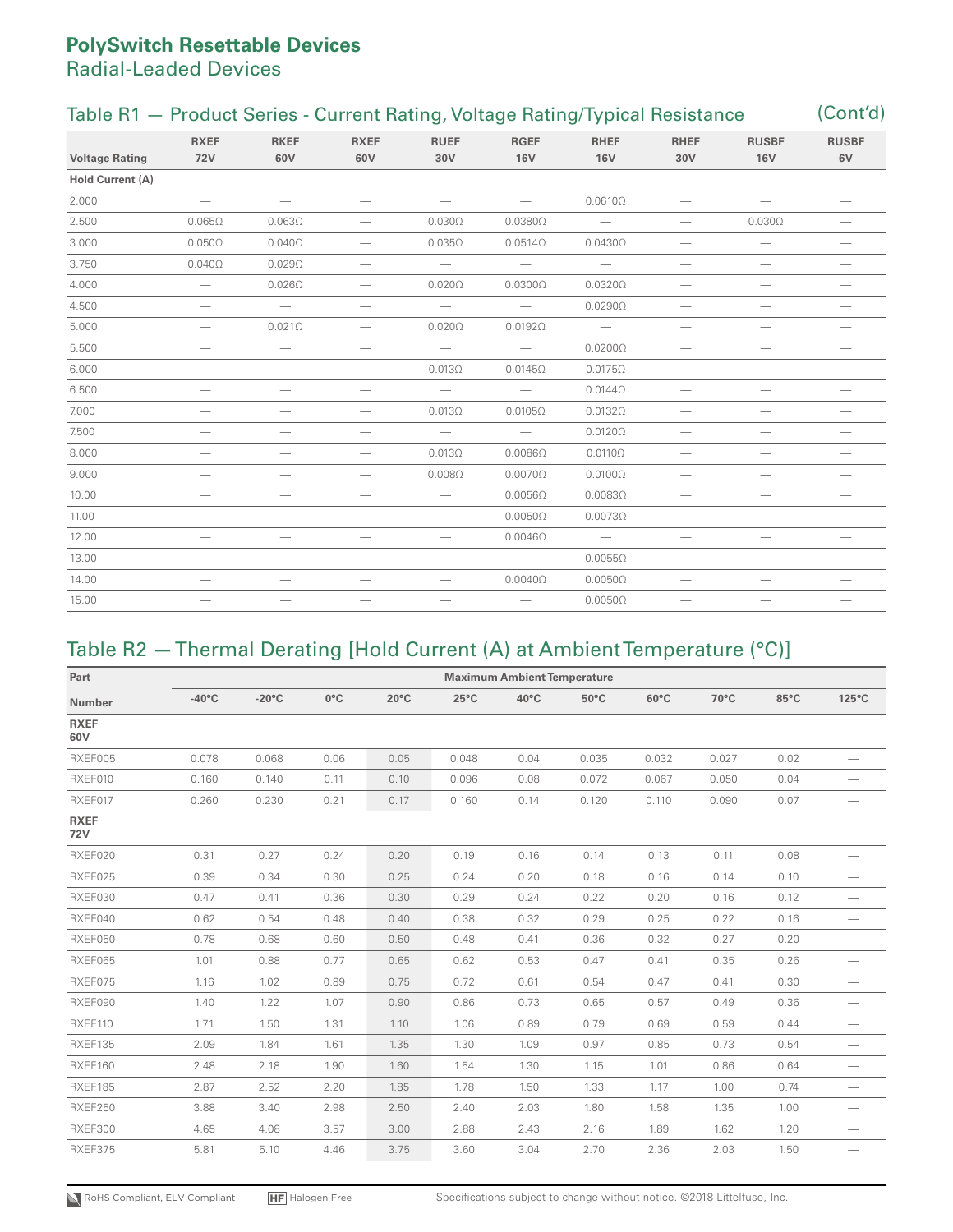## Table R2 — Thermal Derating [Hold Current (A) at Ambient Temperature (°C)] (Cont'd)

| Part                         |                 |                 |            |                |                | <b>Maximum Ambient Temperature</b> |                |                |            |            |                          |
|------------------------------|-----------------|-----------------|------------|----------------|----------------|------------------------------------|----------------|----------------|------------|------------|--------------------------|
| Number                       | $-40^{\circ}$ C | $-20^{\circ}$ C | 0°C        | $20^{\circ}$ C | $25^{\circ}$ C | 40°C                               | $50^{\circ}$ C | $60^{\circ}$ C | 70°C       | 85°C       | 125°C                    |
| RKEF; 60V                    |                 |                 |            |                |                |                                    |                |                |            |            |                          |
| RKEF050                      | 0.73            | 0.65            | 0.58       | 0.50           | 0.48           | 0.42                               | 0.38           | 0.34           | 0.31       | 0.26       |                          |
| RKEF065                      | 0.94            | 0.85            | 0.75       | 0.65           | 0.63           | 0.54                               | 0.50           | 0.44           | 0.40       | 0.34       |                          |
| RKEF075                      | 1.09            | 0.98            | 0.86       | 0.75           | 0.73           | 0.62                               | 0.58           | 0.51           | 0.46       | 0.39       |                          |
| RKEF090                      | 1.30            | 1.17            | 1.04       | 0.90           | 0.87           | 0.75                               | 0.69           | 0.61           | 0.55       | 0.47       |                          |
| RKEF110                      | 1.60            | 1.43            | 1.27       | 1.10           | 1.06           | 0.92                               | 0.85           | 0.75           | 0.67       | 0.57       |                          |
| RKEF135                      | 1.96            | 1.76            | 1.55       | 1.35           | 1.31           | 1.12                               | 1.04           | 0.92           | 0.83       | 0.71       |                          |
| RKEF160                      | 2.32            | 2.08            | 1.84       | 1.60           | 1.55           | 1.33                               | 1.23           | 1.08           | 0.98       | 0.83       |                          |
| RKEF185                      | 2.68            | 2.41            | 2.13       | 1.85           | 1.79           | 1.54                               | 1.43           | 1.26           | 1.13       | 0.96       |                          |
| RKEF250                      | 3.63            | 3.25            | 2.88       | 2.50           | 2.43           | 2.08                               | 1.93           | 1.70           | 1.52       | 1.31       | -                        |
| RKEF300                      | 4.35            | 3.90            | 3.45       | 3.00           | 2.91           | 2.50                               | 2.30           | 2.04           | 1.84       | 1.55       |                          |
| RKEF375                      | 5.44            | 4.88            | 4.31       | 3.75           | 3.64           | 3.11                               | 2.90           | 2.54           | 2.29       | 1.94       |                          |
| RKEF400                      | 5.80            | 5.20            | 4.60       | 4.00           | 3.88           | 3.32                               | 3.08           | 2.73           | 2.45       | 2.08       |                          |
| RKEF500                      | 7.25            | 6.50            | 5.75       | 5.00           | 4.85           | 4.15                               | 3.85           | 3.41           | 3.06       | 2.59       |                          |
| RUEF; 30V                    |                 |                 |            |                |                |                                    |                |                |            |            |                          |
| RUEF090                      | 1.31            | 1.17            | 1.04       | 0.90           | 0.87           | 0.75                               | 0.69           | 0.61           | 0.55       | 0.47       |                          |
| RUEF110                      | 1.60            | 1.43            | 1.27       | 1.10           | 1.07           | 0.91                               | 0.85           | 0.75           | 0.67       | 0.57       |                          |
| RUEF135                      | 1.96            | 1.76            | 1.55       | 1.35           | 1.31           | 1.12                               | 1.04           | 0.92           | 0.82       | 0.70       |                          |
| RUEF160                      | 2.32            | 2.08            | 1.84       | 1.60           | 1.55           | 1.33                               | 1.23           | 1.09           | 0.98       | 0.83       |                          |
| RUEF185                      | 2.68            | 2.41            | 2.13       | 1.85           | 1.79           | 1.54                               | 1.42           | 1.26           | 1.13       | 0.96       |                          |
| RUEF250                      | 3.63            | 3.25            | 2.88       | 2.50           | 2.43           | 2.08                               | 1.93           | 1.70           | 1.53       | 1.30       |                          |
| RUEF300                      | 4.35            | 3.90            | 3.45       | 3.00           | 2.91           | 2.49                               | 2.31           | 2.04           | 1.83       | 1.56       |                          |
| RUEF400                      | 5.80            | 5.20            | 4.60       | 4.00           | 3.88           | 3.32                               | 3.08           | 2.72           | 2.44       | 2.08       |                          |
| RUEF500                      | 7.25            | 6.50            | 5.75       | 5.00           | 4.85           | 4.15                               | 3.85           | 3.40           | 3.05       | 2.60       |                          |
| RUEF600                      | 8.70            | 7.80            | 6.90       | 6.00           | 5.82           | 4.98                               | 4.62           | 4.08           | 3.66       | 3.12       |                          |
| RUEF700                      | 10.15           | 9.10            | 8.05       | 7.00           | 6.79           | 5.81                               | 5.39           | 4.76           | 4.27       | 3.64       |                          |
| RUEF800                      | 11.60           | 10.40           | 9.20       | 8.00           | 7.76           | 6.64                               | 6.16           | 5.44           | 4.88       | 4.16       |                          |
| RUEF900                      | 13.05           | 11.70           | 10.35      | 9.00           | 8.73           | 7.47                               | 6.93           | 6.12           | 5.49       | 4.68       |                          |
| RHEF; 30V - High Temperature |                 |                 |            |                |                |                                    |                |                |            |            |                          |
| RHEF050                      | 0.68            | 0.62            | 0.56       | 0.51           | 0.50           | 0.44                               | 0.40           | 0.36           | 0.34       | 0.28       | 0.12                     |
| RHEF070                      | 0.95            | 0.87            | 0.79       | 0.72           | 0.70           | 0.62                               | 0.56           | 0.51           | 0.47       | 0.39       | 0.17                     |
| RHEF100                      | 1.36            | 1.24            | 1.13       | 1.03           | 1.00           | 0.89                               | 0.80           | 0.73           | 0.67       | 0.56       | 0.24                     |
| RUSBF; 16V                   |                 |                 |            |                |                |                                    |                |                |            |            |                          |
| RUSBF090                     | 1.31            | 1.17            | 1.04       | 0.90           | 0.87           | 0.75                               | 0.69           | 0.61           | 0.55       | 0.47       |                          |
| RUSBF110                     | 1.60            | 1.43            | 1.27       | 1.10           | 1.07           | 1.00                               | 0.92           | 0.75           | 0.67       | 0.57       |                          |
| RUSBF135                     | 1.96            | 1.76            | 1.55       | 1.35           | 1.31           | 1.12                               | 1.04           | 0.92           | 0.82       | 0.70       |                          |
| RUSBF160                     | 2.32            | 2.08            | 1.84       | 1.60           | 1.55           | 1.33                               | 1.23           | 1.09           | 0.98       | 0.83       |                          |
| RUSBF185                     | 2.68            | 2.41            | 2.13       | 1.85           | 1.79           | 1.54                               | 1.42           | 1.26           | 1.13       | 0.96       | $\overline{\phantom{0}}$ |
| RUSBF250                     | 3.63            | 3.25            | 2.88       | 2.50           | 2.43           | 2.08                               | 1.93           | 1.70           | 1.53       | 1.30       |                          |
| <b>RGEF; 16V</b>             |                 |                 |            |                |                |                                    |                |                |            |            |                          |
| RGEF250                      | 3.7             | 3.3             | 3.0        | 2.6            | 2.50           | 2.2                                | 2.0            | 1.8            | 1.6        | 1.2        |                          |
| RGEF300                      | 4.4             | 4.0             | 3.6        | 3.1            | 3.00           | 2.6                                | 2.4            | 2.1            | 1.9        | 1.4        |                          |
| RGEF400                      | 5.9             | 5.3             | 4.8        | 4.1            | 4.00           | 3.5                                | 3.2            | 2.8            | 2.5        | 1.9        |                          |
| RGEF500<br>RGEF600           | 7.3             | 6.6             | 6.0        | 5.2            | 5.00           | 4.4                                | 4.0            | 3.6            | 3.1        | 2.4        |                          |
|                              | 8.8             | 8.0             | 7.2        | 6.2            | 6.00           | 5.2                                | 4.8            | 4.2            | 3.8        | 2.8        |                          |
| RGEF700<br>RGEF800           | 10.3<br>11.7    | 9.3<br>10.7     | 8.4<br>9.6 | 7.3            | 7.00<br>8.00   | 6.2<br>6.9                         | 5.6<br>6.4     | 5.0<br>5.6     | 4.4<br>5.1 | 3.3<br>3.7 |                          |
|                              |                 |                 |            | 8.3            |                |                                    |                |                |            |            |                          |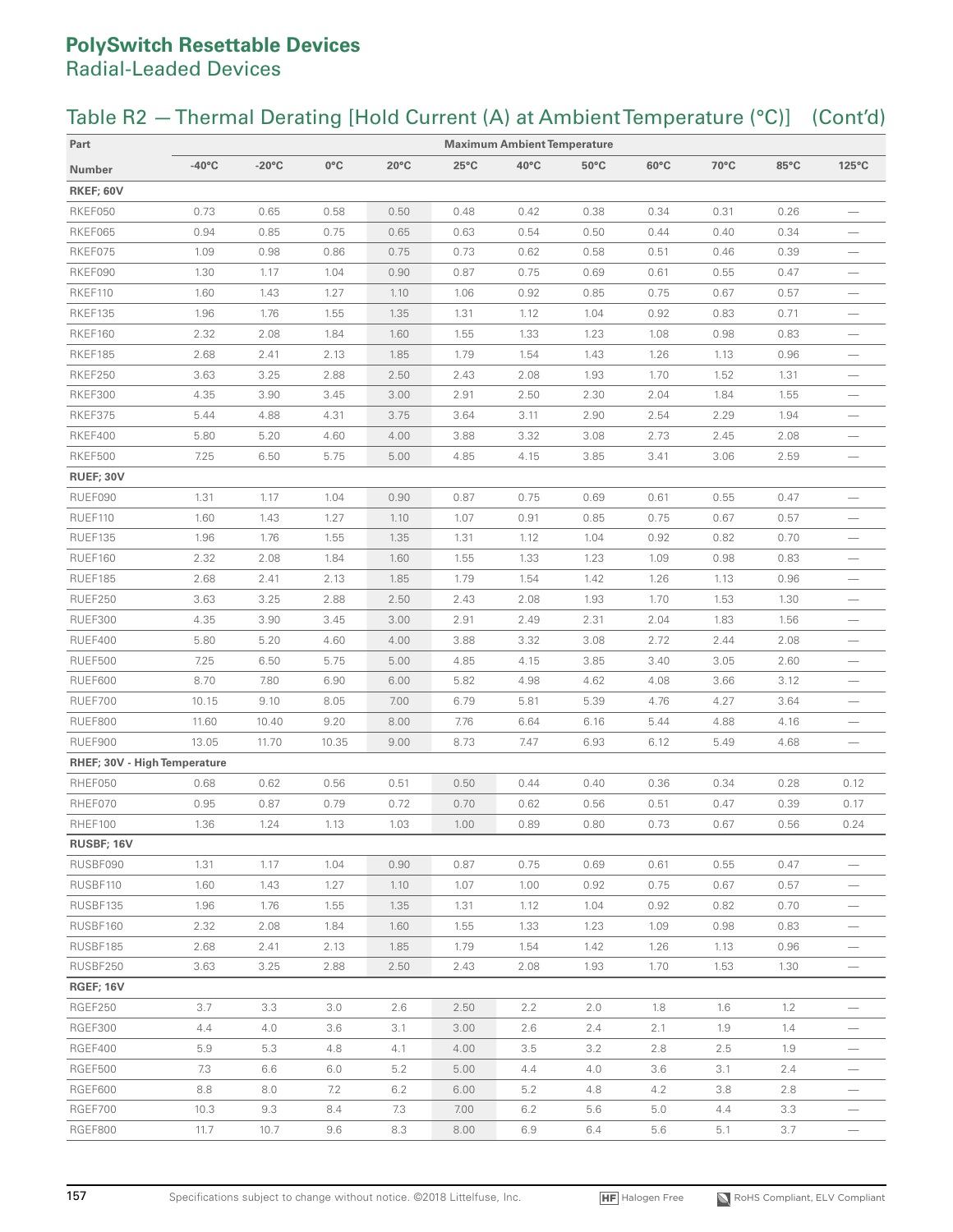## Table R2 — Thermal Derating [Hold Current (A) at Ambient Temperature (°C)] (Cont'd)

| Part                         |                 |                 |               |                |                | <b>Maximum Ambient Temperature</b> |                |       |      |      |                          |
|------------------------------|-----------------|-----------------|---------------|----------------|----------------|------------------------------------|----------------|-------|------|------|--------------------------|
| Number                       | $-40^{\circ}$ C | $-20^{\circ}$ C | $0^{\circ}$ C | $20^{\circ}$ C | $25^{\circ}$ C | 40°C                               | $50^{\circ}$ C | 60°C  | 70°C | 85°C | 125°C                    |
| <b>RGEF; 16V</b>             |                 |                 |               |                |                |                                    |                |       |      |      |                          |
| RGEF900                      | 13.2            | 11.9            | 10.7          | 9.4            | 9.00           | 7.9                                | 7.2            | 6.4   | 5.6  | 4.2  |                          |
| <b>RGEF1000</b>              | 14.7            | 13.3            | 12.0          | 10.3           | 10.00          | 8.7                                | 8.0            | 7.0   | 6.3  | 4.7  |                          |
| <b>RGEF1100</b>              | 16.1            | 14.6            | 13.1          | 11.5           | 11.00          | 9.7                                | 8.8            | 7.8   | 6.9  | 5.2  |                          |
| <b>RGEF1200</b>              | 17.6            | 16.0            | 14.4          | 12.4           | 12.00          | 10.4                               | 9.6            | 8.4   | 7.6  | 5.6  |                          |
| <b>RGEF1400</b>              | 20.5            | 18.7            | 16.8          | 14.5           | 14.00          | 12.1                               | 11.2           | 9.8   | 8.9  | 6.5  | $\overline{\phantom{0}}$ |
| RHEF; 16V - High Temperature |                 |                 |               |                |                |                                    |                |       |      |      |                          |
| RHEF200                      | 2.71            | 2.49            | 2.26          | 2.06           | 2.00           | 1.77                               | 1.60           | 1.46  | 1.34 | 1.11 | 0.49                     |
| RHEF300                      | 4.07            | 3.74            | 3.41          | 3.09           | 3.00           | 2.65                               | 2.40           | 2.21  | 2.00 | 1.66 | 0.74                     |
| RHEF400                      | 5.57            | 5.11            | 4.65          | 4.22           | 4.00           | 3.62                               | 3.29           | 3.01  | 2.73 | 2.27 | 1.01                     |
| RHEF450                      | 6.10            | 5.60            | 5.10          | 4.60           | 4.50           | 4.00                               | 3.60           | 3.30  | 3.00 | 2.50 | 1.10                     |
| RHEF550                      | 7.47            | 6.86            | 6.24          | 5.66           | 5.50           | 4.85                               | 4.41           | 4.04  | 3.66 | 3.05 | 1.36                     |
| RHEF600                      | 8.20            | 7.50            | 6.80          | 6.20           | 6.00           | 5.30                               | 4.90           | 4.40  | 4.00 | 3.30 | 1.50                     |
| RHEF650                      | 8.80            | 8.10            | 7.40          | 6.70           | 6.50           | 5.70                               | 5.30           | 4.80  | 4.30 | 3.60 | 1.60                     |
| RHEF700                      | 9.51            | 8.73            | 7.95          | 7.20           | 7.00           | 6.17                               | 5.61           | 5.15  | 4.66 | 3.88 | 1.73                     |
| RHEF750                      | 10.20           | 9.40            | 8.60          | 7.70           | 7.50           | 6.60                               | 6.10           | 5.60  | 5.00 | 4.10 | 1.90                     |
| RHEF800                      | 10.87           | 9.98            | 9.08          | 8.23           | 8.00           | 7.06                               | 6.41           | 5.88  | 5.33 | 4.43 | 1.97                     |
| RHEF900                      | 12.21           | 11.19           | 10.16         | 9.26           | 9.00           | 7.97                               | 7.20           | 6.56  | 6.04 | 5.01 | 2.19                     |
| <b>RHEF1000</b>              | 13.60           | 12.50           | 11.40         | 10.30          | 10.00          | 8.80                               | 8.10           | 7.40  | 6.60 | 5.50 | 2.50                     |
| <b>RHEF1100</b>              | 14.94           | 13.72           | 12.49         | 11.31          | 11.00          | 9.70                               | 8.82           | 8.09  | 7.32 | 6.09 | 2.71                     |
| <b>RHEF1300</b>              | 17.70           | 16.30           | 14.80         | 13.40          | 13.00          | 11.40                              | 10.50          | 9.60  | 8.60 | 7.20 | 3.30                     |
| <b>RHEF1400</b>              | 19.01           | 17.46           | 15.89         | 14.40          | 14.00          | 12.35                              | 11.22          | 10.29 | 9.32 | 7.76 | 3.45                     |
| <b>RHEF1500</b>              | 20.40           | 18.80           | 17.10         | 15.50          | 15.00          | 13.20                              | 12.10          | 11.10 | 9.90 | 8.30 | 3.80                     |
| <b>RUSBF; 6V</b>             |                 |                 |               |                |                |                                    |                |       |      |      |                          |
| RUSBF075                     | 1.05            | 0.95            | 0.85          | 0.75           | 0.73           | 0.65                               | 0.60           | 0.55  | 0.50 | 0.43 |                          |
| RUSBF120                     | 1.69            | 1.52            | 1.36          | 1.20           | 1.16           | 1.04                               | 0.96           | 0.88  | 0.80 | 0.68 |                          |
| RUSBF155                     | 2.17            | 1.96            | 1.75          | 1.55           | 1.50           | 1.34                               | 1.24           | 1.14  | 1.03 | 0.88 |                          |

### Figures R1-R5 — Thermal Derating Curve

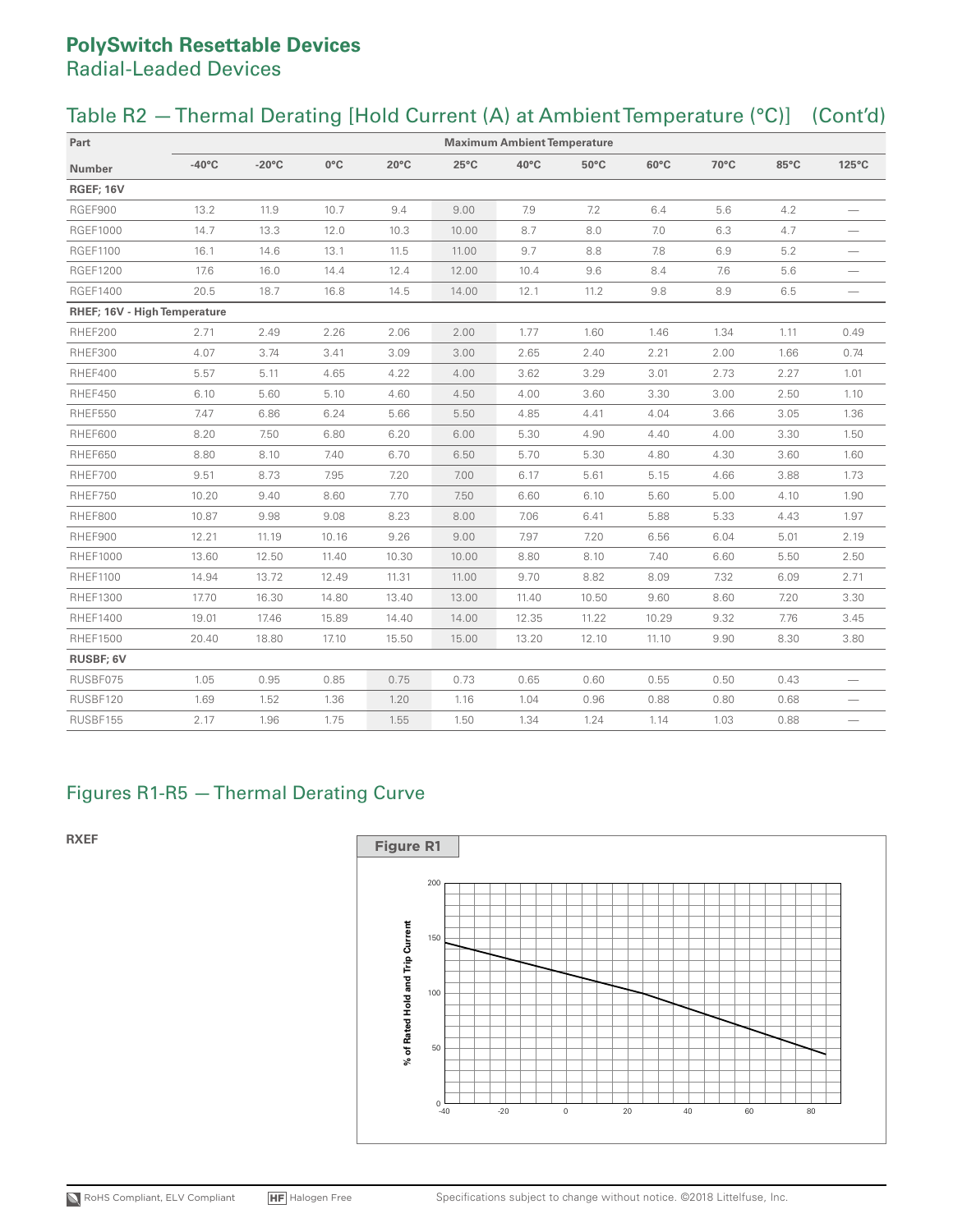## Figures R1-R5 – Thermal Derating Curve (Cont'd)

### **RKEF**



- **A = RUSBF075, RUSBF120, RUSBF155**
- **B = RUEF, and all other RUSBF**





### **RHEF**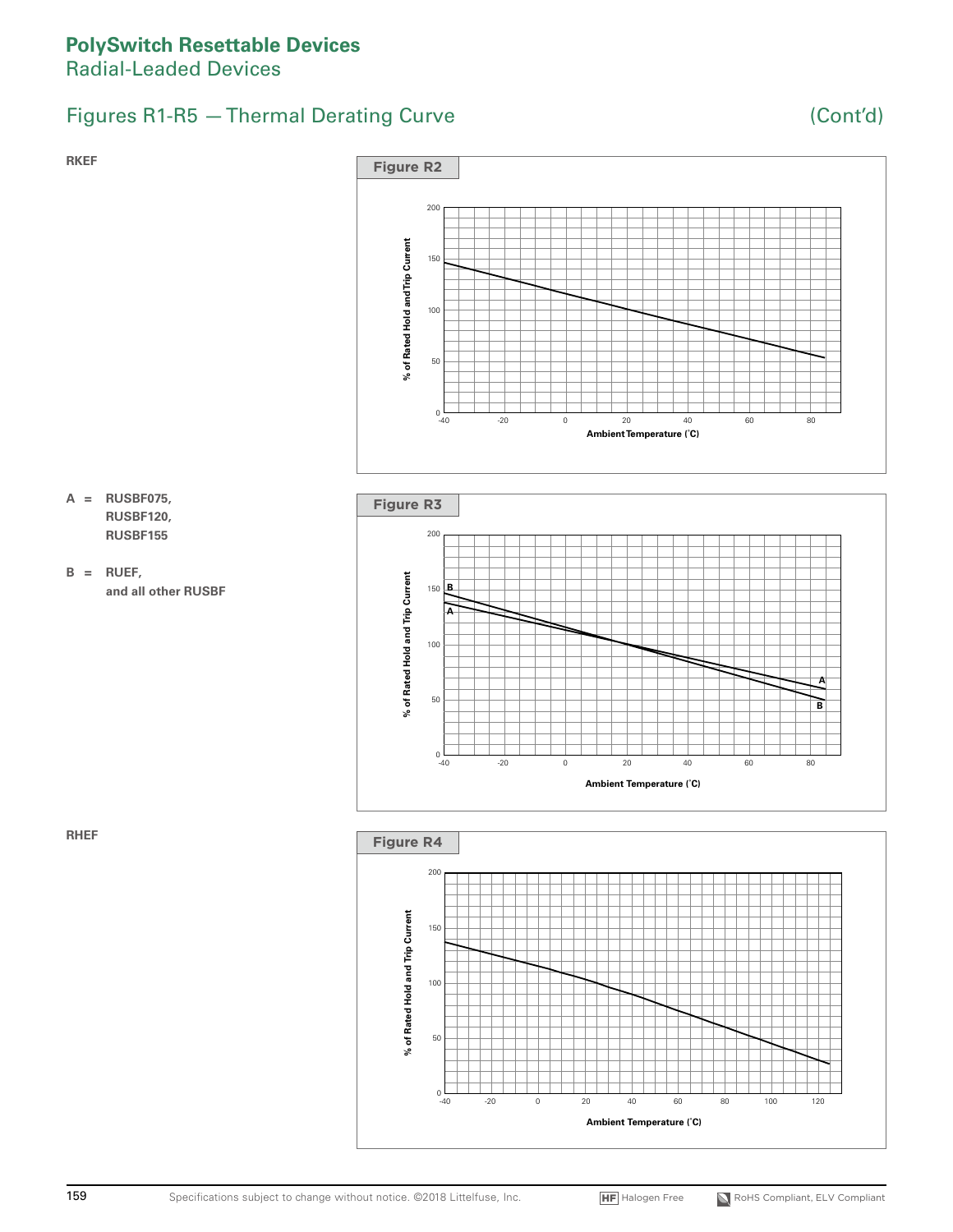## Figures R1-R5 – Thermal Derating Curve (Cont'd)



## Table R3 — Electrical Characteristics

| Part        | $I_{H}$ | $I_T$ |            | $\mathsf{V}_{\textsc{max}}$ |    | $I_{MAX}$                       | $\mathsf{P}_{\texttt{D}\texttt{Typ}}$ | <b>Max Time-to-trip</b> |      | $R_{MIN}$  | $R_{MAX}$  | $R_{1MAX}$ | <b>Lead Size</b>               |
|-------------|---------|-------|------------|-----------------------------|----|---------------------------------|---------------------------------------|-------------------------|------|------------|------------|------------|--------------------------------|
| Number      | (A)     | (A)   | $(V_{DC})$ | $(V_{AC RMS})$              |    | $(DCADC) (ACARNS)$              | (W)                                   | (A)                     | (s)  | $(\Omega)$ | $(\Omega)$ | $(\Omega)$ | $[mm^2 (AWG)]$                 |
| <b>RXEF</b> |         |       |            |                             |    |                                 |                                       |                         |      |            |            |            |                                |
| 60V         |         |       |            |                             |    |                                 |                                       |                         |      |            |            |            |                                |
| RXEF005     | 0.05    | 0.10  | 60         |                             | 40 | $\overline{\phantom{m}}$        | 0.22                                  | 0.25                    | 5.0  | 7.3        | 11.10      | 20.00      | $[0.128mm^2(26)]$              |
| RXEF010     | 0.10    | 0.20  | 60         |                             | 40 | $\hspace{0.1mm}-\hspace{0.1mm}$ | 0.38                                  | 0.50                    | 4.0  | 2.5        | 4.50       | 7.50       | $[0.205mm^2 (24)]$             |
| RXEF017     | 0.17    | 0.34  | 60         |                             | 40 | $\overline{\phantom{m}}$        | 0.48                                  | 0.85                    | 3.0  | 3.3        | 5.21       | 8.00       | $[0.205$ mm <sup>2</sup> (24)] |
| <b>RXEF</b> |         |       |            |                             |    |                                 |                                       |                         |      |            |            |            |                                |
| 72V         |         |       |            |                             |    |                                 |                                       |                         |      |            |            |            |                                |
| RXEF020     | 0.20    | 0.40  | 72         | 72                          | 40 | 40                              | 0.41                                  | 1.00                    | 2.2  | 1.83       | 2.75       | 4.40       | $[0.205mm^2(24)]$              |
| RXEF025     | 0.25    | 0.50  | 72         | 72                          | 40 | 40                              | 0.45                                  | 1.25                    | 2.5  | 1.25       | 1.95       | 3.00       | $[0.205$ mm <sup>2</sup> (24)] |
| RXEF030     | 0.30    | 0.60  | 72         | 72                          | 40 | 40                              | 0.49                                  | 1.50                    | 3.0  | 0.88       | 1.33       | 2.10       | $[0.205mm^2(24)]$              |
| RXEF040     | 0.40    | 0.80  | 72         | 72                          | 40 | 40                              | 0.56                                  | 2.00                    | 3.8  | 0.55       | 0.86       | 1.29       | $[0.205$ mm <sup>2</sup> (24)] |
| RXEF050     | 0.50    | 1.00  | 72         | 72                          | 40 | 40                              | 0.77                                  | 2.50                    | 4.0  | 0.50       | 0.77       | 1.17       | $[0.205$ mm <sup>2</sup> (24)] |
| RXEF065     | 0.65    | 1.30  | 72         | 72                          | 40 | 40                              | 0.88                                  | 3.25                    | 5.3  | 0.31       | 0.48       | 0.72       | $[0.205$ mm <sup>2</sup> (24)] |
| RXEF075     | 0.75    | 1.50  | 72         | 72                          | 40 | 40                              | 0.92                                  | 3.75                    | 6.3  | 0.25       | 0.40       | 0.60       | $[0.205$ mm <sup>2</sup> (24)] |
| RXEF090     | 0.90    | 1.80  | 72         | 72                          | 40 | 40                              | 0.99                                  | 4.50                    | 7.2  | 0.20       | 0.31       | 0.47       | $[0.205$ mm <sup>2</sup> (24)] |
| RXEF110     | 1.10    | 2.20  | 72         | 72                          | 40 | 40                              | 1.50                                  | 5.50                    | 8.2  | 0.15       | 0.25       | 0.38       | $[0.520mm^2(20)]$              |
| RXEF135     | 1.35    | 2.70  | 72         | 72                          | 40 | 40                              | 1.70                                  | 6.75                    | 9.6  | 0.12       | 0.19       | 0.30       | $[0.520mm^2(20)]$              |
| RXEF160     | 1.60    | 3.20  | 72         | 72                          | 40 | 40                              | 1.90                                  | 8.00                    | 11.4 | 0.09       | 0.14       | 0.22       | $[0.520mm^2(20)]$              |
| RXEF185     | 1.85    | 3.70  | 72         | 72                          | 40 | 40                              | 2.10                                  | 9.25                    | 12.6 | 0.08       | 0.12       | 0.19       | $[0.520mm^2(20)]$              |
| RXEF250     | 2.50    | 5.00  | 72         | 72                          | 40 | 40                              | 2.50                                  | 12.50                   | 15.6 | 0.05       | 0.08       | 0.13       | $[0.520mm^2(20)]$              |
| RXEF300     | 3.00    | 6.00  | 72         | 72                          | 40 | 40                              | 2.80                                  | 15.00                   | 19.8 | 0.04       | 0.06       | 0.10       | $[0.520mm^2(20)]$              |
| RXEF375     | 3.75    | 7.50  | 72         | 72                          | 40 | 40                              | 3.20                                  | 18.75                   | 24.0 | 0.03       | 0.05       | 0.08       | $[0.520mm^2(20)]$              |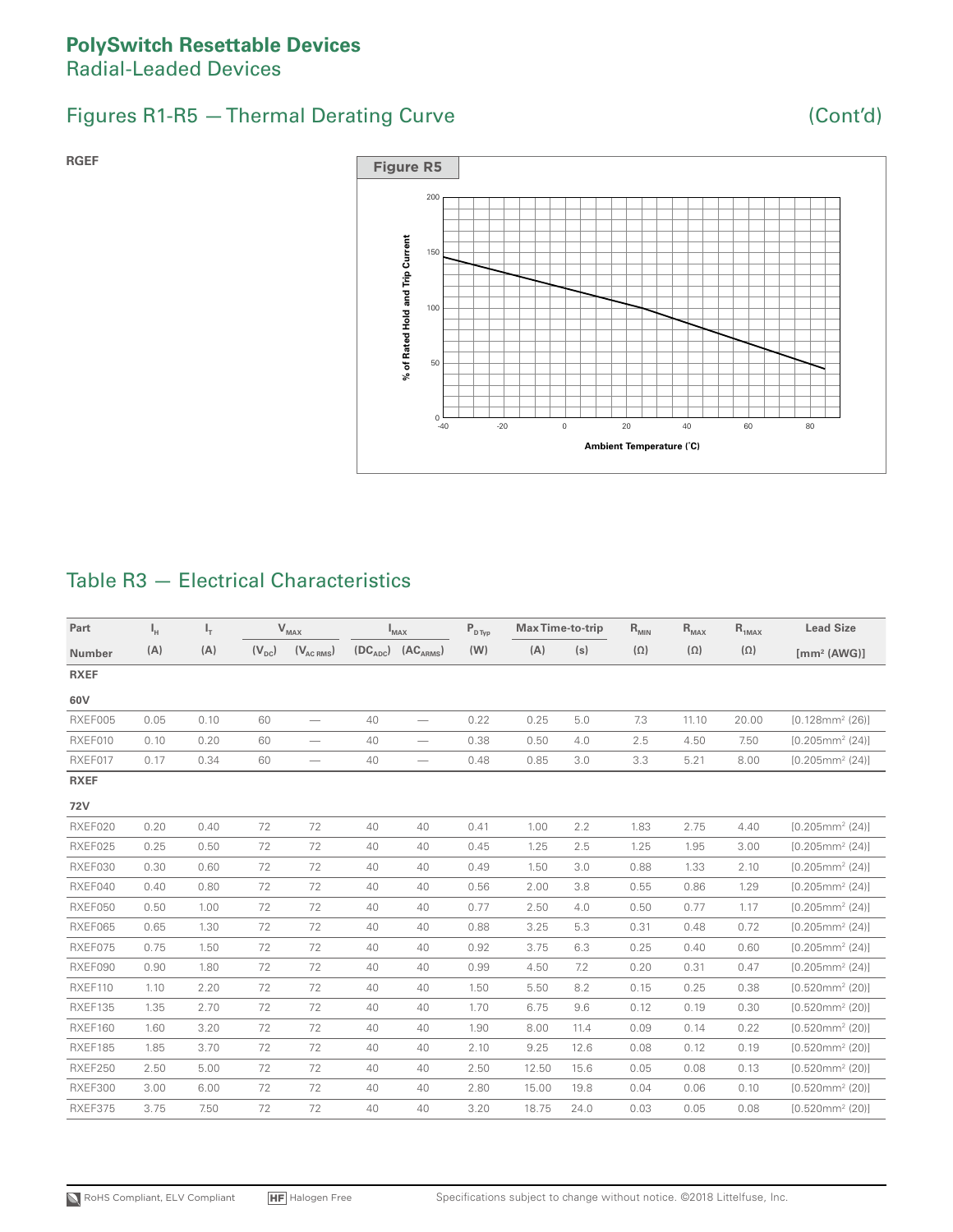## Table R3 — Electrical Characteristics (Cont'd)

| Part                          | $I_{H}$ | ı <sup>1</sup> |            | $\mathsf{V}_{\textsc{max}}$   |     | $\mathbb{I}_{\text{MAX}}$       | $\mathsf{P}_{\texttt{D}\texttt{Typ}}$ | <b>Max Time-to-trip</b> |      | $\mathsf{R}_{\textsf{MIN}}$ | $R_{MAX}$  | $R_{1MAX}$ | <b>Lead Size</b>               |
|-------------------------------|---------|----------------|------------|-------------------------------|-----|---------------------------------|---------------------------------------|-------------------------|------|-----------------------------|------------|------------|--------------------------------|
| Number                        | (A)     | (A)            | $(V_{DC})$ | $(V_{AC RMS})$                |     | $(DCADC) (ACARMS)$              | (W)                                   | (A)                     | (s)  | $(\Omega)$                  | $(\Omega)$ | $(\Omega)$ | $[mm^2 (AWG)]$                 |
| RKEF; 60V                     |         |                |            |                               |     |                                 |                                       |                         |      |                             |            |            |                                |
| RKEF050                       | 0.50    | 1.00           | 60         | $\overline{\phantom{0}}$      | 40  |                                 | 1.00                                  | 8.00                    | 0.8  | 0.320                       | 0.529      | 0.900      | $[0.205$ mm <sup>2</sup> (24)] |
| RKEF065                       | 0.65    | 1.30           | 60         | $\overline{\phantom{0}}$      | 40  | $\overline{\phantom{0}}$        | 1.25                                  | 8.00                    | 1.0  | 0.250                       | 0.450      | 0.720      | $[0.205$ mm <sup>2</sup> (24)] |
| RKEF075                       | 0.75    | 1.50           | 60         | $\overline{\phantom{0}}$      | 40  |                                 | 1.40                                  | 8.00                    | 1.5  | 0.200                       | 0.390      | 0.640      | $[0.205mm^2 (24)]$             |
| RKEF090                       | 0.90    | 1.80           | 60         |                               | 40  |                                 | 1.50                                  | 8.00                    | 2.0  | 0.190                       | 0.320      | 0.520      | $[0.205mm^2 (24)]$             |
| RKEF110                       | 1.10    | 2.20           | 60         | $\overbrace{\phantom{12333}}$ | 40  |                                 | 2.20                                  | 8.00                    | 3.0  | 0.170                       | 0.280      | 0.470      | $[0.520mm^2(20)]$              |
| RKEF135                       | 1.35    | 2.70           | 60         | $\overbrace{\phantom{12333}}$ | 40  | $\overbrace{\phantom{12333}}$   | 2.30                                  | 8.00                    | 4.5  | 0.110                       | 0.220      | 0.370      | $[0.520mm^2(20)]$              |
| RKEF160                       | 1.60    | 3.20           | 60         | $\overline{\phantom{m}}$      | 40  | $\overline{\phantom{0}}$        | 2.40                                  | 8.20                    | 9.0  | 0.100                       | 0.200      | 0.320      | $[0.520mm^2 (20)]$             |
| RKEF185                       | 1.85    | 3.70           | 60         | $\overline{\phantom{m}}$      | 40  | $\overbrace{\qquad \qquad }^{}$ | 2.60                                  | 9.25                    | 12.6 | 0.060                       | 0.152      | 0.250      | $[0.520mm^2(20)]$              |
| RKEF250                       | 2.50    | 5.00           | 60         | $\overline{\phantom{0}}$      | 40  | $\overbrace{\phantom{12333}}$   | 2.80                                  | 12.50                   | 15.6 | 0.040                       | 0.085      | 0.140      | $[0.520mm^2(20)]$              |
| RKEF300                       | 3.00    | 6.00           | 60         | $\qquad \qquad -$             | 40  | $\overbrace{\phantom{123321}}$  | 3.20                                  | 15.00                   | 19.8 | 0.030                       | 0.050      | 0.080      | $[0.520mm^2(20)]$              |
| RKEF375                       | 3.75    | 7.50           | 60         | $\overline{\phantom{m}}$      | 40  | $\overbrace{\phantom{12333}}$   | 3.40                                  | 18.75                   | 22.0 | 0.017                       | 0.040      | 0.060      | $[0.520mm^2(20)]$              |
| RKEF400                       | 4.00    | 8.00           | 60         | $\qquad \qquad$               | 40  | $\overbrace{\phantom{123321}}$  | 3.70                                  | 20.00                   | 24.0 | 0.014                       | 0.038      | 0.060      | $[0.520mm^2 (20)]$             |
| RKEF500                       | 5.00    | 10.00          | 60         | $\overline{\phantom{m}}$      | 40  | $\overline{\phantom{m}}$        | 5.00                                  | 25.00                   | 28.0 | 0.012                       | 0.030      | 0.050      | $[0.520mm^2(20)]$              |
| <b>RUEF; 30V</b>              |         |                |            |                               |     |                                 |                                       |                         |      |                             |            |            |                                |
| RUEF090                       | 0.90    | 1.80           | 30         | 30                            | 100 | 70                              | 0.60                                  | 4.50                    | 5.9  | 0.070                       | 0.120      | 0.22       | $[0.205$ mm <sup>2</sup> (24)] |
| RUEF110                       | 1.10    | 2.20           | 30         | 30                            | 100 | 70                              | 0.70                                  | 5.50                    | 6.6  | 0.070                       | 0.100      | 0.17       | $[0.205mm^2 (24)]$             |
| RUEF135                       | 1.35    | 2.70           | 30         | 30                            | 100 | 70                              | 0.80                                  | 6.75                    | 7.3  | 0.040                       | 0.080      | 0.13       | $[0.205$ mm <sup>2</sup> (24)] |
| RUEF160                       | 1.60    | 3.20           | 30         | 30                            | 100 | 70                              | 0.90                                  | 8.00                    | 8.0  | 0.030                       | 0.070      | 0.11       | $[0.205$ mm <sup>2</sup> (24)] |
| RUEF185                       | 1.85    | 3.70           | 30         | 30                            | 100 | 70                              | 1.00                                  | 9.25                    | 8.7  | 0.030                       | 0.060      | 0.09       | $[0.205$ mm <sup>2</sup> (24)] |
| RUEF250                       | 2.50    | 5.00           | 30         | 30                            | 100 | 70                              | 1.20                                  | 12.50                   | 10.3 | 0.020                       | 0.040      | 0.07       | $[0.205$ mm <sup>2</sup> (24)] |
| RUEF300                       | 3.00    | 6.00           | 30         | 30                            | 100 | 70                              | 2.00                                  | 15.00                   | 10.8 | 0.020                       | 0.050      | 0.08       | $[0.520mm^2(20)]$              |
| RUEF400                       |         | 8.00           | 30         | 30                            | 100 |                                 | 2.50                                  |                         |      | 0.010                       | 0.030      | 0.05       |                                |
|                               | 4.00    |                |            |                               |     | 70                              |                                       | 20.00                   | 12.7 |                             |            |            | $[0.520mm^2(20)]$              |
| RUEF500                       | 5.00    | 10.00          | 30         | 30                            | 100 | 70                              | 3.00                                  | 25.00                   | 14.5 | 0.010                       | 0.030      | 0.05       | $[0.520mm^2(20)]$              |
| RUEF600                       | 6.00    | 12.00          | 30         | 30                            | 100 | 70                              | 3.50                                  | 30.00                   | 16.0 | 0.005                       | 0.020      | 0.04       | $[0.520mm^2(20)]$              |
| RUEF700                       | 7.00    | 14.00          | 30         | 30                            | 100 | 70                              | 3.80                                  | 35.00                   | 17.5 | 0.005                       | 0.020      | 0.03       | $[0.520mm^2(20)]$              |
| RUEF800                       | 8.00    | 16.00          | 30         | 30                            | 100 | 70                              | 4.00                                  | 40.00                   | 18.8 | 0.005                       | 0.013      | 0.02       | $[0.520mm^2(20)]$              |
| RUEF900                       | 9.00    | 18.00          | 30         | 30                            | 100 | 70                              | 4.20                                  | 45.00                   | 20.0 | 0.005                       | 0.010      | 0.02       | $[0.520mm^2 (20)]$             |
| RHEF*, 30V - High Temperature |         |                |            |                               |     |                                 |                                       |                         |      |                             |            |            |                                |
| RHEF050                       | 0.5     | 0.9            | 30         | $\overline{\phantom{m}}$      | 40  |                                 | 0.9                                   | 2.5                     | 2.5  | 0.480                       | 0.780      | 1.10       | $[0.205$ mm <sup>2</sup> (24)] |
| RHEF070                       | 0.7     | 1.4            | 30         | $\qquad \qquad -$             | 40  | $\overline{\phantom{m}}$        | 1.4                                   | 3.5                     | 3.2  | 0.300                       | 0.540      | 0.80       | $[0.205$ mm <sup>2</sup> (24)] |
| RHEF100                       | 1.0     | 1.8            | 30         | $\overline{\phantom{m}}$      | 40  | $\overline{\phantom{m}}$        | 1.4                                   | 5.0                     | 5.2  | 0.180                       | 0.300      | 0.43       | $[0.205mm^2 (24)]$             |
| RUSBF; 16V                    |         |                |            |                               |     |                                 |                                       |                         |      |                             |            |            |                                |
| RUSBF090                      | 0.90    | 1.8            | 16         |                               | 40  |                                 | 0.6                                   | 8.0                     | 1.2  | 0.070                       | 0.120      | 0.180      | $[0.205$ mm <sup>2</sup> (24)] |
| RUSBF110                      | 1.10    | 2.2            | 16         |                               | 40  |                                 | 0.7                                   | 8.0                     | 2.3  | 0.050                       | 0.095      | 0.140      | $[0.205mm^2(24)]$              |
| RUSBF135                      | 1.35    | 2.7            | 16         | $\overline{\phantom{m}}$      | 40  | $\overline{\phantom{m}}$        | 0.8                                   | 8.0                     | 4.5  | 0.040                       | 0.074      | 0.112      | $[0.205$ mm <sup>2</sup> (24)] |
| RUSBF160                      | 1.60    | 3.2            | 16         | $\overline{\phantom{m}}$      | 40  | $\qquad \qquad -$               | 0.9                                   | 8.0                     | 9.0  | 0.030                       | 0.061      | 0.110      | $[0.205$ mm <sup>2</sup> (24)] |
| RUSBF185                      | 1.85    | 3.7            | 16         | $\overline{\phantom{m}}$      | 40  | $\overline{\phantom{m}}$        | 1.0                                   | 8.0                     | 10.0 | 0.030                       | 0.051      | 0.090      | $[0.205$ mm <sup>2</sup> (24)] |
| RUSBF250                      | 2.50    | 5.0            | 16         | $\overline{\phantom{m}}$      | 40  | $\overline{\phantom{m}}$        | 1.2                                   | 8.0                     | 40.0 | 0.020                       | 0.036      | 0.060      | $[0.205$ mm <sup>2</sup> (24)] |
| <b>RGEF*; 16V</b>             |         |                |            |                               |     |                                 |                                       |                         |      |                             |            |            |                                |
| RGEF250                       | 2.5     | 4.7            | 16         | $\overline{\phantom{m}}$      | 100 | $\overline{\phantom{m}}$        | 1.0                                   | 12.5                    | 5.0  | 0.0220                      | 0.0350     | 0.0530     | $[0.205$ mm <sup>2</sup> (24)] |
| RGEF300                       | 3.0     | 5.1            | 16         | $\overline{\phantom{m}}$      | 100 | $\overline{\phantom{m}}$        | 2.3                                   | 15.0                    | 1.0  | 0.0380                      | 0.0645     | 0.0975     | $[0.520mm^2(20)]$              |
| RGEF400                       | 4.0     | 6.8            | 16         | $\overline{\phantom{m}}$      | 100 | $\overline{\phantom{m}}$        | 2.4                                   | 20.0                    | 1.7  | 0.0210                      | 0.0390     | 0.0600     | $[0.520mm^2(20)]$              |
| RGEF500                       | 5.0     | 8.5            | 16         | $\overline{\phantom{m}}$      | 100 | $\overline{\phantom{m}}$        | 2.6                                   | 25.0                    | 2.0  | 0.0150                      | 0.0240     | 0.0340     | $[0.520mm^2(20)]$              |
| RGEF600                       | 6.0     | 10.2           | 16         | $\overline{\phantom{m}}$      | 100 | $\overline{\phantom{m}}$        | 2.8                                   | 30.0                    | 3.3  | 0.0100                      | 0.0190     | 0.0280     | $[0.520mm^2(20)]$              |
| RGEF700                       | 7.0     | 11.9           | 16         | $\overline{\phantom{m}}$      | 100 | $\overline{\phantom{m}}$        | 3.0                                   | 35.0                    | 3.5  | 0.0077                      | 0.0131     | 0.0200     | $[0.520mm^2(20)]$              |
| RGEF800                       | 8.0     | 13.6           | 16         | $\overline{\phantom{m}}$      | 100 | $\overline{\phantom{m}}$        | 3.0                                   | 40.0                    | 5.0  | 0.0056                      | 0.0110     | 0.0175     | $[0.520mm^2(20)]$              |
| RGEF900                       | 9.0     | 15.3           | 16         | $\overline{\phantom{m}}$      | 100 | $\overline{\phantom{m}}$        | 3.3                                   | 45.0                    | 5.5  | 0.0047                      | 0.0091     | 0.0135     | $[0.520mm^2(20)]$              |
| <b>RGEF1000</b>               | 10.0    | 17.0           | 16         | $\overline{\phantom{m}}$      | 100 | $\overline{\phantom{m}}$        | 3.6                                   | 50.0                    | 6.0  | 0.0040                      | 0.0070     | 0.0102     | $[0.520mm^2(20)]$              |
| <b>RGEF1100</b>               | 11.0    | 18.7           | 16         | $\overline{\phantom{m}}$      | 100 | $\overline{\phantom{m}}$        | 3.7                                   | 55.0                    | 7.0  | 0.0037                      | 0.0060     | 0.0089     | $[0.520mm^2(20)]$              |
| <b>RGEF1200</b>               | 12.0    | 20.4           | 16         | $\overline{\phantom{m}}$      | 100 | $\overline{\phantom{m}}$        | 4.2                                   | 60.0                    | 7.5  | 0.0033                      | 0.0057     | 0.0086     | $[0.823mm^2(18)]$              |
| <b>RGEF1400</b>               | 14.0    | 23.8           | 16         | $\overline{\phantom{m}}$      | 100 | $\overline{\phantom{m}}$        | 4.6                                   | 70.0                    | 9.0  | 0.0026                      | 0.0043     | 0.0064     | $[0.823mm^2(18)]$              |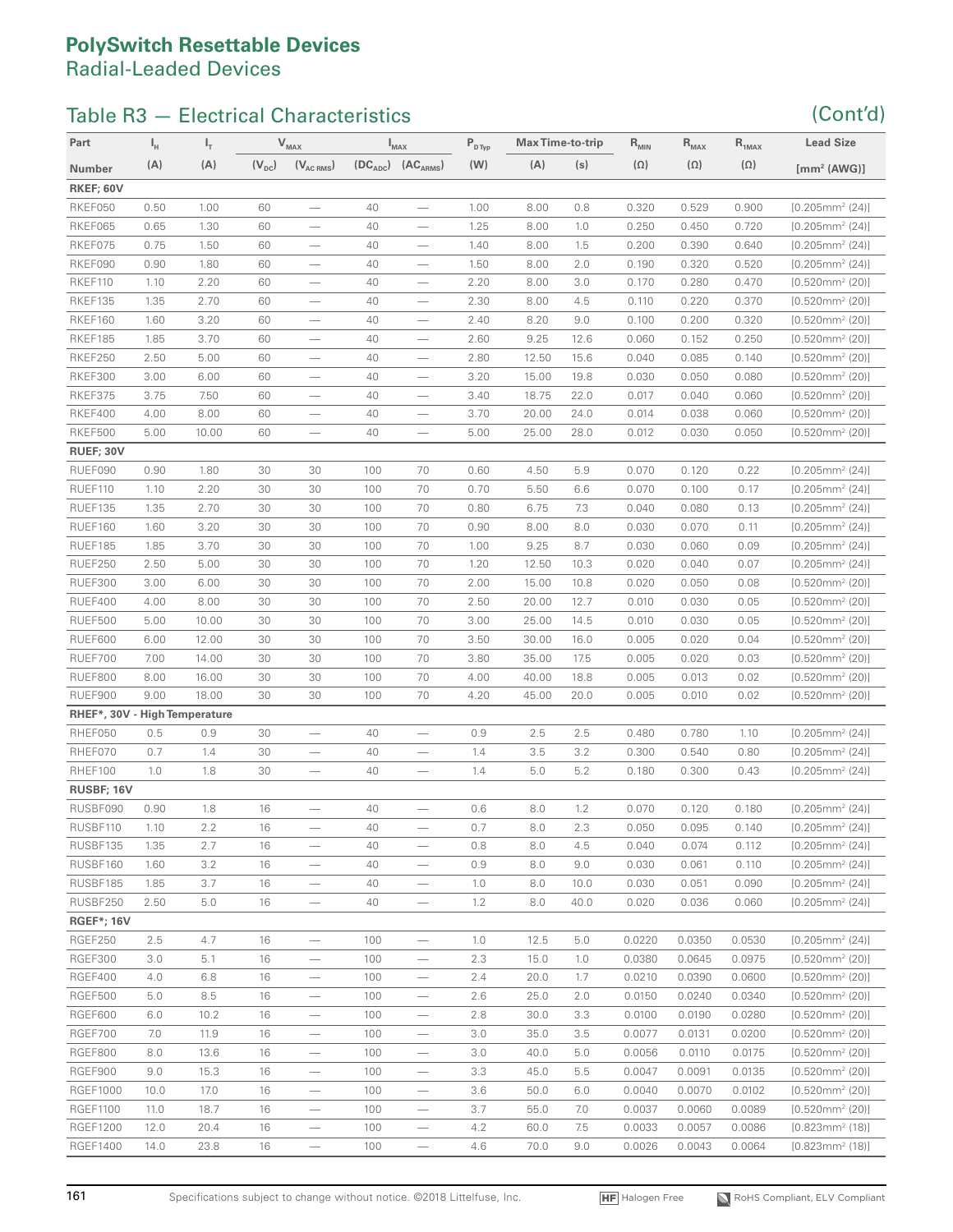## Table R3 — Electrical Characteristics (Cont'd)

| Part                          | Ч.   | $I_{\rm T}$ |            | $V_{MAX}$                     |     | $\mathbb{I}_{MAX}$              | $P_{D \text{ Type}}$ |      | <b>Max Time-to-trip</b> | $R_{MIN}$  | $R_{MAX}$  | $R_{1MAX}$ | <b>Lead Size</b>               |
|-------------------------------|------|-------------|------------|-------------------------------|-----|---------------------------------|----------------------|------|-------------------------|------------|------------|------------|--------------------------------|
| <b>Number</b>                 | (A)  | (A)         | $(V_{DC})$ | $(V_{AC RMS})$                |     | $(DCADC) (ACARMS)$              | (W)                  | (A)  | (s)                     | $(\Omega)$ | $(\Omega)$ | $(\Omega)$ | $[mm^2 (AWG)]$                 |
| RHEF*; 16V - High Temperature |      |             |            |                               |     |                                 |                      |      |                         |            |            |            |                                |
| RHEF200                       | 2.0  | 3.8         | 16         | $\qquad \qquad$               | 100 | $\qquad \qquad$                 | 1.4                  | 10.0 | 4.3                     | 0.0450     | 0.07400    | 0.1100     | $[0.205$ mm <sup>2</sup> (24)] |
| RHEF300                       | 3.0  | 6.0         | 16         |                               | 100 | $\hspace{0.1mm}-\hspace{0.1mm}$ | 3.0                  | 15.0 | 5.0                     | 0.0330     | 0.05300    | 0.0790     | $[0.520mm^2(20)]$              |
| RHEF400                       | 4.0  | 7.5         | 16         | $\overbrace{\phantom{13333}}$ | 100 | $\qquad \qquad$                 | 3.3                  | 20.0 | 5.0                     | 0.0240     | 0.04000    | 0.0600     | $[0.520mm^2(20)]$              |
| RHEF450                       | 4.5  | 7.8         | 16         | $\overline{\phantom{0}}$      | 100 | $\hspace{0.1mm}-\hspace{0.1mm}$ | 3.6                  | 22.5 | 3.0                     | 0.0220     | 0.03600    | 0.0540     | $[0.520mm^2(20)]$              |
| RHEF550                       | 5.5  | 10.0        | 16         |                               | 100 | $\hspace{0.1mm}-\hspace{0.1mm}$ | 3.5                  | 27.5 | 6.0                     | 0.0150     | 0.02500    | 0.0370     | $[0.520mm^2(20)]$              |
| RHEF600                       | 6.0  | 10.8        | 16         | $\overline{\phantom{0}}$      | 100 | $\hspace{0.05cm}$               | 4.1                  | 30.0 | 5.0                     | 0.0130     | 0.02150    | 0.0320     | $[0.520mm^2(20)]$              |
| RHEF650                       | 6.5  | 12.0        | 16         | $\qquad \qquad$               | 100 | $\qquad \qquad$                 | 4.1                  | 32.5 | 5.5                     | 0.0110     | 0.01750    | 0.0260     | $[0.520mm^2(20)]$              |
| RHEF700                       | 7.0  | 13.0        | 16         | $\overline{\phantom{0}}$      | 100 | $\hspace{0.1mm}-\hspace{0.1mm}$ | 4.0                  | 35.0 | 7.0                     | 0.0100     | 0.01640    | 0.0250     | $[0.520mm^2(20)]$              |
| RHEF750                       | 7.5  | 13.1        | 16         |                               | 100 |                                 | 4.5                  | 37.5 | 7.0                     | 0.0094     | 0.01530    | 0.0220     | $[0.520mm^2(20)]$              |
| RHEF800                       | 8.0  | 15.0        | 16         |                               | 100 | $\hspace{0.1mm}-\hspace{0.1mm}$ | 4.2                  | 40.0 | 8.0                     | 0.0080     | 0.01350    | 0.0200     | $[0.520mm^2(20)]$              |
| RHEF900                       | 9.0  | 16.5        | 16         |                               | 100 | $\hspace{0.1mm}-\hspace{0.1mm}$ | 5.0                  | 45.0 | 10.0                    | 0.0074     | 0.01200    | 0.0170     | $[0.520mm^2(20)]$              |
| <b>RHEF1000</b>               | 10.0 | 18.5        | 16         |                               | 100 | $\hspace{0.1mm}-\hspace{0.1mm}$ | 5.3                  | 50.0 | 9.0                     | 0.0062     | 0.01050    | 0.0150     | $[0.520mm^2(20)]$              |
| <b>RHEF1100</b>               | 11.0 | 20.0        | 16         |                               | 100 | $\hspace{0.1mm}-\hspace{0.1mm}$ | 5.5                  | 55.0 | 11.0                    | 0.0055     | 0.00900    | 0.0130     | $[0.520mm^2(20)]$              |
| <b>RHEF1300</b>               | 13.0 | 24.0        | 16         | $\overline{\phantom{0}}$      | 100 | $\hspace{0.1mm}-\hspace{0.1mm}$ | 6.9                  | 65.0 | 13.0                    | 0.0041     | 0.00690    | 0.0100     | $[0.823mm^2(18)]$              |
| <b>RHEF1400</b>               | 14.0 | 27.0        | 16         |                               | 100 |                                 | 6.9                  | 70.0 | 13.0                    | 0.0030     | 0.00600    | 0.0090     | $[0.823mm^2(18)]$              |
| <b>RHEF1500</b>               | 15.0 | 28.0        | 16         |                               | 100 |                                 | 7.0                  | 75.0 | 20.0                    | 0.0032     | 0.00613    | 0.0092     | $[0.823mm^2(18)]$              |
| <b>RUSBF; 6V</b>              |      |             |            |                               |     |                                 |                      |      |                         |            |            |            |                                |
| RUSBF075                      | 0.75 | 1.30        | 6          |                               | 40  |                                 | 0.3                  | 8.0  | 0.4                     | 0.110      | 0.1750     | 0.23       | $[0.205$ mm <sup>2</sup> (24)] |
| RUSBF120                      | 1.20 | 2.00        | 6          |                               | 40  |                                 | 0.6                  | 8.0  | 0.5                     | 0.070      | 0.0975     | 0.14       | $[0.205$ mm <sup>2</sup> (24)] |
| RUSBF155                      | 1.55 | 2.65        | 6          | $\overline{\phantom{0}}$      | 40  | $\overline{\phantom{a}}$        | 0.6                  | 7.8  | 2.2                     | 0.040      | 0.0705     | 0.10       | $[0.205$ mm <sup>2</sup> (24)] |

### **Notes:**

I<sub>H</sub> : Hold current: maximum current device will pass without interruption in 20°C still air.<br>I<sub>T</sub> : Trip current: minimum current that will switch the device from low resistance to high V<sub>MAX</sub> : Maximum continuous voltag l<sub>t</sub> : Trip current: minimum current that will switch the device from low resistance to high resistance in 20°C still air.<br>V<sub>MAX</sub> : Maximum continuous voltage device can withstand without damage at rated current.

P<sub>D</sub> : Power dissipated from device when in the tripped state in 20°C still air.<br>R<sub>MIN</sub> : Minimum resistance of device as supplied at 20°C unless otherwise specified.

R<sub>MAX</sub> : Maximum resistance of device as supplied at 20°C unless otherwise specified.<br>R<sub>hMAX</sub> : Maximum resistance of device when measured one hour post reflow (surface-mount device) or one hour post trip (radial-leaded de de la componentación de la componentación de la componentación de la componentación de la componentación de la of the leaded device) or one hour post trip (radial-leaded device) at 2.<br>
Example 1 nount device) or one hour post trip (radial-leaded device) at 20°C<br> F

### Figures R6-R14 — Dimension Figures

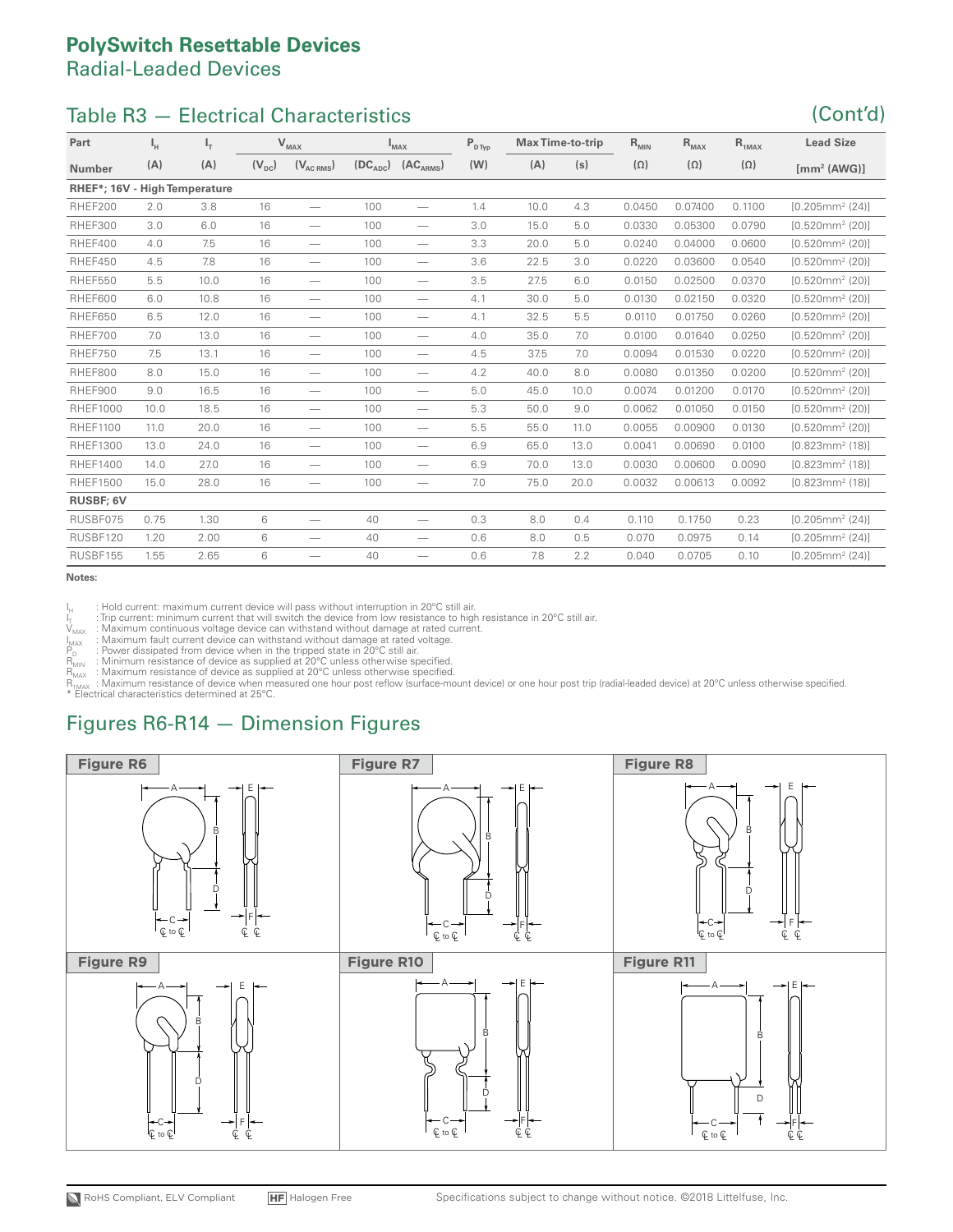### Table R4 – Dimensions and Weights (Cont'd) **PolySwitch Resettable Devices** Radial-Leaded Devices

|               |                                  |        |                                 |        |        |                   | <b>Dimensions in Millimeters (Inches)</b> |                          |                                 |         |                          |         |                          |                                     |                                         |
|---------------|----------------------------------|--------|---------------------------------|--------|--------|-------------------|-------------------------------------------|--------------------------|---------------------------------|---------|--------------------------|---------|--------------------------|-------------------------------------|-----------------------------------------|
| Part          |                                  | A      |                                 | B      |        | $\mathbb{C}$      |                                           | D                        |                                 | E       | F                        | н       | J                        | Figure                              | Device Mass (g)<br>(Only for Reference) |
| <b>Number</b> | Min                              | Max    | Min                             | Max    | Min    | Max               | Min                                       | Max                      | Min                             | Max     | Typ                      | Typ     | Typ                      |                                     |                                         |
| RKEF; 60V     |                                  |        |                                 |        |        |                   |                                           |                          |                                 |         |                          |         |                          |                                     |                                         |
| RKEF050       | $\overbrace{\phantom{1232211}}$  | 7.10   |                                 | 11.43  | 4.32   | 5.84              | 7.60                                      | $\overline{\phantom{0}}$ |                                 | 3.56    |                          |         | $\overline{\phantom{0}}$ | R <sub>10</sub> , R <sub>13</sub> , | 0.166                                   |
|               |                                  | (0.28) |                                 | (0.45) |        | $(0.17)$ $(0.23)$ | (0.30)                                    |                          |                                 | (0.14)  |                          |         |                          | R14                                 |                                         |
| RKEF065       | $\overline{\phantom{m}}$         | 7.11   |                                 | 12.20  | 4.32   | 5.84              | 7.60                                      | $\overline{\phantom{m}}$ |                                 | 3.56    | $\overline{\phantom{0}}$ |         |                          | R10, R13,                           | 0.182                                   |
|               |                                  | (0.28) |                                 | (0.48) |        | $(0.17)$ $(0.23)$ | (0.30)                                    |                          |                                 | (0.14)  |                          |         |                          | R14                                 |                                         |
| RKEF075       | $\overbrace{\phantom{1232211}}$  | 7.87   |                                 | 12.20  | 4.32   | 5.84              | 7.60                                      | $\overline{\phantom{m}}$ |                                 | 3.56    | $\overline{\phantom{0}}$ |         | $\overline{\phantom{0}}$ | R10, R13,                           | 0.201                                   |
|               |                                  | (0.31) |                                 | (0.48) |        | $(0.17)$ $(0.23)$ | (0.30)                                    |                          |                                 | (0.14)  |                          |         |                          | R14                                 |                                         |
| RKEF090       | $\overline{\phantom{m}}$         | 7.87   | $\overbrace{\qquad \qquad }^{}$ | 13.97  | 4.32   | 5.84              | 7.60                                      | $\overline{\phantom{m}}$ |                                 | 3.56    | $\overline{\phantom{0}}$ |         | $\overline{\phantom{0}}$ | R10, R13,                           | 0.235                                   |
|               |                                  | (0.31) |                                 | (0.55) |        | $(0.17)$ $(0.23)$ | (0.30)                                    |                          |                                 | (0.14)  |                          |         |                          | R14                                 |                                         |
| RKEF110       | $\overbrace{\qquad \qquad }^{}$  | 7.60   | $\overbrace{\qquad \qquad }^{}$ | 15.00  | 4.32   | 5.84              | 7.60                                      |                          | $\overline{\phantom{0}}$        | 4.10    | $\overline{\phantom{0}}$ |         | $\overline{\phantom{0}}$ | R10, R13,                           | 0.353                                   |
|               |                                  | (0.30) |                                 | (0.59) |        | $(0.17)$ $(0.23)$ | (0.30)                                    |                          |                                 | (0.16)  |                          |         |                          | R14                                 |                                         |
| RKEF135       | $\overbrace{\qquad \qquad }^{}$  | 10.20  |                                 | 17.00  | 4.32   | 5.84              | 7.60                                      | $\overline{\phantom{m}}$ | $\overline{\phantom{0}}$        | 3.81    | -                        |         | -                        | R11, R13,                           | 0.438                                   |
|               |                                  | (0.40) |                                 | (0.67) |        | $(0.17)$ $(0.23)$ | (0.30)                                    |                          |                                 | (0.15)  |                          |         |                          | R14                                 |                                         |
| RKEF160       | $\overline{\phantom{m}}$         | 12.20  | $\overbrace{\qquad \qquad }^{}$ | 18.30  | 4.32   | 5.84              | 7.60                                      |                          | $\overline{\phantom{0}}$        | 3.81    | -                        |         | $\overline{\phantom{0}}$ | R11, R13,                           | 0.546                                   |
|               |                                  | (0.48) |                                 | (0.72) |        | $(0.17)$ $(0.23)$ | (0.30)                                    |                          |                                 | (0.15)  |                          |         |                          | R14                                 |                                         |
| RKEF185       | $\overline{\phantom{0}}$         | 13.00  |                                 | 18.80  | 4.32   | 5.84              | 7.60                                      |                          | $\overline{\phantom{0}}$        | 3.81    |                          |         |                          | R11, R13,                           | 0.538                                   |
|               |                                  | (0.51) |                                 | (0.74) |        | $(0.17)$ $(0.23)$ | (0.30)                                    |                          |                                 | (0.15)  |                          |         |                          | R14                                 |                                         |
| RKEF250       |                                  | 14.00  |                                 | 20.60  | 4.32   | 5.84              | 7.60                                      |                          |                                 | 3.00    |                          |         |                          | R11, R13,                           | 0.775                                   |
|               |                                  | (0.55) |                                 | (0.81) |        | $(0.17)$ $(0.23)$ | (0.30)                                    |                          |                                 | (0.12)  |                          |         |                          | R14                                 |                                         |
| RKEF300       |                                  | 16.50  |                                 | 21.20  | 4.32   | 5.84              | 7.60                                      |                          |                                 | 3.00    |                          |         |                          | R11, R13,                           | 0.971                                   |
|               |                                  | (0.65) |                                 | (0.83) |        | $(0.17)$ $(0.23)$ | (0.30)                                    |                          |                                 | (0.12)  |                          |         |                          | R14                                 |                                         |
| RKEF375       |                                  | 16.50  |                                 | 25.20  | 9.40   | 10.90             | 7.60                                      |                          |                                 | 3.00    |                          |         |                          | R11, R13,                           | 1.142                                   |
|               |                                  | (0.65) |                                 | (0.99) |        | $(0.37)$ $(0.43)$ | (0.30)                                    |                          |                                 | (0.12)  |                          |         |                          | R14                                 |                                         |
| RKEF400       |                                  | 21.00  |                                 | 24.90  | 9.40   | 10.90             | 7.60                                      | $\overline{\phantom{0}}$ |                                 | 3.00    |                          |         |                          | R11, R13,                           | 1.391                                   |
|               |                                  | (0.83) |                                 | (0.98) |        | $(0.37)$ $(0.43)$ | (0.30)                                    |                          |                                 | (0.12)  |                          |         |                          | R14                                 |                                         |
| RKEF500       |                                  | 24.10  |                                 | 29.00  | 9.40   | 10.90             | 7.60                                      | $\overline{\phantom{0}}$ |                                 | 3.00    |                          |         |                          | R11, R13,                           | 1.783                                   |
|               |                                  | (0.95) |                                 | (1.14) |        | $(0.37)$ $(0.43)$ | (0.30)                                    |                          |                                 | (0.12)  |                          |         |                          | R14                                 |                                         |
| RUEF; 30V     |                                  |        |                                 |        |        |                   |                                           |                          |                                 |         |                          |         |                          |                                     |                                         |
| RUEF090       |                                  | 7.4    |                                 | 12.2   | 4.3    | 5.8               | 7.6                                       |                          |                                 | 3.0     |                          | 0.89    | 0.8                      | R <sub>10</sub> , R <sub>13</sub> , | 0.183                                   |
|               |                                  | (0.29) |                                 | (0.48) | (0.17) | (0.23)            | (0.30)                                    |                          |                                 | (0.12)  |                          | (0.035) | (0.03)                   | R14                                 |                                         |
| RUEF110       |                                  | 7.4    |                                 | 14.2   | 4.3    | 5.8               | 7.6                                       |                          |                                 | 3.0     |                          | 0.89    | 0.8                      | R10, R13,                           | 0.204                                   |
|               |                                  | (0.29) |                                 | (0.56) | (0.17) | (0.23)            | (0.30)                                    |                          |                                 | (0.12)  |                          | (0.035) | (0.03)                   | R14                                 |                                         |
| RUEF135       |                                  | 8.9    |                                 | 13.5   | 4.3    | 5.8               | 7.6                                       |                          |                                 | 3.0     |                          | 0.89    | 1.0                      | R <sub>10</sub> , R <sub>13</sub> , | 0.255                                   |
|               |                                  | (0.35) |                                 | (0.53) |        | $(0.17)$ $(0.23)$ | (0.30)                                    |                          |                                 | (0.12)  |                          | (0.035) | (0.04)                   | R14                                 |                                         |
| RUEF160       |                                  | 8.9    |                                 | 15.2   | 4.3    | 5.8               | 7.6                                       |                          |                                 | 3.0     |                          | 0.89    | 1.0                      | R10, R13,                           | 0.289                                   |
|               |                                  | (0.35) |                                 | (0.60) |        | $(0.17)$ $(0.23)$ | (0.30)                                    |                          |                                 | (0.12)  |                          | (0.035) | (0.04)                   | R <sub>14</sub>                     |                                         |
| RUEF185       |                                  | 10.2   |                                 | 15.7   | 4.3    | 5.8               | 7.6                                       |                          |                                 | 3.0     |                          | 0.89    | 1.0                      | R10, R13,                           | 0.379                                   |
|               |                                  | (0.40) |                                 | (0.62) | (0.17) | (0.23)            | (0.30)                                    |                          |                                 | (0.12)  |                          | (0.035) | (0.04)                   | R14                                 |                                         |
| RUEF250       | $\overline{\phantom{m}}$         | 11.4   |                                 | 18.3   | 4.3    | 5.8               | 7.6                                       |                          |                                 | 3.0     |                          | 0.89    | 1.2                      | R10, R13,                           | 0.493                                   |
|               |                                  | (0.45) |                                 | (0.72) | (0.17) | (0.23)            | (0.30)                                    |                          |                                 | (0.12)  |                          | (0.035) | (0.05)                   | R14                                 |                                         |
| RUEF300       | $\overbrace{\phantom{12322111}}$ | 11.4   |                                 | 16.5   | 4.3    | 5.8               | 7.6                                       |                          |                                 | 3.0     |                          | 1.19    | 1.5                      | R11, R13,                           | 0.516                                   |
|               |                                  | (0.45) |                                 | (0.65) | (0.17) | (0.23)            | (0.30)                                    |                          |                                 | (0.12)  |                          | (0.047) | (0.06)                   | R14                                 |                                         |
| RUEF400       | $\overline{\phantom{m}}$         | 14.0   | $\overline{\phantom{0}}$        | 19.3   | 4.3    | 5.8               | 7.6                                       | $\overline{\phantom{0}}$ |                                 | 3.0     |                          | 1.19    | 1.7                      | R11, R13,                           | 0.670                                   |
|               |                                  | (0.55) |                                 | (0.76) | (0.17) | (0.23)            | (0.30)                                    |                          |                                 | (0.12)  |                          | (0.047) | (0.07)                   | R14                                 |                                         |
| RUEF500       |                                  | 14.0   |                                 | 24.1   | 9.4    | 10.9              | 7.6                                       | $\overline{\phantom{m}}$ | $\overbrace{\qquad \qquad }^{}$ | 3.0     | $\overline{\phantom{0}}$ | 1.19    | 1.0                      | R11, R13,                           | 0.926                                   |
|               |                                  | (0.55) |                                 | (0.95) | (0.37) | (0.43)            | (0.30)                                    |                          |                                 | (0.12)  |                          | (0.047) | (0.04)                   | R14                                 |                                         |
| RUEF600       |                                  | 16.5   | $\overline{\phantom{0}}$        | 24.1   | 9.4    | 10.9              | 7.6                                       | $\overline{\phantom{m}}$ | $\overbrace{\qquad \qquad }^{}$ | 3.0     | $\overline{\phantom{0}}$ | 1.19    | 1.0                      | R11, R13,                           | 1.352                                   |
|               |                                  | (0.65) |                                 | (0.95) | (0.37) | (0.43)            | (0.30)                                    |                          |                                 | (0.12)  |                          | (0.047) | (0.04)                   | R14                                 |                                         |
| RUEF700       | $\overline{\phantom{m}}$         | 19.1   | $\overline{\phantom{m}}$        | 25.9   | 9.4    | 10.9              | 7.6                                       | $\overline{\phantom{m}}$ | $\overbrace{\qquad \qquad }^{}$ | 3.0     | $\overline{\phantom{m}}$ | 1.19    | 1.2                      | R11, R13,                           | 1.543                                   |
|               |                                  | (0.75) |                                 | (1.02) | (0.37) | (0.43)            | (0.30)                                    |                          |                                 | (0.12)  |                          | (0.047) | (0.05)                   | R14                                 |                                         |
| RUEF800       | $\overline{\phantom{m}}$         | 21.6   |                                 | 28.4   | 9.4    | 10.9              | 7.6                                       | $\overline{\phantom{0}}$ |                                 | $3.0\,$ | $\overline{\phantom{m}}$ | 1.19    | 1.5                      | R11, R13,                           | 1.852                                   |
|               |                                  | (0.85) |                                 | (1.12) | (0.37) | (0.43)            | (0.30)                                    |                          |                                 | (0.12)  |                          | (0.047) | (0.06)                   | R14                                 |                                         |
| RUEF900       |                                  | 24.1   |                                 | 29.0   | 9.4    | 10.9              | 7.6                                       | $\overline{\phantom{0}}$ |                                 | 3.0     |                          | 1.19    | 1.5                      | R11, R13,                           | 2.104                                   |
|               |                                  | (0.95) |                                 | (1.14) |        | $(0.37)$ $(0.43)$ | (0.30)                                    |                          |                                 | (0.12)  |                          | (0.047) | (0.06)                   | R14                                 |                                         |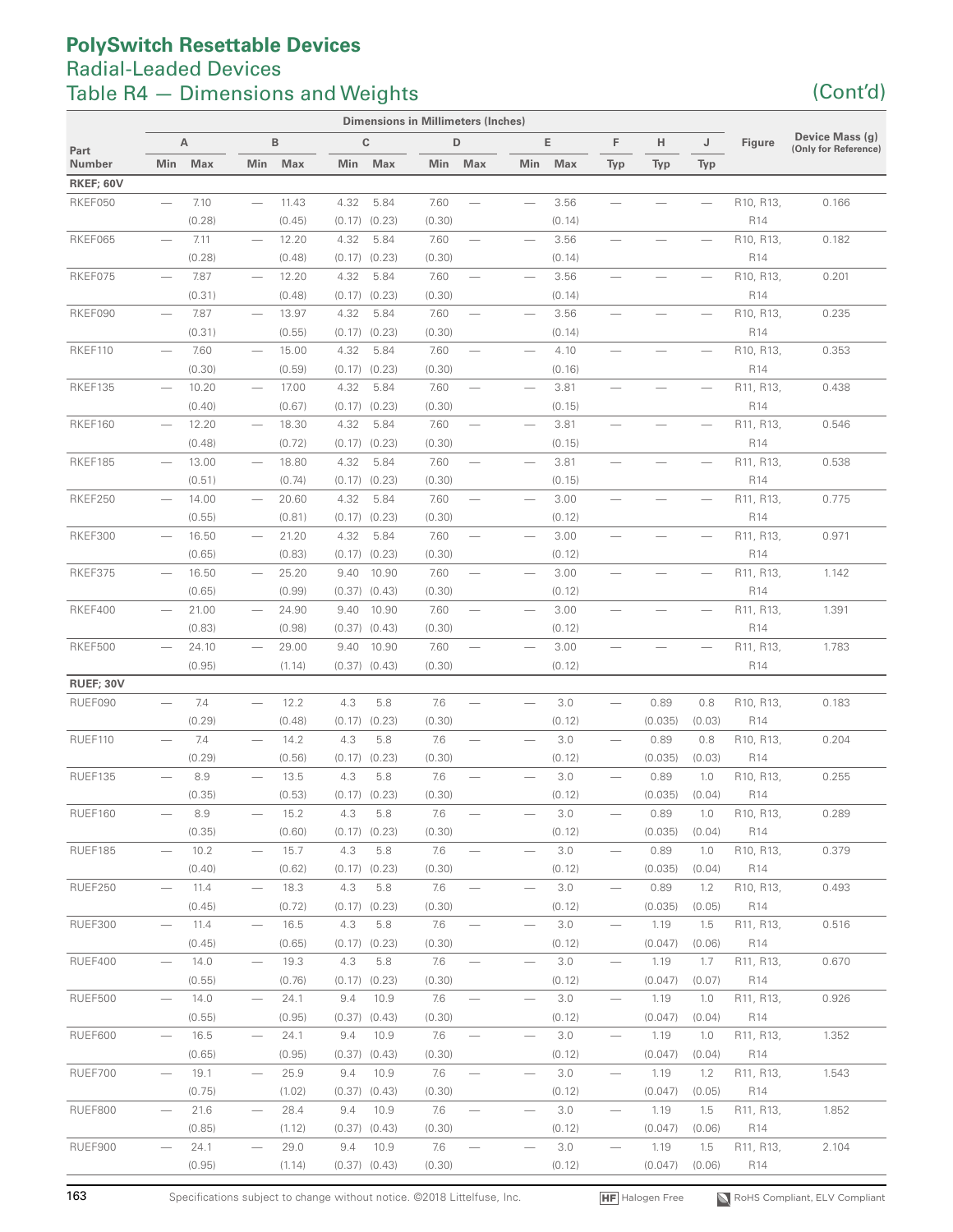## Figures R6-R14 – Dimension Figures (Cont'd)

### (Cont'd)



### Table R4 – Dimensions and Weights

|               | <b>Dimensions in Millimeters (Inches)</b> |        |                          |        |        |                   |        |                          |                          |         |                                 |         |            |                 |                                         |
|---------------|-------------------------------------------|--------|--------------------------|--------|--------|-------------------|--------|--------------------------|--------------------------|---------|---------------------------------|---------|------------|-----------------|-----------------------------------------|
| Part          |                                           | A      |                          | B      |        | $\mathbf C$       | D      |                          |                          | E       | F                               | H       | J          | <b>Figure</b>   | Device Mass (g)<br>(Only for Reference) |
| <b>Number</b> | Min                                       | Max    | Min                      | Max    | Min    | Max               | Min    | Max                      | Min                      | Max     | Typ                             | Typ     | <b>Typ</b> |                 |                                         |
| RXEF; 60V     |                                           |        |                          |        |        |                   |        |                          |                          |         |                                 |         |            |                 |                                         |
| RXEF005       |                                           | 8.0    |                          | 8.3    | 4.3    | 5.8               | 7.6    |                          |                          | 3.0     | $\overline{\phantom{0}}$        | 1.07    | 1.0        | R7, R13,        | 0.069                                   |
|               |                                           | (0.32) |                          | (0.33) | (0.17) | (0.23)            | (0.30) |                          |                          | (0.12)  |                                 | (0.042) | (0.04)     | R <sub>14</sub> |                                         |
| RXEF010       | $\overbrace{\qquad \qquad }^{}$           | 7.4    | $\overline{\phantom{0}}$ | 11.6   | 4.3    | 5.8               | 7.6    |                          | $\overline{\phantom{0}}$ | 3.0     | $\frac{1}{2}$                   | 1.07    | 1.0        | R8, R13,        | 0.128                                   |
|               |                                           | (0.29) |                          | (0.46) | (0.17) | (0.23)            | (0.30) |                          |                          | (0.12)  |                                 | (0.042) | (0.04)     | R14             |                                         |
| RXEF017       |                                           | 7.4    |                          | 12.7   | 4.3    | 5.8               | 7.6    |                          |                          | 3.0     |                                 | 1.68    | 1.7        | R8, R13,        | 0.174                                   |
|               |                                           | (0.29) |                          | (0.50) | (0.17) | (0.23)            | (0.30) |                          |                          | (0.12)  |                                 | (0.066) | (0.07)     | R <sub>14</sub> |                                         |
| RXEF; 72V     |                                           |        |                          |        |        |                   |        |                          |                          |         |                                 |         |            |                 |                                         |
| RXEF020       |                                           | 7.4    |                          | 11.7   | 4.3    | 5.8               | 7.6    |                          |                          | 3.0     | $\overline{\phantom{0}}$        | 1.17    | 1.0        | R8, R13,        | 0.119                                   |
|               |                                           | (0.29) |                          | (0.46) | (0.17) | (0.23)            | (0.30) |                          |                          | (0.12)  |                                 | (0.046) | (0.04)     | R14             |                                         |
| RXEF025       |                                           | 7.4    |                          | 12.7   | 4.3    | 5.8               | 7.6    |                          |                          | 3.0     |                                 | 1.17    | 1.0        | R8, R13,        | 0.130                                   |
|               |                                           | (0.29) |                          | (0.50) | (0.17) | (0.23)            | (0.30) |                          |                          | (0.12)  |                                 | (0.046) | (0.04)     | R14             |                                         |
| RXEF030       | $\overline{\phantom{m}}$                  | 7.4    |                          | 12.7   | 4.3    | 5.8               | 7.6    |                          | $\overline{\phantom{0}}$ | 3.0     | $\overline{\phantom{0}}$        | 1.17    | 1.0        | R8, R13,        | 0.143                                   |
|               |                                           | (0.29) |                          | (0.50) | (0.17) | (0.23)            | (0.30) |                          |                          | (0.12)  |                                 | (0.046) | (0.04)     | R <sub>14</sub> |                                         |
| RXEF040       |                                           | 7.6    |                          | 13.5   | 4.3    | 5.8               | 7.6    | $\overline{\phantom{0}}$ | $\overline{\phantom{0}}$ | 3.0     | $\overbrace{\phantom{1232211}}$ | 1.17    | 1.2        | R8, R13,        | 0.202                                   |
|               |                                           | (0.30) |                          | (0.53) | (0.17) | (0.23)            | (0.30) |                          |                          | (0.12)  |                                 | (0.046) | (0.05)     | R14             |                                         |
| RXEF050       | L.                                        | 7.9    |                          | 13.7   | 4.3    | 5.8               | 7.6    | ÷.                       |                          | 3.0     | $\overline{\phantom{a}}$        | 1.17    | 1.2        | R8, R13,        | 0.210                                   |
|               |                                           | (0.31) |                          | (0.54) | (0.17) | (0.23)            | (0.30) |                          |                          | (0.12)  |                                 | (0.046) | (0.05)     | R14             |                                         |
| RXEF065       |                                           | 9.4    |                          | 14.5   | 4.3    | 5.8               | 7.6    | $\overline{\phantom{0}}$ |                          | 3.0     | $\overline{\phantom{0}}$        | 1.17    | 1.5        | R8, R13,        | 0.277                                   |
|               |                                           | (0.37) |                          | (0.57) | (0.17) | (0.23)            | (0.30) |                          |                          | (0.12)  |                                 | (0.046) | (0.06)     | R14             |                                         |
| RXEF075       | $\overline{\phantom{0}}$                  | 10.2   |                          | 15.2   | 4.3    | 5.8               | 7.6    |                          |                          | 3.0     |                                 | 1.17    | 1.5        | R8, R13,        | 0.310                                   |
|               |                                           | (0.40) |                          | (0.60) | (0.17) | (0.23)            | (0.30) |                          |                          | (0.12)  |                                 | (0.046) | (0.06)     | R14             |                                         |
| RXEF090       |                                           | 11.2   | $\overline{\phantom{0}}$ | 15.8   | 4.3    | 5.8               | 7.6    | $\overline{\phantom{0}}$ | $\overline{\phantom{0}}$ | $3.0\,$ | $\overline{\phantom{m}}$        | 1.17    | 1.5        | R8, R13,        | 0.365                                   |
|               |                                           | (0.44) |                          | (0.62) | (0.17) | (0.23)            | (0.30) |                          |                          | (0.12)  |                                 | (0.046) | (0.06)     | R <sub>14</sub> |                                         |
| RXEF110       |                                           | 12.8   |                          | 17.5   | 4.3    | 5.8               | 7.6    |                          |                          | 3.0     |                                 | 1.37    | 1.2        | R9, R13,        | 0.546                                   |
|               |                                           | (0.50) |                          | (0.69) | (0.17) | (0.23)            | (0.30) |                          |                          | (0.12)  |                                 | (0.054) | (0.05)     | R14             |                                         |
| RXEF135       |                                           | 14.5   |                          | 19.1   | 4.3    | 5.8               | 7.6    | $\overline{\phantom{0}}$ |                          | 3.0     | $\overline{\phantom{0}}$        | 1.37    | 1.2        | R9, R13,        | 0.653                                   |
|               |                                           | (0.57) |                          | (0.75) | (0.17) | (0.23)            | (0.30) |                          |                          | (0.12)  |                                 | (0.054) | (0.05)     | R14             |                                         |
| RXEF160       | $\overline{\phantom{0}}$                  | 16.3   | $\overline{\phantom{0}}$ | 20.8   | 4.3    | 5.8               | 7.6    | $\overline{\phantom{0}}$ |                          | 3.0     |                                 | 1.37    | 1.5        | R9, R13,        | 0.684                                   |
|               |                                           | (0.64) |                          | (0.82) | (0.17) | (0.23)            | (0.30) |                          |                          | (0.12)  |                                 | (0.054) | (0.06)     | R14             |                                         |
| RXEF185       |                                           | 17.5   |                          | 22.4   | 4.3    | 5.8               | 7.6    | ÷.                       |                          | 3.0     | L.                              | 1.37    | 1.5        | R9, R13,        | 0.808                                   |
|               |                                           | (0.69) |                          | (0.88) | (0.17) | (0.23)            | (0.30) |                          |                          | (0.12)  |                                 | (0.054) | (0.06)     | R14             |                                         |
| RXEF250       | $\overline{\phantom{0}}$                  | 20.8   | $\overline{\phantom{0}}$ | 25.4   | 9.4    | 10.9              | 7.6    | $\overline{\phantom{0}}$ |                          | 3.0     |                                 | 1.37    | 1.7        | R9, R13,        | 1.139                                   |
|               |                                           | (0.82) |                          | (1.00) | (0.37) | (0.43)            | (0.30) |                          |                          | (0.12)  |                                 | (0.054) | (0.07)     | R14             |                                         |
| RXEF300       |                                           | 23.9   |                          | 28.6   | 9.4    | 10.9              | 7.6    |                          |                          | 3.0     | $\overline{\phantom{0}}$        | 1.37    | 1.7        | R9, R13,        | 1.379                                   |
|               |                                           | (0.94) |                          | (1.13) | (0.37) | (0.43)            | (0.30) |                          |                          | (0.12)  |                                 | (0.054) | (0.07)     | R <sub>14</sub> |                                         |
| RXEF375       |                                           | 27.2   |                          | 31.8   | 9.4    | 10.9              | 7.6    |                          |                          | 3.0     |                                 | 1.37    | 1.7        | R9, R13,        | 1.708                                   |
|               |                                           | (1.07) |                          | (1.25) |        | $(0.37)$ $(0.43)$ | (0.30) |                          |                          | (0.12)  |                                 | (0.054) | (0.07)     | R14             |                                         |
|               |                                           |        |                          |        |        |                   |        |                          |                          |         |                                 |         |            |                 |                                         |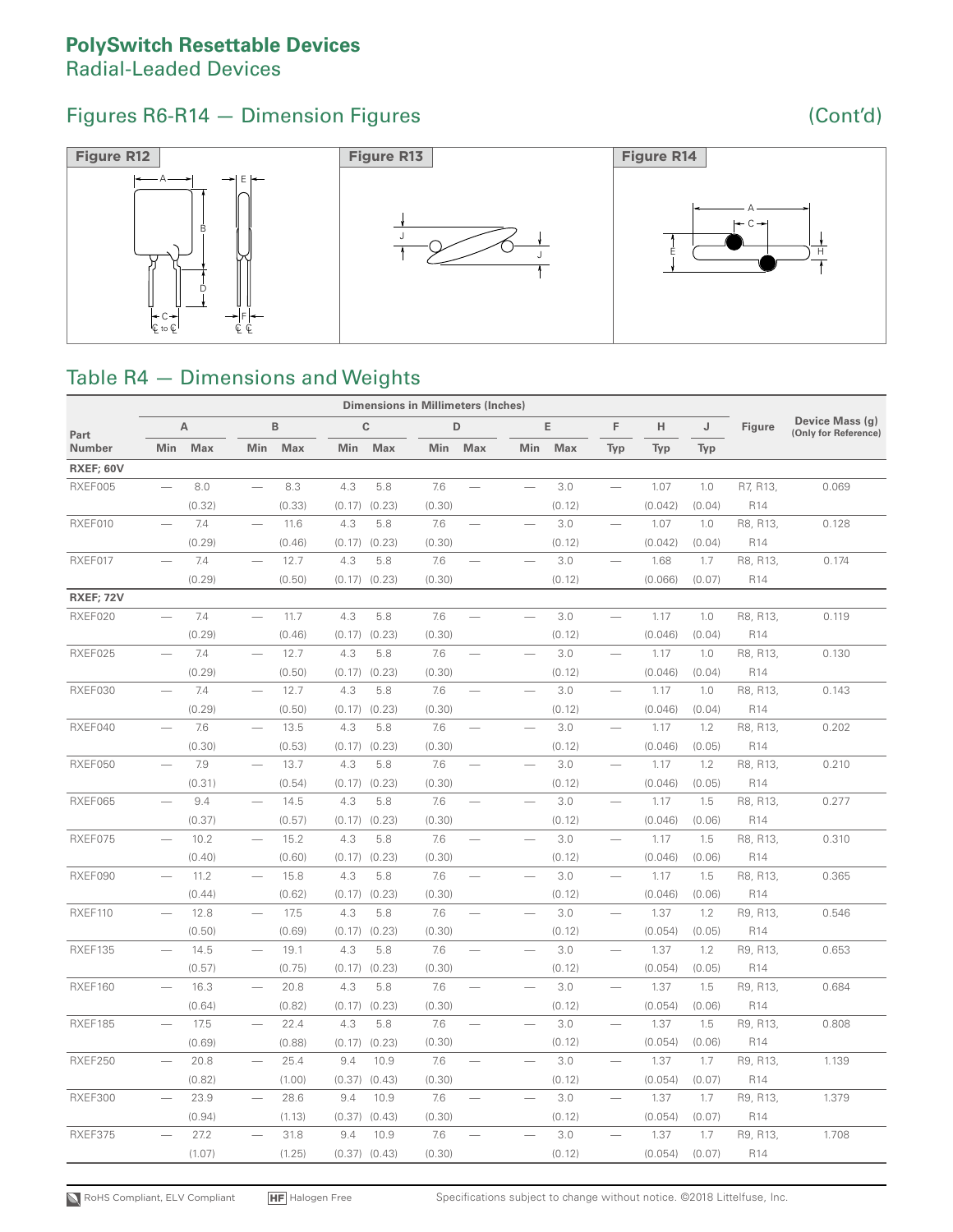## Table R4 – Dimensions and Weights (Cont'd)

|                              |                                 |                |                                 |        |            |                   | <b>Dimensions in Millimeters (Inches)</b> |                          |                          |        |                          |                          |                                  |                 |                                         |
|------------------------------|---------------------------------|----------------|---------------------------------|--------|------------|-------------------|-------------------------------------------|--------------------------|--------------------------|--------|--------------------------|--------------------------|----------------------------------|-----------------|-----------------------------------------|
| Part                         |                                 | $\overline{A}$ |                                 | B      |            | $\mathbf{C}$      |                                           | D                        |                          | E      | F                        | H.                       | J                                | <b>Figure</b>   | Device Mass (g)<br>(Only for Reference) |
| <b>Number</b>                | <b>Min</b>                      | Max            | <b>Min</b>                      | Max    | <b>Min</b> | Max               | Min                                       | Max                      | <b>Min</b>               | Max    | <b>Typ</b>               | Typ                      | <b>Typ</b>                       |                 |                                         |
| RHEF; 16V - High Temperature |                                 |                |                                 |        |            |                   |                                           |                          |                          |        |                          |                          |                                  |                 |                                         |
| RHEF450                      |                                 | 10.4           |                                 | 15.6   | 4.3        | 5.8               | 7.6                                       |                          | $\overline{\phantom{0}}$ | 3.0    | 1.2                      | 1.24                     | 1.6                              | R12, R13,       | 0.605                                   |
|                              |                                 | (0.41)         |                                 | (0.61) | (0.17)     | (0.23)            | (0.30)                                    |                          |                          | (0.12) | (0.05)                   | (0.049)                  | (0.06)                           | R14             |                                         |
| RHEF550                      | $\overline{\phantom{m}}$        | 11.2           |                                 | 18.9   | 4.3        | 5.8               | 7.6                                       | $\qquad \qquad -$        |                          | 3.0    | 1.2                      |                          | $\overline{\phantom{0}}$         | R12, R13,       | 0.704                                   |
|                              |                                 | (0.44)         |                                 | (0.74) | (0.17)     | (0.23)            | (0.30)                                    |                          |                          | (0.12) | (0.05)                   |                          |                                  | R14             |                                         |
| RHEF600                      |                                 | 11.2           |                                 | 21.0   | 4.3        | 5.8               | 7.6                                       |                          | $\qquad \qquad -$        | 3.0    | 1.2                      | 1.24                     | 1.7                              | R12, R13,       | 0.792                                   |
|                              |                                 | (0.44)         |                                 | (0.83) | (0.17)     | (0.23)            | (0.30)                                    |                          |                          | (0.12) | (0.05)                   | (0.049)                  | (0.067)                          | R <sub>14</sub> |                                         |
| RHEF650                      | $\overline{\phantom{m}}$        | 12.7           |                                 | 22.2   | 4.3        | 5.8               | 7.6                                       | $\overline{\phantom{0}}$ | $\qquad \qquad -$        | 3.0    | 1.2                      | 1.24                     | 1.8                              | R12, R13,       | 0.952                                   |
|                              |                                 | (0.50)         |                                 | (0.88) | (0.17)     | (0.23)            | (0.30)                                    |                          |                          | (0.12) | (0.05)                   | (0.049)                  | (0.07)                           | R14             |                                         |
| RHEF700                      | $\overline{\phantom{m}}$        | 14.0           |                                 | 21.9   | 4.3        | 5.8               | 7.6                                       | $\qquad \qquad -$        | $\qquad \qquad -$        | 3.0    | 1.2                      | $\overline{\phantom{0}}$ | $\overline{\phantom{0}}$         | R12, R13,       | 0.850                                   |
|                              |                                 | (0.55)         |                                 | (0.86) | (0.17)     | (0.23)            | (0.30)                                    |                          |                          | (0.12) | (0.05)                   |                          |                                  | R <sub>14</sub> |                                         |
| RHEF750                      | $\overline{\phantom{m}}$        | 14.0           |                                 | 23.5   | 4.3        | 5.8               | 7.6                                       | $\qquad \qquad -$        |                          | 3.0    | 1.2                      | 1.24                     | 2.0                              | R12, R13,       | 1.054                                   |
|                              |                                 | (0.55)         |                                 | (0.93) | (0.17)     | (0.23)            | (0.30)                                    |                          |                          | (0.12) | (0.05)                   | (0.049)                  | (0.08)                           | R14             |                                         |
| RHEF800                      | $\overbrace{\qquad \qquad }^{}$ | 16.5           | $\overbrace{\qquad \qquad }^{}$ | 22.5   | 4.3        | 5.8               | 7.6                                       | $\qquad \qquad -$        |                          | 3.0    | 1.2                      |                          | $\overline{\phantom{m}}$         | R12, R13,       | 1.073                                   |
|                              |                                 | (0.65)         |                                 | (0.88) | (0.17)     | (0.23)            | (0.30)                                    |                          |                          | (0.12) | (0.05)                   |                          |                                  | R14             |                                         |
| RHEF900                      |                                 | 16.5           |                                 | 25.7   | 4.3        | 5.8               | 7.6                                       |                          |                          | 3.0    | 1.2                      |                          |                                  | R12, R13,       | 1.516                                   |
|                              |                                 | (0.65)         |                                 | (1.01) | (0.17)     | (0.23)            | (0.30)                                    |                          |                          | (0.12) | (0.05)                   |                          |                                  | R <sub>14</sub> |                                         |
| <b>RHEF1000</b>              |                                 | 17.5           |                                 | 26.5   | 9.4        | 10.9              | 7.6                                       | $\overline{\phantom{0}}$ |                          | 3.0    | 1.2                      | 1.24                     | 1.5                              | R12, R13,       | 1.791                                   |
|                              |                                 | (0.69)         |                                 | (1.04) | (0.37)     | (0.43)            | (0.30)                                    |                          |                          | (0.12) | (0.05)                   | (0.049)                  | (0.06)                           | R14             |                                         |
| <b>RHEF1100</b>              |                                 | 21.0           |                                 | 26.1   | 9.4        | 10.9              | 7.6                                       |                          |                          | 3.0    | 1.2                      | $\overline{\phantom{0}}$ | $\overbrace{\phantom{1232211}}$  | R12, R13,       | 1.570                                   |
|                              |                                 | (0.83)         |                                 | (1.03) | (0.37)     | (0.43)            | (0.30)                                    |                          |                          | (0.12) | (0.05)                   |                          |                                  | R <sub>14</sub> |                                         |
| RHEF1300                     |                                 | 23.5           |                                 | 28.7   | 9.4        | 10.9              | 7.6                                       |                          |                          | 3.6    | 1.4                      | 1.45                     | 1.9                              | R12, R13,       | 2.257                                   |
|                              |                                 | (0.925)        |                                 | (1.13) | (0.37)     | (0.43)            | (0.30)                                    |                          |                          | (0.14) | (0.06)                   | (0.057)                  | (0.084)                          | R14             |                                         |
| RHEF1400                     |                                 | 23.5           |                                 | 28.6   | 9.4        | 10.9              | 7.6                                       |                          |                          | 3.6    | 1.4                      |                          | $\overbrace{\phantom{12322111}}$ | R12, R13,       | 2.051                                   |
|                              |                                 | (0.925)        |                                 | (1.13) | (0.37)     | (0.43)            | (0.30)                                    |                          |                          | (0.14) | (0.06)                   |                          |                                  | R <sub>14</sub> |                                         |
| <b>RHEF1500</b>              | $\overline{\phantom{0}}$        | 23.5           | $\overline{\phantom{0}}$        | 28.7   | 9.4        | 10.9              | 7.6                                       | $\overline{\phantom{0}}$ |                          | 3.6    | 1.4                      | 1.45                     | 1.9                              | R12, R13,       | 2.257                                   |
|                              |                                 | (0.925)        |                                 | (1.13) | (0.37)     | (0.43)            | (0.30)                                    |                          |                          | (0.14) | (0.06)                   | (0.057)                  | (0.084)                          | R14             |                                         |
| <b>RUSBF; 6V</b>             |                                 |                |                                 |        |            |                   |                                           |                          |                          |        |                          |                          |                                  |                 |                                         |
| RUSBF075                     |                                 | 6.9            |                                 | 11.4   | 4.3        | 5.9               | 7.6                                       |                          |                          | 3.1    | $\overline{\phantom{0}}$ | 0.91                     | 1.0                              | R8, R13,        | 0.123                                   |
|                              |                                 | (0.27)         |                                 | (0.45) | (0.17)     | (0.23)            | (0.30)                                    |                          |                          | (0.12) |                          | (0.036)                  | (0.04)                           | R <sub>14</sub> |                                         |
| RUSBF120                     |                                 | 6.9            |                                 | 11.7   | 4.3        | 5.9               | 7.6                                       | $\overline{\phantom{0}}$ |                          | 3.1    | $\overline{\phantom{0}}$ | 0.91                     | 1.0                              | R8, R13,        | 0.111                                   |
|                              |                                 | (0.27)         |                                 | (0.46) | (0.17)     | (0.23)            | (0.30)                                    |                          |                          | (0.12) |                          | (0.036)                  | (0.04)                           | R14             |                                         |
| RUSBF155                     |                                 | 6.9            |                                 | 11.7   | 4.3        | 5.9               | 7.6                                       |                          |                          | 3.1    |                          | 0.91                     | 1.0                              | R8, R13,        | 0.135                                   |
|                              |                                 | (0.27)         |                                 | (0.46) |            | $(0.17)$ $(0.23)$ | (0.30)                                    |                          |                          | (0.12) |                          | (0.036)                  | (0.04)                           | R14             |                                         |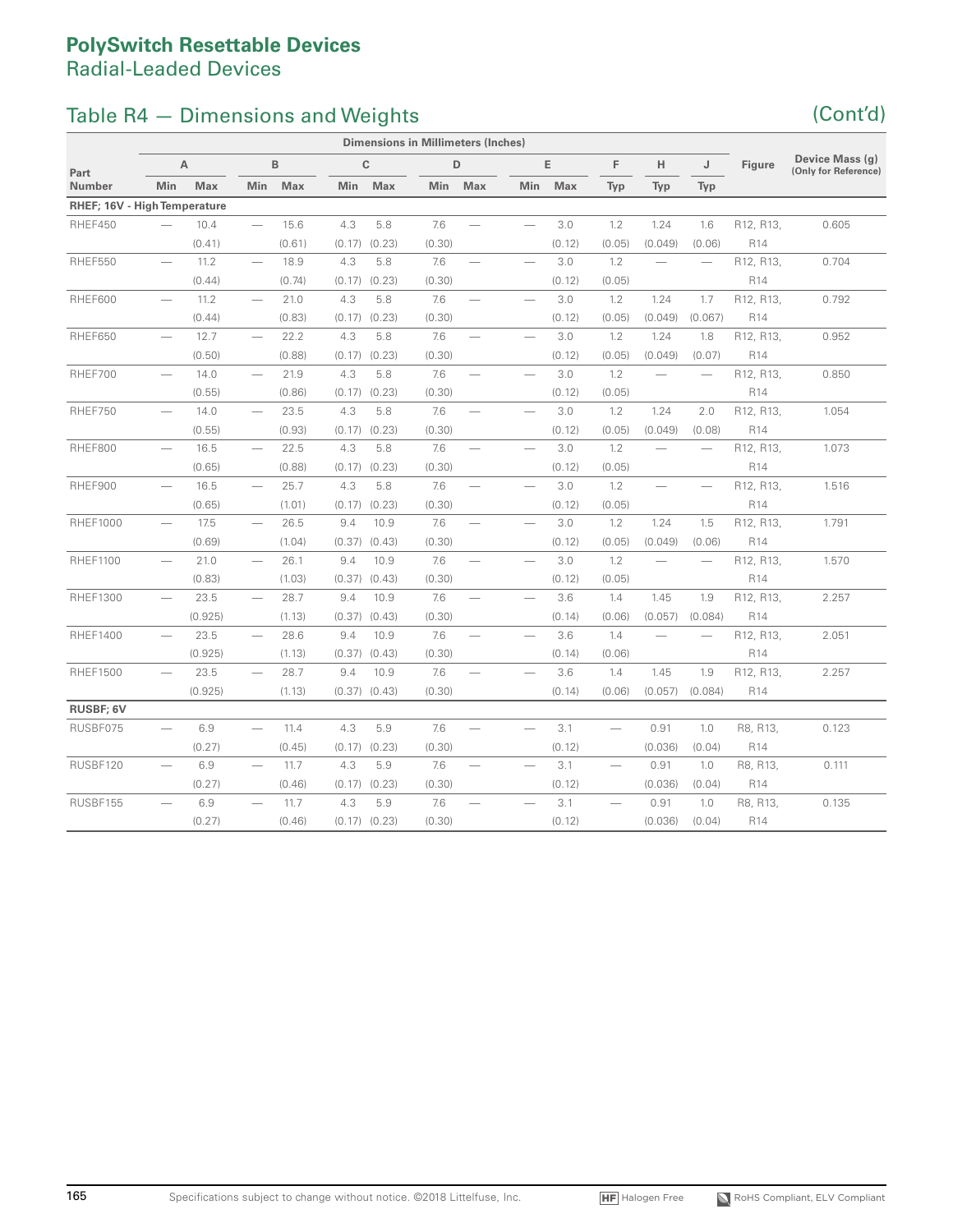## Table R4 – Dimensions and Weights (Cont'd)

|                              | <b>Dimensions in Millimeters (Inches)</b> |         |                          |                   |        |                   |        |                          |                          |                   |                          |                          |                                  |                                     |                                         |
|------------------------------|-------------------------------------------|---------|--------------------------|-------------------|--------|-------------------|--------|--------------------------|--------------------------|-------------------|--------------------------|--------------------------|----------------------------------|-------------------------------------|-----------------------------------------|
|                              |                                           | А       |                          | B                 |        | $\mathbf C$       |        | D                        |                          | E                 | F                        | н                        | J                                | <b>Figure</b>                       | Device Mass (g)<br>(Only for Reference) |
| Part<br><b>Number</b>        | Min                                       | Max     | Min                      | Max               | Min    | Max               | Min    | Max                      | Min                      | Max               | <b>Typ</b>               | <b>Typ</b>               | <b>Typ</b>                       |                                     |                                         |
| RHEF; 30V - High Temperature |                                           |         |                          |                   |        |                   |        |                          |                          |                   |                          |                          |                                  |                                     |                                         |
| RHEF050                      |                                           | 7.4     | $\overline{\phantom{0}}$ | 12.7              | 4.3    | 5.8               | 7.6    | $\overline{\phantom{0}}$ |                          | 3.0               | 1.2                      | $\overline{\phantom{0}}$ | $\overbrace{\qquad \qquad }^{}$  | R8, R13,                            | 0.177                                   |
|                              |                                           | (0.29)  |                          | (0.50)            | (0.17) | (0.23)            | (0.30) |                          |                          | (0.12)            | (0.05)                   |                          |                                  | R14                                 |                                         |
| RHEF070                      | $\overline{\phantom{0}}$                  | 6.9     | $\overline{\phantom{0}}$ | 10.8              | 4.3    | 5.8               | 7.6    |                          |                          | 3.0               | 1.2                      | 1.24                     | 1.2                              | R10, R13,                           | 0.259                                   |
|                              |                                           | (0.27)  |                          | (0.43)            | (0.17) | (0.23)            | (0.30) |                          |                          | (0.12)            | (0.05)                   | (0.049)                  | (0.05)                           | R14                                 |                                         |
| RHEF100                      | ÷.                                        | 9.7     |                          | 13.6              | 4.3    | 5.8               | 7.6    | ÷.                       |                          | 3.0               |                          |                          |                                  | R8, R13,                            | 0.312                                   |
|                              |                                           | (0.38)  |                          | (0.54)            | (0.17) | (0.23)            | (0.30) |                          |                          | (0.12)            |                          |                          |                                  | R14                                 |                                         |
| RUSBF; 16V                   |                                           |         |                          |                   |        |                   |        |                          |                          |                   |                          |                          |                                  |                                     |                                         |
| RUSBF090                     |                                           | 7.4     | $\overline{\phantom{0}}$ | 12.2              | 4.3    | 5.8               | 7.6    |                          |                          | 3.1               | $\overline{\phantom{m}}$ | 0.89                     | 0.8                              | R10, R13,                           | 0.183                                   |
|                              |                                           | (0.29)  |                          | (0.48)            | (0.17) | (0.23)            | (0.30) |                          |                          | (0.12)            |                          | (0.035)                  | (0.03)                           | R14                                 |                                         |
| RUSBF110                     | $\overline{\phantom{0}}$                  | 7.4     | $\overline{\phantom{0}}$ | 14.2              | 4.3    | 5.8               | 7.6    |                          |                          | 3.0               | $\overline{\phantom{0}}$ | 0.89                     | 0.8                              | R10, R13,                           | 0.204                                   |
|                              |                                           | (0.29)  |                          | (0.56)            | (0.17) | (0.23)            | (0.30) |                          |                          | (0.12)            |                          | (0.035)                  | (0.03)                           | R14                                 |                                         |
| RUSBF135                     | $\overline{\phantom{0}}$                  | 8.9     | $\overline{\phantom{0}}$ | 13.5              | 4.3    | 5.8               | 7.6    |                          |                          | 3.0               | $\overline{\phantom{0}}$ | 0.89                     | 1.0                              | R10, R13,                           | 0.240                                   |
|                              |                                           | (0.35)  |                          | (0.53)            | (0.17) | (0.23)            | (0.30) |                          |                          | (0.12)            |                          | (0.035)                  | (0.04)                           | R14                                 |                                         |
| RUSBF160                     | $\overline{\phantom{0}}$                  | 8.9     | $\overline{\phantom{0}}$ | 15.2              | 4.3    | 5.8               | 7.6    |                          |                          | 3.0               | $\overline{\phantom{0}}$ | 0.89                     | 1.0                              | R10, R13,                           | 0.300                                   |
|                              |                                           | (0.35)  |                          | (0.60)            | (0.17) | (0.23)            | (0.30) |                          |                          | (0.12)            |                          | (0.035)                  | (0.04)                           | R14                                 |                                         |
| RUSBF185                     | $\overline{\phantom{0}}$                  | 10.2    | $\overline{\phantom{0}}$ | 15.7              | 4.3    | 5.8               | 7.6    |                          |                          | 3.0               | $\overline{\phantom{0}}$ | 0.89                     | 1.0                              | R10, R13,                           | 0.368                                   |
|                              |                                           | (0.40)  |                          | (0.62)            | (0.17) | (0.23)            | (0.30) |                          |                          | (0.12)            |                          | (0.035)                  | (0.04)                           | R14                                 |                                         |
|                              | ÷.                                        |         | $\overline{\phantom{0}}$ |                   | 4.3    | 5.8               | 7.6    | ÷.                       |                          | 3.0               | $\overline{\phantom{0}}$ | 0.89                     |                                  |                                     | 0.467                                   |
| RUSBF250                     |                                           | 11.4    |                          | 18.3              |        |                   |        |                          |                          |                   |                          | (0.035)                  | 1.2                              | R <sub>10</sub> , R <sub>13</sub> , |                                         |
|                              |                                           | (0.45)  |                          | (0.72)            | (0.17) | (0.23)            | (0.30) |                          |                          | (0.12)            |                          |                          | (0.05)                           | R14                                 |                                         |
| <b>RGEF; 16V</b>             |                                           | 8.9     | $\overline{\phantom{0}}$ |                   | 4.3    | 5.8               | 3.18   | 6.18                     |                          | 3.0               | 1.2                      | 1.24                     |                                  |                                     |                                         |
| RGEF250                      |                                           |         |                          | 12.8              |        |                   |        |                          |                          |                   |                          |                          | 1.2                              | R10, R13,                           | 0.277                                   |
|                              |                                           | (0.35)  |                          | (0.50)            | (0.17) | (0.23)            | (0.13) | (0.24)                   |                          | (0.12)            | (0.05)                   | (0.049)                  | (0.05)                           | R14                                 |                                         |
| RGEF300                      | 6.1                                       | 7.1     | 6.1                      | 11.0              | 4.3    | 5.8               | 7.6    |                          | 2.0                      | 3.0               | 1.2                      | 1.24                     | 1.2                              | R <sub>11</sub> , R <sub>13</sub> , | 0.323                                   |
|                              | (0.24)                                    | (0.28)  | (0.24)                   | (0.43)            | (0.17) | (0.23)            | (0.30) |                          | (0.08)                   | (0.12)            | (0.05)                   | (0.049)                  | (0.05)                           | R14                                 |                                         |
| RGEF400                      | 7.9                                       | 8.9     | 7.9                      | 12.8              | 4.3    | 5.8               | 7.6    |                          | 2.0                      | 3.0               | 1.2                      | 1.24                     | 1.4                              | R <sub>11</sub> , R <sub>13</sub> , | 0.417                                   |
|                              | (0.31)                                    | (0.35)  | (0.31)                   | (0.50)            | (0.17) | (0.23)            | (0.30) |                          | (0.08)                   | (0.12)            | (0.05)                   | (0.049)                  | (0.06)                           | R14                                 |                                         |
| RGEF500                      | 9.4                                       | 10.4    | 9.4                      | 14.3              | 4.3    | 5.8               | 7.6    |                          | 2.0                      | 3.0               | 1.2                      | 1.24                     | 1.6                              | R <sub>11</sub> , R <sub>13</sub> , | 0.540                                   |
|                              | (0.37)                                    | (0.41)  | (0.37)                   | (0.56)            | (0.17) | (0.23)            | (0.30) |                          | (0.08)                   | (0.12)            | (0.05)                   | (0.049)                  | (0.06)                           | R14                                 |                                         |
| RGEF600                      | 9.7                                       | 10.7    | 12.2                     | 17.1              | 4.3    | 5.8               | 7.6    |                          | 2.0                      | 3.0               | 1.2                      | 1.24                     | 1.6                              | R11, R13,                           | 0.604                                   |
|                              | (0.38)                                    | (0.42)  | (0.48)                   | (0.67)            | (0.17) | (0.23)            | (0.30) |                          | (0.08)                   | (0.12)            | (0.05)                   | (0.049)                  | (0.06)                           | R14                                 |                                         |
| RGEF700                      | 10.2                                      | 11.2    | 14.7                     | 19.7              | 4.3    | 5.8               | 7.6    |                          | 2.0                      | 3.0               | 1.2                      | 1.24                     | 1.7                              | R <sub>11</sub> , R <sub>13</sub> , | 0.701                                   |
|                              | (0.40)                                    | (0.44)  | (0.58)                   | (0.78)            | (0.17) | (0.23)            | (0.30) |                          | (0.08)                   | (0.12)            | (0.05)                   | (0.049)                  | (0.07)                           | R14                                 |                                         |
| RGEF800                      | 11.7                                      | 12.7    | 16.0                     | 20.9              | 4.3    | 5.8               | 7.6    |                          | 2.0                      | 3.0               | 1.2                      | 1.24                     | 1.8                              | R <sub>11</sub> , R <sub>13</sub> , | 0.829                                   |
|                              | (0.46)                                    | (0.50)  |                          | $(0.63)$ $(0.82)$ |        | $(0.17)$ $(0.23)$ | (0.30) |                          |                          | $(0.08)$ $(0.12)$ | (0.05)                   | (0.049)                  | (0.07)                           | R <sub>14</sub>                     |                                         |
| RGEF900                      | 13.0                                      | 14.0    | 16.8                     | 21.7              | 4.3    | 5.8               | 7.6    |                          | 2.0                      | 3.0               | 1.2                      | 1.24                     | 2.0                              | R11, R13,                           | 0.887                                   |
|                              | (0.51)                                    | (0.55)  | (0.66)                   | (0.85)            | (0.17) | (0.23)            | (0.30) |                          | (0.08)                   | (0.12)            | (0.05)                   | (0.049)                  | (0.08)                           | R14                                 |                                         |
| <b>RGEF1000</b>              |                                           | 16.5    | 21.1                     | 25.2              | 4.3    | 5.8               | 7.6    |                          | 2.0                      | 3.0               | 1.2                      | 1.24                     | 2.0                              | R11, R13,                           | 1.219                                   |
|                              |                                           | (0.65)  | (0.83)                   | (0.99)            | (0.17) | (0.23)            | (0.30) |                          | (0.08)                   | (0.12)            | (0.05)                   | (0.049)                  | (0.08)                           | R14                                 |                                         |
| <b>RGEF1100</b>              | 16.5                                      | 17.5    | 21.1                     | 26.0              | 4.3    | 5.8               | 7.6    |                          | 2.0                      | 3.0               | 1.2                      | 1.24                     | 2.4                              | R11, R13,                           | 1.408                                   |
|                              | (0.65)                                    | (0.69)  | (0.83)                   | (1.02)            | (0.17) | (0.23)            | (0.30) |                          | (0.08)                   | (0.12)            | (0.05)                   | (0.049)                  | (0.09)                           | R14                                 |                                         |
| <b>RGEF1200</b>              | 16.4                                      | 17.5    | 22.6                     | 28.0              | 9.4    | 10.9              | 7.6    |                          | 2.3                      | 3.5               | 1.4                      | 1.45                     | 1.5                              | R11, R13,                           | 1.650                                   |
|                              | (0.65)                                    | (0.69)  | (0.89)                   | (1.10)            | (0.37) | (0.43)            | (0.30) |                          | (0.09)                   | (0.14)            | (0.06)                   | (0.057)                  | (0.06)                           | R14                                 |                                         |
| <b>RGEF1400</b>              |                                           | 23.5    | 22.6                     | 27.9              | 9.4    | 10.9              | 7.6    |                          | 2.3                      | 3.5               | 1.4                      | 1.45                     | 1.9                              | R11, R13,                           | 2.146                                   |
|                              |                                           | (0.925) | (0.89)                   | (1.10)            | (0.37) | (0.43)            | (0.30) |                          | (0.09)                   | (0.14)            | (0.06)                   | (0.057)                  | (0.08)                           | R14                                 |                                         |
| RHEF; 16V - High Temperature |                                           |         |                          |                   |        |                   |        |                          |                          |                   |                          |                          |                                  |                                     |                                         |
| RHEF200                      |                                           | 9.4     | $\overline{\phantom{0}}$ | 14.4              | 4.3    | 5.8               | 7.6    |                          |                          | 3.1               |                          |                          |                                  | R8, R13,                            | 0.278                                   |
|                              |                                           | (0.37)  |                          | (0.57)            | (0.17) | (0.23)            | (0.30) |                          |                          | (0.12)            |                          |                          |                                  | R14                                 |                                         |
| RHEF300                      |                                           | 8.8     |                          | 13.8              | 4.3    | 5.8               | 7.6    | $\overline{\phantom{0}}$ | $\overline{\phantom{0}}$ | 3.0               | 1.2                      | $\overline{\phantom{0}}$ | $\overbrace{\phantom{12322111}}$ | R12, R13,                           | 0.433                                   |
|                              |                                           | (0.35)  |                          | (0.55)            | (0.17) | (0.23)            | (0.30) |                          |                          | (0.12)            | (0.05)                   |                          |                                  | R14                                 |                                         |
| RHEF400                      | $\overline{\phantom{0}}$                  | 10.0    |                          | 15.0              | 4.3    | 5.8               | 7.6    |                          |                          | 3.0               | 1.2                      | 1.24                     | 1.6                              | R12, R13,                           | 0.509                                   |
|                              |                                           | (0.39)  |                          | (0.59)            |        | $(0.17)$ $(0.23)$ | (0.30) |                          |                          | (0.12)            | (0.05)                   | (0.049)                  | (0.06)                           | R14                                 |                                         |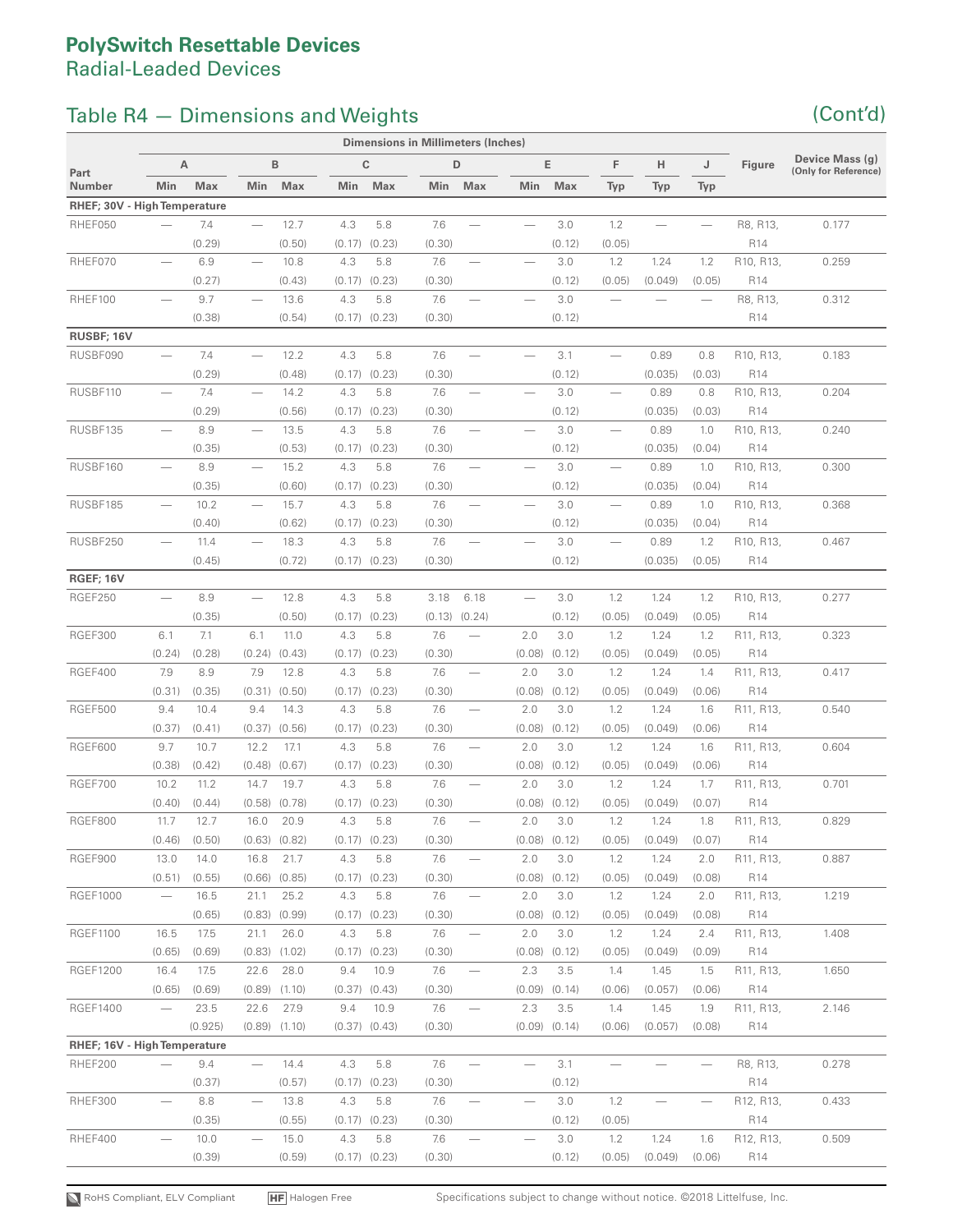### Figures R15-R20 — Typical Time-to-Trip Curves at 20°C

### **RXEF**

|  | $A = RXEFO05$ |  | $J = RXEFO75$              |
|--|---------------|--|----------------------------|
|  | $B = RXEFO10$ |  | $K = RXEF090$              |
|  | $C = RXEF017$ |  | $L = RXEF110$              |
|  | $D = RXEFO20$ |  | $M = RXEF135$              |
|  | $E = RXEFO25$ |  | $N = RXEF160$              |
|  | $F = RXEFO30$ |  | $O = RXEF185$              |
|  | $G = RXEFO40$ |  | $P = RXEF250$              |
|  | $H = RXEF050$ |  | $Q = RXEF300$              |
|  | $I = RXEFO65$ |  | $R = R \times F$ = RXEF375 |



|  | A = RKEF050 J = RKEF300     |  |  |
|--|-----------------------------|--|--|
|  | $B = RKEF065$ K = RKEF375   |  |  |
|  | $C = RKEF075$ $L = RKEF400$ |  |  |
|  | $D = RKEF090$ M = RKEF500   |  |  |
|  | $E = RKEF110$               |  |  |
|  | $F = RKEF135$               |  |  |
|  | $G = RKEF160$               |  |  |
|  | $H = RKEF185$               |  |  |
|  | $I = RKEF250$               |  |  |

### **RUEF**

|  | $A = RUEF090$ $H = RUEF400$ |  |               |
|--|-----------------------------|--|---------------|
|  | $B = RUFF110$ $I = RUFF500$ |  |               |
|  | $C = RUEF135$               |  | $J = RUFF600$ |
|  | $D = RUEF160$               |  | $K = RUEF700$ |
|  | $E = RUEF185$               |  | $L = RUEF800$ |
|  | $F = RUEF250$ $M = RUEF900$ |  |               |
|  | $G = RUEF300$               |  |               |
|  |                             |  |               |





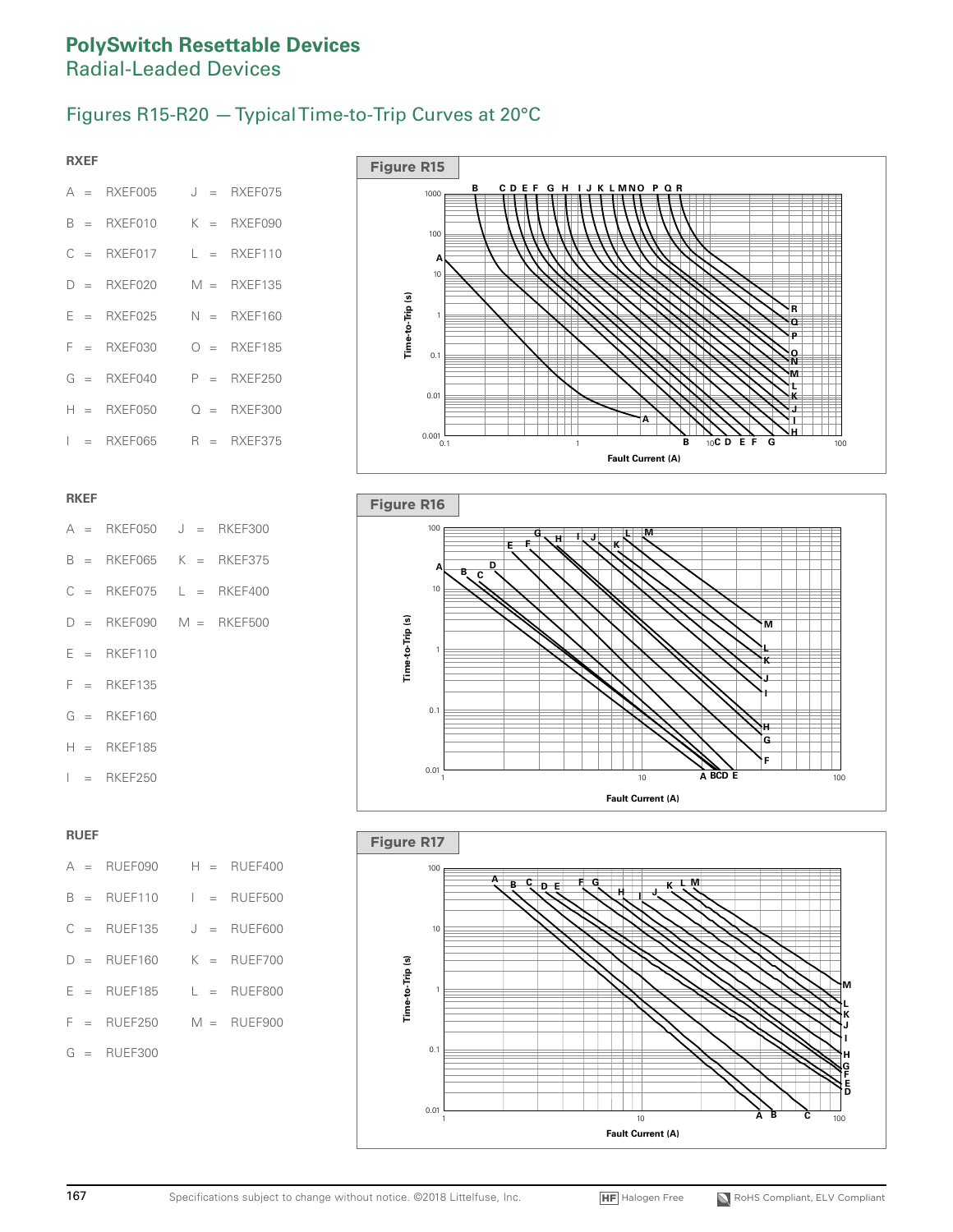### Figures R15-R20 – Typical Time-to-Trip Curves at 20°C (Cont'd)

### **RGEF (data at 25°C)**

|  | $A = RGEF250$ |  | $G = RGEF800$  |
|--|---------------|--|----------------|
|  | $B = RGEF300$ |  | $H = RGEF900$  |
|  | $C = RGEF400$ |  | $I = RGEF1000$ |
|  | $D = RGEF500$ |  | $J = RGEF1100$ |
|  | $E = RGEF600$ |  | $K = RGEF1200$ |
|  | $F = RGEF700$ |  | $L = RGEF140$  |



### **RHEF (data at 25°C)**

|  | $A = RHEF050$ $K = RHEF700$  |  |                |
|--|------------------------------|--|----------------|
|  | $B = RHEFO70$                |  | $L = RHEF750$  |
|  | $C = RHEF100$ M = RHEF800    |  |                |
|  | $D = RHEF200$                |  | $N = RHEF900$  |
|  | $E = RHEF300$                |  | $O = RHEF1000$ |
|  | $F = RHEF400$                |  | $P = RHEF1100$ |
|  | $G = RHEF450$                |  | $Q = RHEF1300$ |
|  | $H = RHEF550$ $R = RHEF1400$ |  |                |
|  | $I = RHEF600$ S = RHEF1500   |  |                |
|  | $J = RHEF650$                |  |                |
|  |                              |  |                |

### **RUSBF**

### A = RUSBF075

- $B = RUSBF090$
- $C = RUSBF110$
- $D = RUSBF120$
- $E$  = RUSBF135
- $F = RUSBF155$
- $G = RUSBF160$
- $H = RUSBF185$
- $I = RUSBF250$



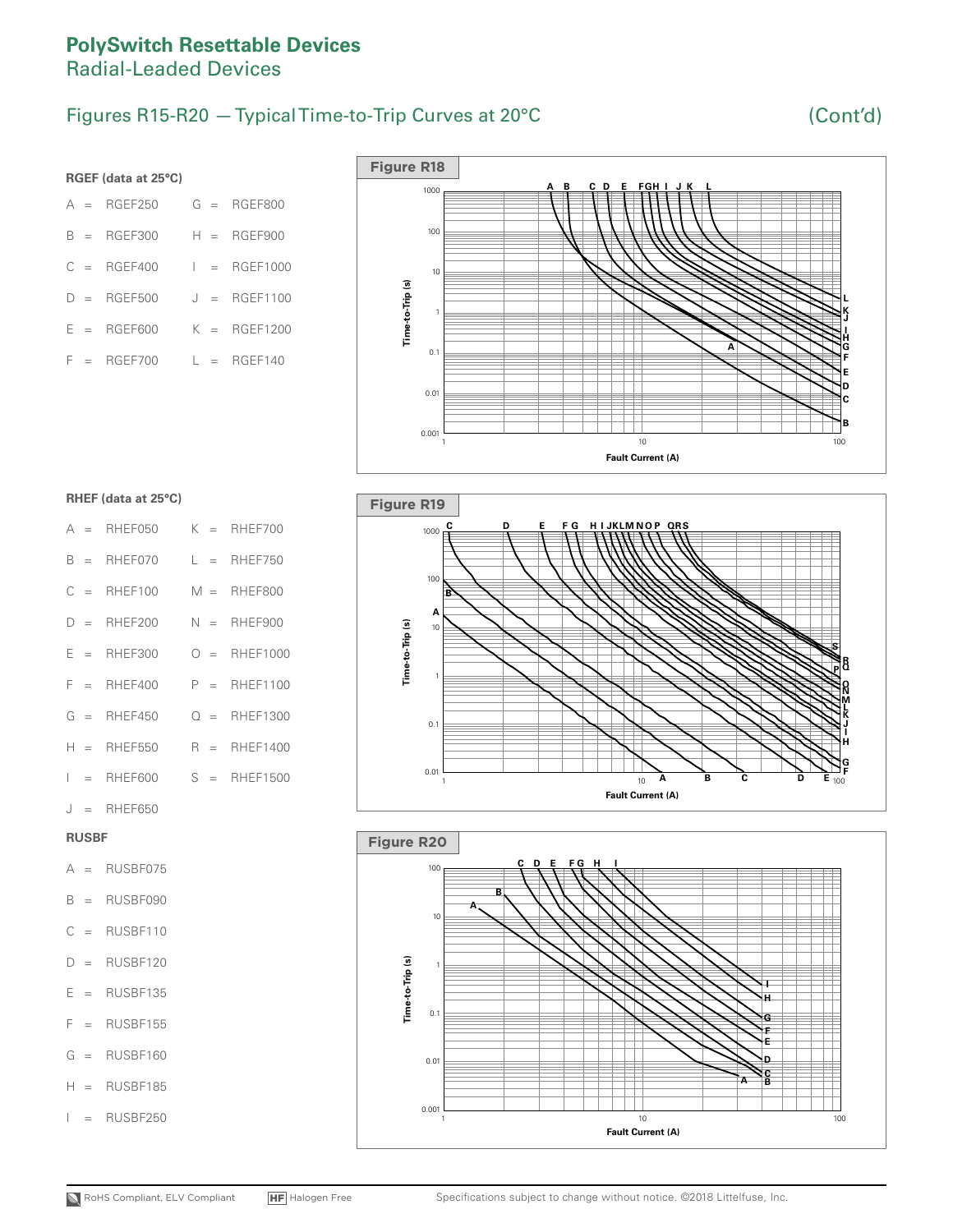## Table R5 — Physical Characteristics and Environmental Specifications

| <b>RXEF</b>                     |                                                        |                                                                                                   |  |  |  |  |
|---------------------------------|--------------------------------------------------------|---------------------------------------------------------------------------------------------------|--|--|--|--|
| <b>Physical Characteristics</b> |                                                        |                                                                                                   |  |  |  |  |
| Lead Material                   | RXEF005                                                | : Tin-plated Nickel-copper Alloy, $0.128$ mm <sup>2</sup> (26AWG), $\varnothing$ 0.40mm (0.016in) |  |  |  |  |
|                                 | RXEF010                                                | : Tin-plated Nickel-copper Alloy, 0.205mm <sup>2</sup> (24AWG), ø0.51mm (0.020in)                 |  |  |  |  |
|                                 | RXEF017 to 040                                         | : Tin-plated Copper-clad Steel, $0.205$ mm <sup>2</sup> (24AWG), $\varnothing$ 0.51mm (0.020in)   |  |  |  |  |
|                                 | RXEF050 to 090                                         | : Tin-plated Copper, 0.205mm <sup>2</sup> (24AWG), ø0.51mm (0.020in)                              |  |  |  |  |
|                                 | RXEF110 to 375                                         | : Tin-plated Copper, 0.52mm <sup>2</sup> (20AWG), ø0.81mm (0.032in)                               |  |  |  |  |
| Soldering Characteristics       | Solderability per ANSI/J-STD-002 Category 3            |                                                                                                   |  |  |  |  |
|                                 | RXEF005, RXEF010 Meet ANSI/J-STD-002 Category 1        |                                                                                                   |  |  |  |  |
| Solder Heat Withstand           |                                                        | RXEF005-RXEF025: per IEC-STD 68-2-20, Test Tb, Method 1a, Condition a;                            |  |  |  |  |
|                                 | Can Withstand 5s at $260^{\circ}$ C $\pm 5^{\circ}$ C  |                                                                                                   |  |  |  |  |
|                                 | All Other Sizes                                        | : per IEC-STD 68-2-20, Test Tb, Method 1a, Condition b;                                           |  |  |  |  |
|                                 | Can Withstand 10s at $260^{\circ}$ C $\pm 5^{\circ}$ C |                                                                                                   |  |  |  |  |
| Insulating Material             |                                                        | Cured, Flame-retardant Epoxy Polymer; Meets UL 94V-0                                              |  |  |  |  |
| Operation Temperature           | $-40^{\circ}$ C $\sim$ 85°C                            |                                                                                                   |  |  |  |  |

**Note:** Devices are not designed to be placed through a reflow process.

### **Environmental Specifications**

| <b>Test</b>          | <b>Conditions</b>         | <b>Resistance Change</b> |  |  |  |
|----------------------|---------------------------|--------------------------|--|--|--|
| Passive Aging        | $-40^{\circ}$ C, 1000 hrs | $±5\%$                   |  |  |  |
|                      | 85°C, 1000 hrs            | $±5\%$                   |  |  |  |
| Humidity Aging       | 85°C, 85%RH, 1000 hrs     | $±10\%$                  |  |  |  |
| <b>Thermal Shock</b> | 85°C, -40°C (10 Times)    | $±10\%$                  |  |  |  |
| Solvent Resistance   | MIL-STD-202, Method 215F  | No Change                |  |  |  |

### **RKEF**

| <b>Physical Characteristics</b> |                                                                                                   |  |  |  |  |
|---------------------------------|---------------------------------------------------------------------------------------------------|--|--|--|--|
| Lead Material                   | : Tin-plated Copper, $0.205$ mm <sup>2</sup> (24AWG), $\omega$ 0.51mm (0.020in)<br>RKEF050 to 090 |  |  |  |  |
|                                 | RKEF110 to 500<br>: Tin-plated Copper, 0.52mm <sup>2</sup> (20AWG), ø0.81mm (0.032in)             |  |  |  |  |
| Soldering Characteristics       | Solderability per ANSI/J-STD-002 Category 3                                                       |  |  |  |  |
| Solder Heat Withstand           | RKEF050-RKEF185: per IEC-STD 68-2-20, Test Tb, Method 1a, Condition a;                            |  |  |  |  |
|                                 | Can Withstand 5s at $260^{\circ}$ C $\pm 5^{\circ}$ C                                             |  |  |  |  |
|                                 | All Other Sizes<br>: per IEC-STD 68-2-20, Test Tb, Method 1a, Condition b;                        |  |  |  |  |
|                                 | RKEF Can Withstand 10s at 260 $^{\circ}$ C $\pm$ 5 $^{\circ}$ C                                   |  |  |  |  |
| Insulating Material             | Cured, Flame-retardant Epoxy Polymer; Meets UL 94V-0                                              |  |  |  |  |
| <b>Operation Temperature</b>    | $-40^{\circ}$ C $\sim$ 85°C                                                                       |  |  |  |  |

**Note:** Devices are not designed to be placed through a reflow process.

### **Environmental Specifications**

| <b>Test</b>        | <b>Conditions</b>         | <b>Resistance Change</b> |
|--------------------|---------------------------|--------------------------|
| Passive Aging      | $-40^{\circ}$ C, 1000 hrs | $\pm 5\%$                |
|                    | 85°C, 1000 hrs            | ±5%                      |
| Humidity Aging     | 85°C, 85%RH, 1000 hrs     | $±10\%$                  |
| Thermal Shock      | 85°C, -40°C (10 Times)    | $±10\%$                  |
| Solvent Resistance | MIL-STD-202, Method 215F  | No Change                |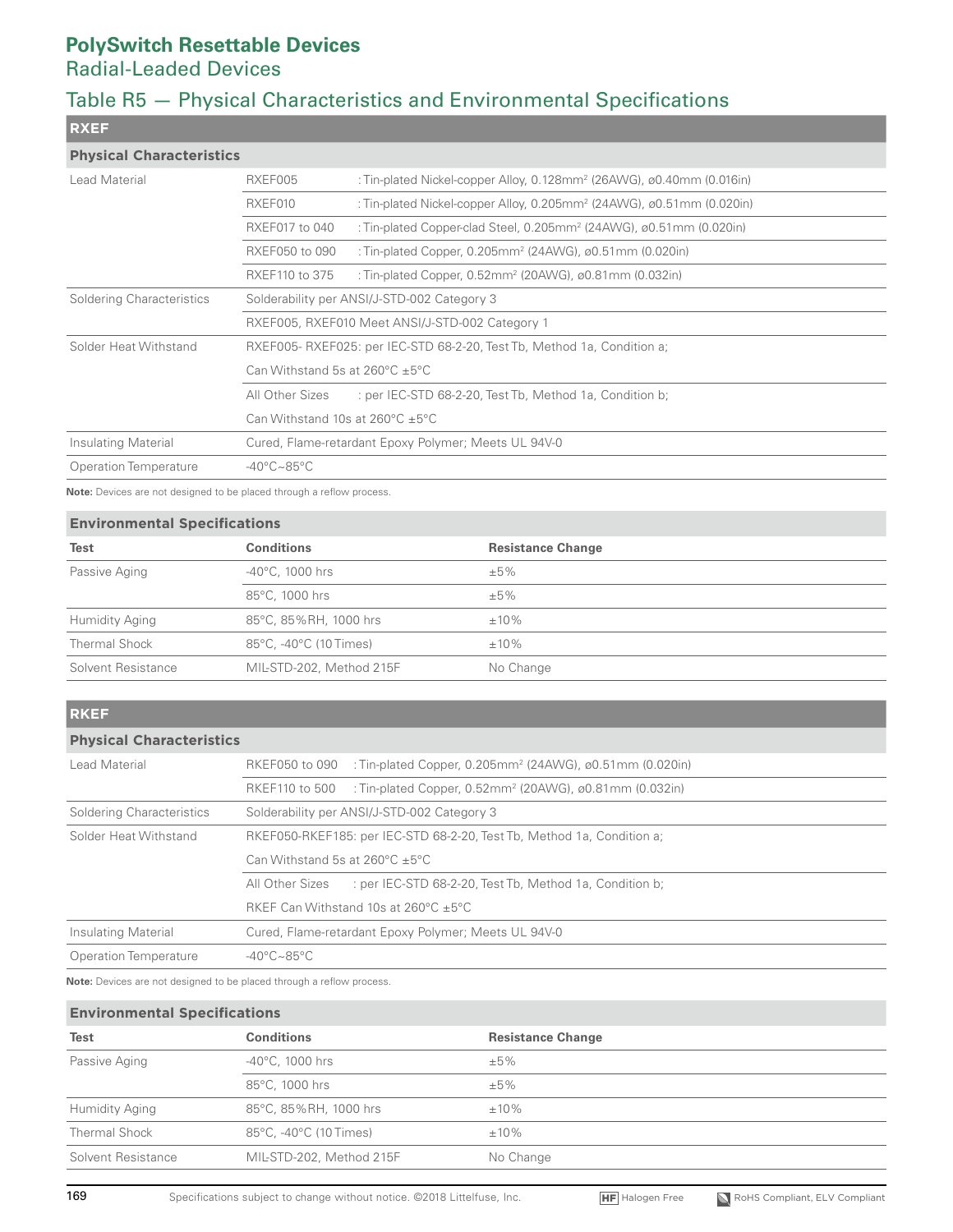## Table R5 — Physical Characteristics and Environmental Specifications (Cont'd)

| <b>RUEF</b>                     |                                                                                                              |  |  |
|---------------------------------|--------------------------------------------------------------------------------------------------------------|--|--|
| <b>Physical Characteristics</b> |                                                                                                              |  |  |
| Lead Material                   | RUEF090 to RUEF250: Tin-plated Copper-clad Steel, 0.205mm <sup>2</sup> (24AWG)                               |  |  |
|                                 | RUEF300 to RUEF900: Tin-plated Copper, 0.52mm <sup>2</sup> (20AWG), ø0.81mm (0.032in)                        |  |  |
| Soldering Characteristics       | Solderability per ANSI/J-STD-002 Category 3                                                                  |  |  |
| Solder Heat Withstand           | per IEC-STD 68-2-20, Test Tb, Method 1A, Condition B, Can Withstand 10s at $260^{\circ}$ C $\pm 5^{\circ}$ C |  |  |
| Insulating Material             | Cured, Flame-retardant Epoxy Polymer; Meets UL 94V-0                                                         |  |  |
| <b>Operation Temperature</b>    | $-40^{\circ}$ C $\sim$ 85°C                                                                                  |  |  |

**Note:** Devices are not designed to be placed through a reflow process.

### **Environmental Specifications**

| <b>Test</b>          | <b>Conditions</b>        | <b>Resistance Change</b> |
|----------------------|--------------------------|--------------------------|
| Passive Aging        | 70°C, 1000 hrs           | $±5\%$                   |
|                      | 85°C, 1000 hrs           | $±5\%$                   |
| Humidity Aging       | 85°C, 85%RH, 1000 hrs    | $±5\%$                   |
| <b>Thermal Shock</b> | 85°C, -40°C (10 times)   | $±5\%$                   |
| Solvent Resistance   | MIL-STD-202, Method 215F | No Change                |

| <b>RUSBF</b>                    |                                                                                                                              |                                                                                                 |  |  |  |
|---------------------------------|------------------------------------------------------------------------------------------------------------------------------|-------------------------------------------------------------------------------------------------|--|--|--|
| <b>Physical Characteristics</b> |                                                                                                                              |                                                                                                 |  |  |  |
| Lead Material                   | RUSBF075                                                                                                                     | : Tin-plated Nickel-copper Alloy, $0.205$ mm <sup>2</sup> (24AWG), $\varnothing$ 0.51mm/0.020in |  |  |  |
|                                 | RUSBF090 to RUSBF250: Tin-plated Copper-clad Steel, 0.205mm <sup>2</sup> (24AWG), ø0.51mm/0.020in                            |                                                                                                 |  |  |  |
| Soldering Characteristics       | Solderability per ANSI/J-STD-002 Category 3 Except                                                                           |                                                                                                 |  |  |  |
|                                 | RUSBF075 Meet ANSI/J-STD-002 Category 1                                                                                      |                                                                                                 |  |  |  |
| Solder Heat Withstand           | RUSBF120: per IEC-STD 68-2-20, Test Tb, Method 1A, Condition A; Can Withstand 5s at 260 $^{\circ}$ C $\pm$ 5 $^{\circ}$ C    |                                                                                                 |  |  |  |
|                                 | All Others: per IEC-STD 68-2-20, Test Tb, Method 1A, Condition B; Can Withstand 10s at 260 $^{\circ}$ C $\pm$ 5 $^{\circ}$ C |                                                                                                 |  |  |  |
| Insulating Material             | Cured, Flame-retardant Epoxy Polymer; Meets UL 94V-0                                                                         |                                                                                                 |  |  |  |
| <b>Operation Temperature</b>    | $-40^{\circ}$ C $\sim$ 85°C                                                                                                  |                                                                                                 |  |  |  |
|                                 |                                                                                                                              |                                                                                                 |  |  |  |

**Note:** Devices are not designed to be placed through a reflow process.

### **Environmental Specifications**

| <b>Test</b>        | <b>Conditions</b>        | <b>Resistance Change</b> |
|--------------------|--------------------------|--------------------------|
| Passive Aging      | 70°C, 1000 hrs           | $±5\%$                   |
|                    | 85°C, 1000 hrs           | ±5%                      |
| Humidity Aging     | 85°C, 85%RH, 1000 hrs    | $±5\%$                   |
| Thermal Shock      | 85°C, -40°C (10 Times)   | $±5\%$                   |
| Solvent Resistance | MIL-STD-202, Method 215F | No change                |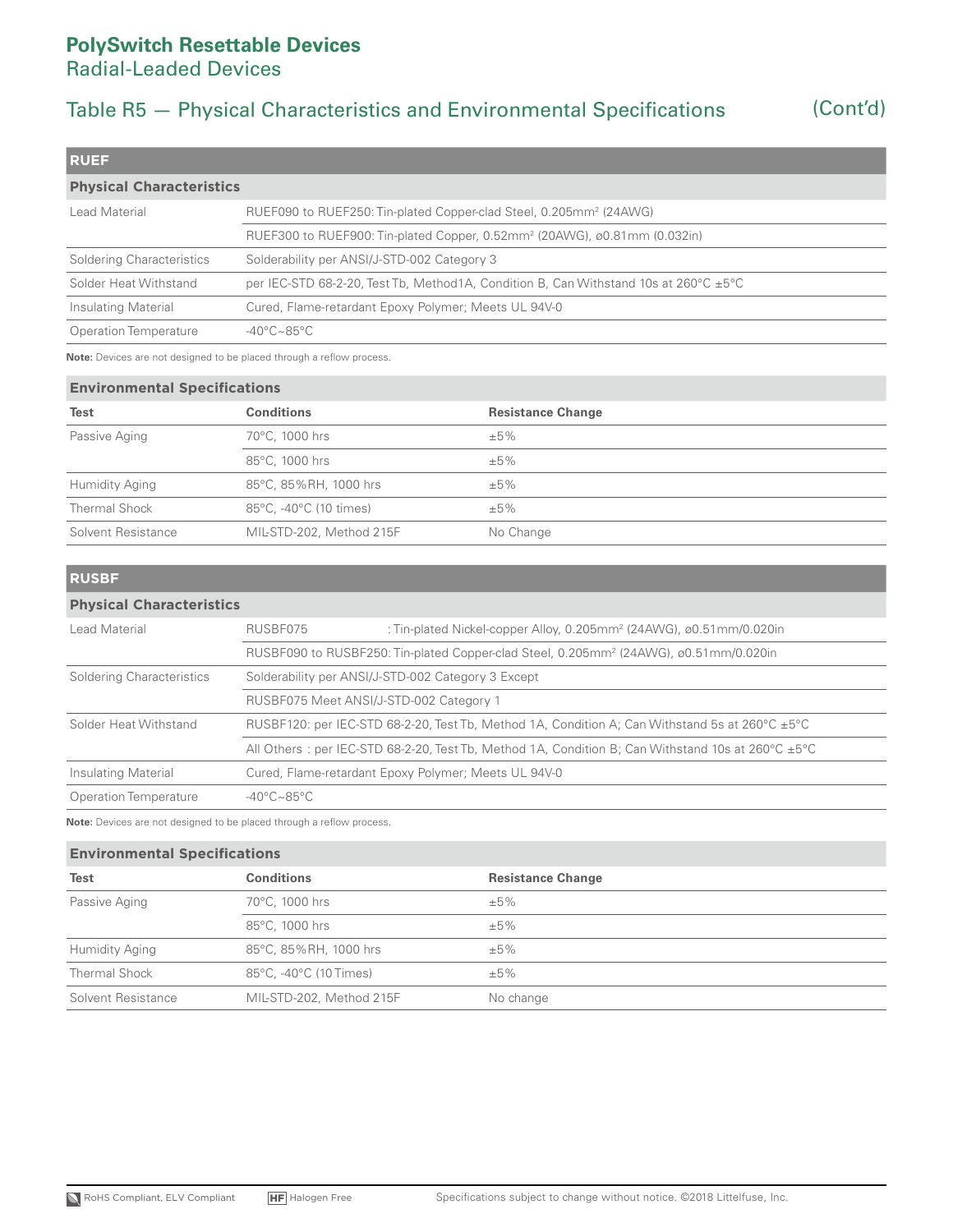### Table R5 — Physical Characteristics and Environmental Specifications (Cont'd)

| <b>RGEF</b>                     |                                                                                     |                                                                                       |  |  |  |
|---------------------------------|-------------------------------------------------------------------------------------|---------------------------------------------------------------------------------------|--|--|--|
| <b>Physical Characteristics</b> |                                                                                     |                                                                                       |  |  |  |
| Lead Material                   | <b>RGEF250</b>                                                                      | : Tin-plated Copper-clad Steel, 0.205mm <sup>2</sup> (24AWG), ø0.51mm/0.020in         |  |  |  |
|                                 |                                                                                     | RGEF300 to RGEF1100 : Tin-plated Copper, 0.52mm <sup>2</sup> (20AWG), ø0.81mm/0.032in |  |  |  |
|                                 | RGEF1200 to RGEF1400: Tin-plated Copper, 0.82mm <sup>2</sup> (18AWG), ø1.0mm/0.04in |                                                                                       |  |  |  |
| Soldering Characteristics       | Solderability per ANSI/J-STD-002 Category 3                                         |                                                                                       |  |  |  |
| Solder Heat Withstand           | RGEF250 and RGEF400 : per IEC 68-2-20, Test Tb, Method 1a, Condition a;             |                                                                                       |  |  |  |
|                                 | can withstand 5s at 260 $^{\circ}$ C $\pm$ 5 $^{\circ}$ C                           |                                                                                       |  |  |  |
|                                 | RGEF500 to RGEF1400 : per IEC 68-2-20, Test Tb, Method 1a, Condition b;             |                                                                                       |  |  |  |
|                                 | can withstand 10s at 260 $^{\circ}$ C $\pm$ 5 $^{\circ}$ C                          |                                                                                       |  |  |  |
| Insulating Material             |                                                                                     | Cured, Flame-retardant Epoxy Polymer; Meets UL 94V-0                                  |  |  |  |
| <b>Operation Temperature</b>    | $-40^{\circ}$ C $\sim$ 85°C                                                         |                                                                                       |  |  |  |

**Note:** Devices are not designed to be placed through a reflow process.

### **Environmental Specifications**

| <b>Test</b>        | <b>Conditions</b>         | <b>Resistance Change</b> |
|--------------------|---------------------------|--------------------------|
| Passive Aging      | $-40^{\circ}$ C, 1000 hrs | $±5\%$                   |
|                    | 85°C, 1000 hrs            | $±5\%$                   |
| Humidity Aging     | 85°C, 85%RH, 1000 hrs     | $±5\%$                   |
| Thermal Shock      | 85°C, -40°C (10 Times)    | $±5\%$                   |
| Solvent Resistance | MIL-STD-202, Method 215F  | No Change                |

| <b>RHEF</b>                     |                                                                                                         |  |  |  |
|---------------------------------|---------------------------------------------------------------------------------------------------------|--|--|--|
| <b>Physical Characteristics</b> |                                                                                                         |  |  |  |
| Lead Material                   | RHEF050 to RHEF200 : Tin-plated Copper-clad Steel, 0.205mm <sup>2</sup> (24AWG), ø0.51mm/0.020in        |  |  |  |
|                                 | RHEF300 to RHEF1100 : Tin-plated Copper, 0.52mm <sup>2</sup> (20AWG), ø0.81mm/0.032in                   |  |  |  |
|                                 | RHEF1300 to RHEF1500: Tin-plated Copper, 0.82mm <sup>2</sup> (18AWG), ø1.0mm/0.04in                     |  |  |  |
| Soldering Characteristics       | Solderability per ANSI/J-STD-002 Category 3                                                             |  |  |  |
| Solder Heat Withstand           | per IEC 68-2-20, Test Tb, Method 1A, Condition B; Can Wthstand 10s at $260^{\circ}$ C $\pm 5^{\circ}$ C |  |  |  |
| Insulating Material             | Cured, Flame-retardant Epoxy Polymer; Meets UL 94V-0                                                    |  |  |  |
| <b>Operation Temperature</b>    | $-40^{\circ}$ C $\sim$ 125 $^{\circ}$ C                                                                 |  |  |  |

**Note:** Devices are not designed to be placed through a reflow process.

### **Environmental Specifications**

| <b>Test</b>        | <b>Conditions</b>        | <b>Resistance Change</b> |
|--------------------|--------------------------|--------------------------|
| Passive Aging      | 70°C, 1000 hrs           | $±5\%$                   |
|                    | 85°C, 1000 hrs           | $±5\%$                   |
| Humidity Aging     | 85°C, 85%RH, 1000 hrs    | $±5\%$                   |
| Thermal Shock      | 125°C, -40°C (10 Times)  | $±5\%$                   |
| Solvent Resistance | MIL-STD-202, Method 215F | No Change                |

### Storage Conditions

Storage Conditions 40°C max, 70% RH max; devices should remain in original sealed bags prior to use.

Devices may not meet specified values if these storage conditions are exceeded.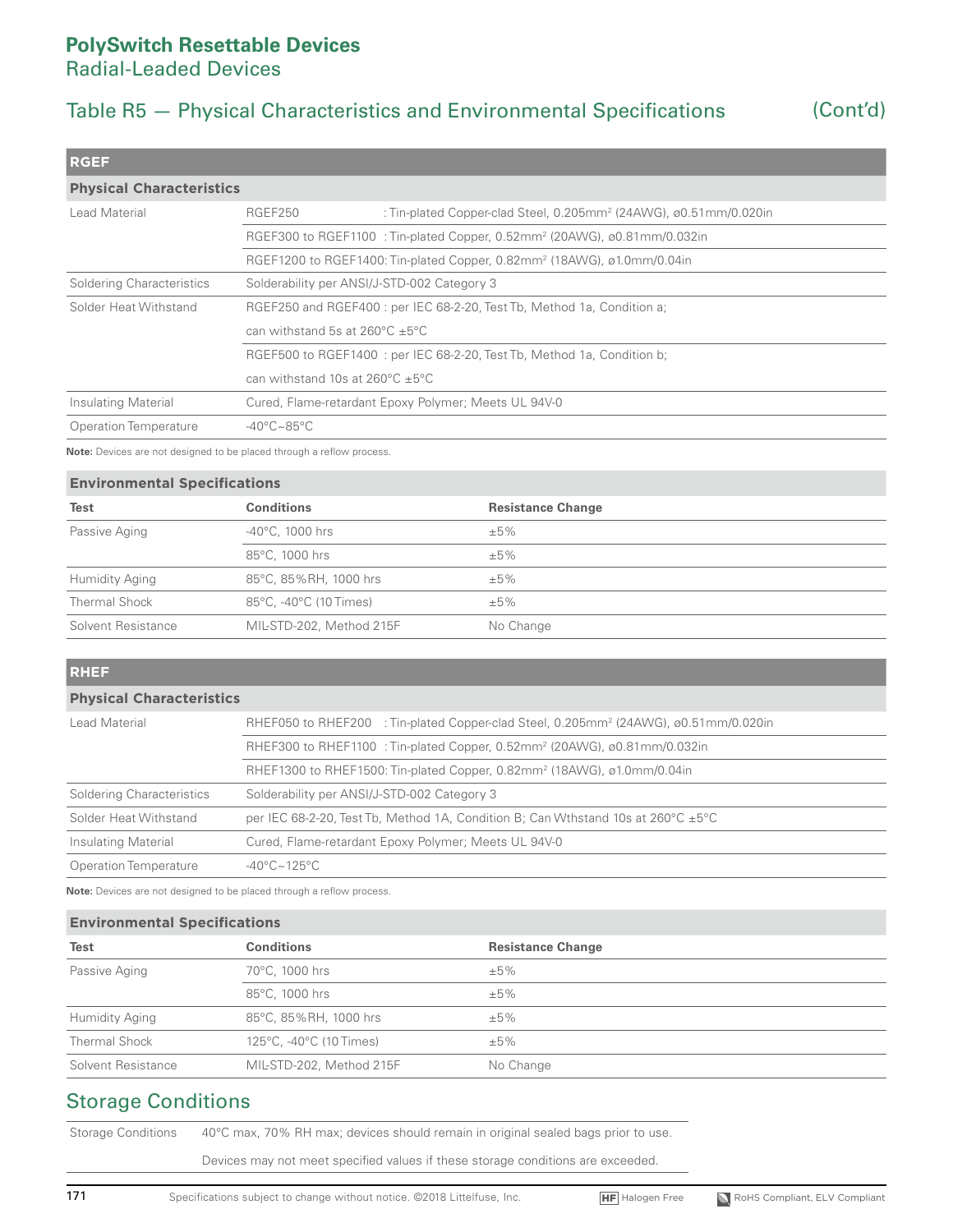## Table R6 — Packaging and Marking Information

| <b>Part Number</b> | <b>Bag Quantity</b>             | <b>Tape and Reel</b><br><b>Quantity</b> | <b>Ammo Pack</b><br><b>Quantity</b> | <b>Standard Package</b><br>Quantity | <b>Part Marking</b>      | <b>Agency Recognition</b> |
|--------------------|---------------------------------|-----------------------------------------|-------------------------------------|-------------------------------------|--------------------------|---------------------------|
| RXEF 60V           |                                 |                                         |                                     |                                     |                          |                           |
| RXEF005            | 500                             |                                         |                                     | 10,000                              |                          | UL, CSA, TÜV, CQC         |
| <b>RXEF005-2</b>   |                                 | 3,000                                   |                                     | 15,000                              | $\overline{\phantom{0}}$ | UL, CSA, TÜV, CQC         |
| RXEF005-AP         |                                 |                                         | 2,000                               | 10,000                              |                          | UL, CSA, TÜV, CQC         |
| RXEF010            | 500                             |                                         | $\overline{\phantom{0}}$            | 10,000                              | X10                      | UL, CSA, TÜV, CQC         |
| <b>RXEF010-2</b>   |                                 | 3,000                                   |                                     | 15,000                              | X10                      | UL, CSA, TÜV, CQC         |
| RXEF010-AP         |                                 |                                         | 2,000                               | 10,000                              | X10                      | UL, CSA, TÜV, CQC         |
| RXEF017            | 500                             |                                         |                                     | 10,000                              | X17                      | UL, CSA, TÜV, CQC         |
| RXEF017-2          |                                 | 2,500                                   |                                     | 12,500                              | X17                      | UL, CSA, TÜV, CQC         |
| RXEF017-AP         |                                 |                                         | 2,000                               | 10,000                              | X17                      | UL, CSA, TÜV, CQC         |
| RXEF 72V           |                                 |                                         |                                     |                                     |                          |                           |
| RXEF020            | 500                             | $\overline{\phantom{0}}$                |                                     | 10,000                              | X20                      | UL, CSA, TÜV, CQC         |
| RXEF020-2          | $\overbrace{\qquad \qquad }^{}$ | 3,000                                   | $\overline{\phantom{0}}$            | 15,000                              | X20                      | UL, CSA, TÜV, CQC         |
| RXEF020-AP         | $\overline{\phantom{0}}$        | $\overline{\phantom{0}}$                | 2,000                               | 10,000                              | X20                      | UL, CSA, TÜV, CQC         |
| RXEF025            | 500                             |                                         |                                     | 10,000                              | X25                      | UL, CSA, TÜV, CQC         |
| <b>RXEF025-2</b>   |                                 | 3,000                                   |                                     | 15,000                              | X25                      | UL, CSA, TÜV, CQC         |
| RXEF025-AP         |                                 |                                         | 2,000                               | 10,000                              | X25                      | UL, CSA, TÜV, CQC         |
| RXEF030            | 500                             |                                         |                                     | 10,000                              | X30                      | UL, CSA, TÜV, CQC         |
| <b>RXEF030-2</b>   |                                 | 3,000                                   |                                     | 15,000                              | X30                      | UL, CSA, TÜV, CQC         |
| RXEF030-AP         | $\overline{\phantom{0}}$        |                                         | 2,000                               | 10,000                              | X30                      | UL, CSA, TÜV, CQC         |
| RXEF040            | 500                             | $\overline{\phantom{0}}$                |                                     | 10,000                              | X40                      | UL, CSA, TÜV, CQC         |
| <b>RXEF040-2</b>   |                                 | 3,000                                   |                                     | 15,000                              | X40                      | UL, CSA, TÜV, CQC         |
| RXEF040-AP         | $\equiv$                        | $\overline{\phantom{m}}$                | 2,000                               | 10,000                              | X40                      | UL, CSA, TÜV, CQC         |
| RXEF050            | 500                             |                                         |                                     | 10,000                              | X50                      | UL, CSA, TÜV, CQC         |
| <b>RXEF050-2</b>   | $\overline{\phantom{0}}$        | 3,000                                   |                                     | 15,000                              | X50                      | UL, CSA, TÜV, CQC         |
| RXEF050-AP         |                                 | $\overline{\phantom{m}}$                | 2,000                               | 10,000                              | X50                      | UL, CSA, TÜV, CQC         |
| RXEF065            | 500                             | $\overline{\phantom{0}}$                |                                     | 10,000                              | X65                      | UL, CSA, TÜV, CQC         |
| <b>RXEF065-2</b>   |                                 | 3,000                                   |                                     | 15,000                              | X65                      | UL, CSA, TÜV, CQC         |
| RXEF065-AP         |                                 |                                         | 2,000                               | 10,000                              | X65                      | UL, CSA, TÜV, CQC         |
| RXEF075            | 500                             |                                         |                                     | 10,000                              | X75                      | UL, CSA, TÜV, CQC         |
| <b>RXEF075-2</b>   |                                 | 3,000                                   |                                     | 15,000                              | X75                      | UL, CSA, TÜV, CQC         |
| RXEF075-AP         |                                 |                                         | 2,000                               | 10,000                              | X75                      | UL, CSA, TÜV, CQC         |
| RXEF090            | 500                             |                                         |                                     | 10,000                              | X90                      | UL, CSA, TÜV, CQC         |
| <b>RXEF090-2</b>   |                                 | 3,000                                   |                                     | 15,000                              | X90                      | UL, CSA, TÜV, CQC         |
| RXEF090-AP         |                                 |                                         | 2,000                               | 10,000                              | X90                      | UL, CSA, TUV, CQC         |
| RXEF110            | 500                             | $\qquad \qquad -$                       | $\overline{\phantom{m}}$            | 10,000                              | X110                     | UL, CSA, TÜV, CQC         |
| RXEF110-2          |                                 | 1,500                                   | $\overline{\phantom{0}}$            | 7,500                               | X110                     | UL, CSA, TÜV, CQC         |
| RXEF110-AP         |                                 | $\overline{\phantom{0}}$                | 1,000                               | 5,000                               | X110                     | UL, CSA, TÜV, CQC         |
| RXEF135            | 500                             | $\overline{\phantom{m}}$                |                                     | 10,000                              | X135                     | UL, CSA, TÜV, CQC         |
| <b>RXEF135-2</b>   | $\qquad \qquad -$               | 1,500                                   | $\qquad \qquad -$                   | 7,500                               | X135                     | UL, CSA, TÜV, CQC         |
| RXEF135-AP         |                                 | $\overline{\phantom{m}}$                | 1,000                               | 5,000                               | X135                     | UL, CSA, TÜV, CQC         |
| RXEF160            | 500                             |                                         | $\overline{\phantom{m}}$            | 10,000                              | X160                     | UL, CSA, TÜV, CQC         |
| <b>RXEF160-2</b>   | $\overline{\phantom{m}}$        | 1,500                                   | $\overline{\phantom{0}}$            | 7,500                               | X160                     | UL, CSA, TÜV, CQC         |
| RXEF160-AP         |                                 |                                         | 1,000                               | 5,000                               | X160                     | UL, CSA, TÜV, CQC         |
| RXEF185            | 500                             | $\overbrace{\phantom{123221111}}$       |                                     | 10,000                              | X185                     | UL, CSA, TÜV, CQC         |
| <b>RXEF185-2</b>   | $\overline{\phantom{0}}$        | 1,500                                   |                                     | 7,500                               | X185                     | UL, CSA, TÜV, CQC         |
| RXEF185-AP         |                                 |                                         | 1,000                               | 5,000                               | X185                     | UL, CSA, TÜV, CQC         |
| RXEF250            | 250                             |                                         |                                     |                                     | X250                     | UL, CSA, TÜV, CQC         |
|                    |                                 |                                         | $\qquad \qquad -$                   | 5,000                               |                          |                           |
| RXEF250-2          |                                 | 1,000                                   | $\overbrace{\phantom{12333}}$       | 5,000                               | X250                     | UL, CSA, TÜV, CQC         |
| RXEF250-AP         |                                 | $\overline{\phantom{m}}$                | 1,000                               | 5,000                               | X250                     | UL, CSA, TÜV, CQC         |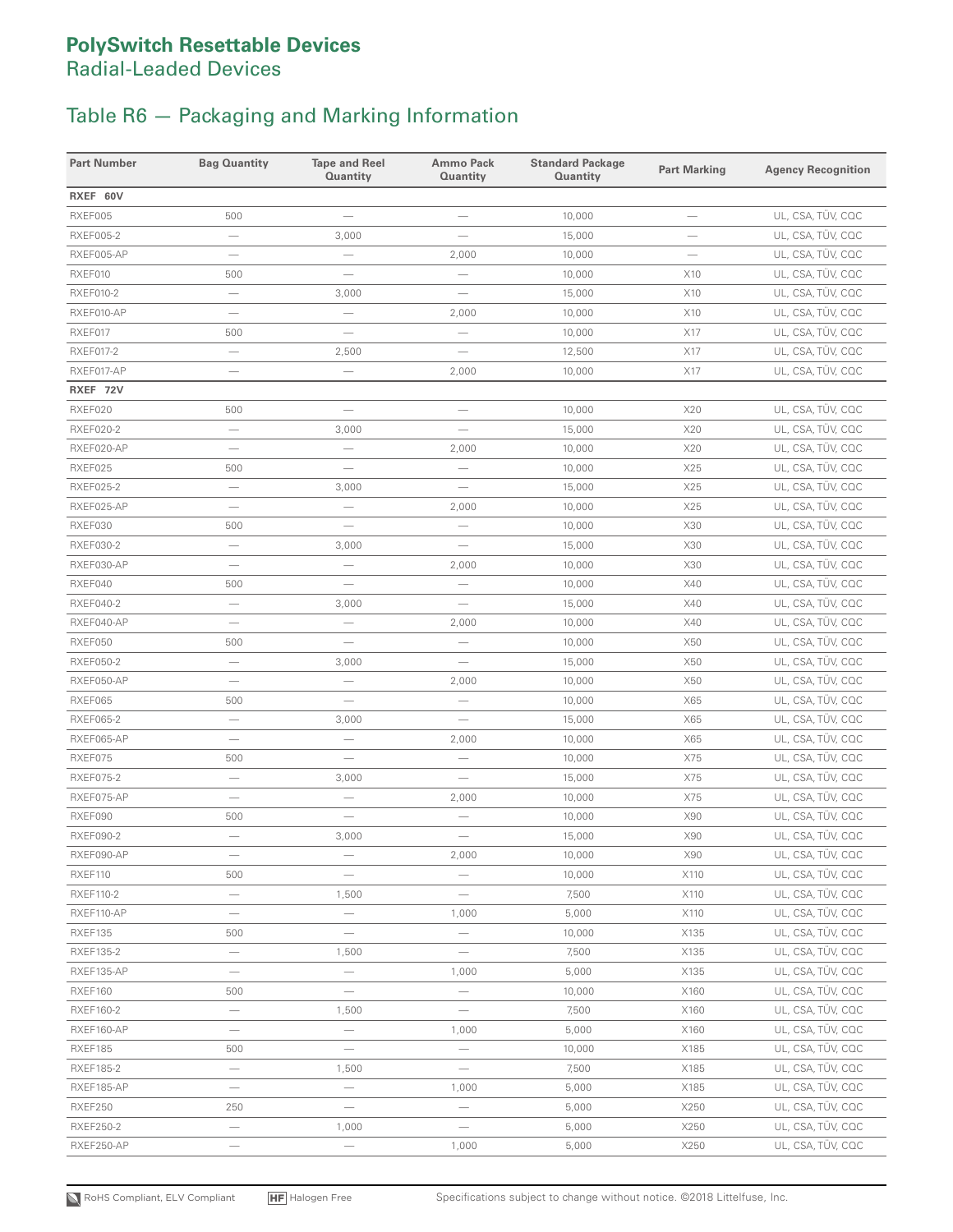## Table R6 – Packaging and Marking Information (Cont'd)

| <b>Part Number</b> | <b>Bag Quantity</b>               | <b>Tape and Reel Quantity</b> | <b>Ammo Pack Quantity</b>       | <b>Standard Package</b><br>Quantity | <b>Part Marking</b> | <b>Agency Recognition</b> |
|--------------------|-----------------------------------|-------------------------------|---------------------------------|-------------------------------------|---------------------|---------------------------|
| <b>RXEF</b>        |                                   |                               |                                 |                                     |                     |                           |
| 72V                |                                   |                               |                                 |                                     |                     |                           |
| RXEF300            | 250                               |                               |                                 | 5,000                               | X300                | UL, CSA, TÜV, CQC         |
| RXEF300-2          | $\qquad \qquad$                   | 1,000                         |                                 | 5,000                               | X300                | UL, CSA, TÜV, CQC         |
| RXEF300-AP         | $\overbrace{\phantom{123221111}}$ | $\qquad \qquad$               | 1,000                           | 5,000                               | X300                | UL, CSA, TÜV, CQC         |
| RXEF375            | 250                               |                               |                                 | 5,000                               | X375                | UL, CSA, TÜV, CQC         |
| <b>RKEF</b>        |                                   |                               |                                 |                                     |                     |                           |
| 60V                |                                   |                               |                                 |                                     |                     |                           |
| RKEF050            | 500                               | $\qquad \qquad$               | $\qquad \qquad -$               | 10,000                              | K50                 | UL, CSA, TÜV              |
| RKEF065            | 500                               |                               |                                 | 10,000                              | K65                 | UL, CSA, TÜV              |
| RKEF075            | 500                               |                               |                                 | 10,000                              | K75                 | UL, CSA, TÜV              |
| RKEF090            | 500                               |                               |                                 | 10,000                              | K90                 | UL, CSA, TÜV              |
| RKEF110            | 500                               | $\qquad \qquad$               |                                 | 10,000                              | K110                | UL, CSA, TÜV              |
| RKEF135            | 500                               | $\qquad \qquad$               |                                 | 10,000                              | K135                | UL, CSA, TÜV              |
| RKEF160            | 500                               | $\qquad \qquad$               | $\overline{\phantom{0}}$        | 10,000                              | K160                | UL, CSA, TÜV              |
| RKEF185            | 500                               | $\qquad \qquad$               | $\overline{\phantom{m}}$        | 10,000                              | K185                | UL, CSA, TÜV              |
| RKEF250            | 500                               |                               | $\overline{\phantom{m}}$        | 10,000                              | K250                | UL, CSA, TÜV              |
| RKEF300            | 250                               |                               | $\overline{\phantom{m}}$        | 5,000                               | K300                | UL, CSA, TÜV              |
| RKEF375            | 250                               |                               | $\overline{\phantom{0}}$        | 5,000                               | K375                | UL, CSA, TÜV              |
| RKEF400            | 250                               |                               | $\overline{\phantom{0}}$        | 5,000                               | K400                | UL, CSA, TÜV              |
| RKEF500            | 250                               | $\qquad \qquad$               |                                 | 5,000                               | K500                | UL, CSA, TÜV              |
| <b>RUEF</b>        |                                   |                               |                                 |                                     |                     |                           |
| 30V                |                                   |                               |                                 |                                     |                     |                           |
| RUEF090            | 500                               |                               | $\overline{\phantom{m}}$        | 10,000                              | U90                 | UL, CSA, TÜV, CQC         |
| <b>RUEF090-2</b>   |                                   | 3,000                         | $\overline{\phantom{0}}$        | 15,000                              | U90                 | UL, CSA, TÜV, CQC         |
| RUEF090-AP         |                                   | $\overline{\phantom{0}}$      | 2,000                           | 10,000                              | U90                 | UL, CSA, TÜV, CQC         |
| RUEF110            | 500                               |                               | $\overline{\phantom{0}}$        | 10,000                              | U110                | UL, CSA, TÜV, CQC         |
| RUEF110-2          |                                   | 3,000                         | $\overline{\phantom{0}}$        | 15,000                              | U110                | UL, CSA, TÜV, CQC         |
| RUEF110-AP         |                                   |                               | 2,000                           | 10,000                              | U110                | UL, CSA, TÜV, CQC         |
| RUEF135            | 500                               | $\qquad \qquad -$             | $\overline{\phantom{0}}$        | 10,000                              | U135                | UL, CSA, TÜV, CQC         |
| <b>RUEF135-2</b>   | $\overline{\phantom{0}}$          | 3,000                         | $\overline{\phantom{0}}$        | 15,000                              | U135                | UL, CSA, TÜV, CQC         |
| RUEF135-AP         | $\overline{\phantom{0}}$          |                               | 2,000                           | 10,000                              | U135                | UL, CSA, TÜV, CQC         |
| RUEF160            | 500                               | $\overline{\phantom{0}}$      | $\overline{\phantom{0}}$        | 10,000                              | U160                | UL, CSA, TÜV, CQC         |
| <b>RUEF160-2</b>   |                                   | 3,000                         |                                 | 15,000                              | U160                | UL, CSA, TÜV, CQC         |
| RUEF160-AP         |                                   |                               | 2,000                           | 10,000                              | U160                | UL, CSA, TÜV, CQC         |
| RUEF185            | 500                               |                               |                                 | 10,000                              | U185                | UL, CSA, TÜV, CQC         |
| <b>RUEF185-2</b>   | $\overline{\phantom{0}}$          | 3,000                         | $\overline{\phantom{0}}$        | 15,000                              | U185                | UL, CSA, TÜV, CQC         |
| RUEF185-AP         | $\overline{\phantom{0}}$          | $\overline{\phantom{0}}$      | 2,000                           | 10,000                              | U185                | UL, CSA, TÜV, CQC         |
| RUEF250            | 500                               | $\overline{\phantom{0}}$      | $\overline{\phantom{m}}$        | 10,000                              | U250                | UL, CSA, TÜV, CQC         |
| <b>RUEF250-2</b>   | $\overline{\phantom{0}}$          | 3,000                         | $\overline{\phantom{m}}$        | 15,000                              | U250                | UL, CSA, TÜV, CQC         |
| RUEF250-AP         | $\overline{\phantom{m}}$          | $\overline{\phantom{m}}$      | 2,000                           | 10,000                              | U250                | UL, CSA, TÜV, CQC         |
| RUEF300            | 500                               | $\qquad \qquad -$             | $\overline{\phantom{0}}$        | 10,000                              | U300                | UL, CSA, TÜV, CQC         |
| RUEF300-2          | $\overline{\phantom{m}}$          | 2,500                         | $\overline{\phantom{m}}$        | 12,500                              | U300                | UL, CSA, TÜV, CQC         |
| RUEF300-AP         | $\overline{\phantom{m}}$          |                               | 1,000                           | 5,000                               | U300                | UL, CSA, TÜV, CQC         |
| RUEF400            | 500                               |                               |                                 | 10,000                              | U400                | UL, CSA, TÜV, CQC         |
| <b>RUEF400-2</b>   | $\overline{\phantom{m}}$          | 1,500                         | $\overline{\phantom{m}}$        | 7,500                               | U400                | UL, CSA, TÜV, CQC         |
| RUEF400-AP         | $\overline{\phantom{m}}$          | $\overline{\phantom{m}}$      | 1,000                           | 5,000                               | U400                | UL, CSA, TÜV, CQC         |
| RUEF500            | 250                               |                               | $\overline{\phantom{m}}$        | 5,000                               | U500                | UL, CSA, TÜV, CQC         |
| <b>RUEF500-2</b>   | $\overline{\phantom{m}}$          | 1,500                         | $\overline{\phantom{m}}$        | 7,500                               | U500                | UL, CSA, TÜV, CQC         |
| RUEF500-AP         | $\overline{\phantom{m}}$          | $\overline{\phantom{m}}$      | 1,000                           | 5,000                               | U500                | UL, CSA, TÜV, CQC         |
| RUEF600            | 250                               | $\overline{\phantom{0}}$      | $\overline{\phantom{m}}$        | 5,000                               | U600                | UL, CSA, TÜV, CQC         |
| <b>RUEF600-2</b>   |                                   | 1,000                         | $\hspace{0.1mm}-\hspace{0.1mm}$ | 5,000                               | U600                | UL, CSA, TÜV, CQC         |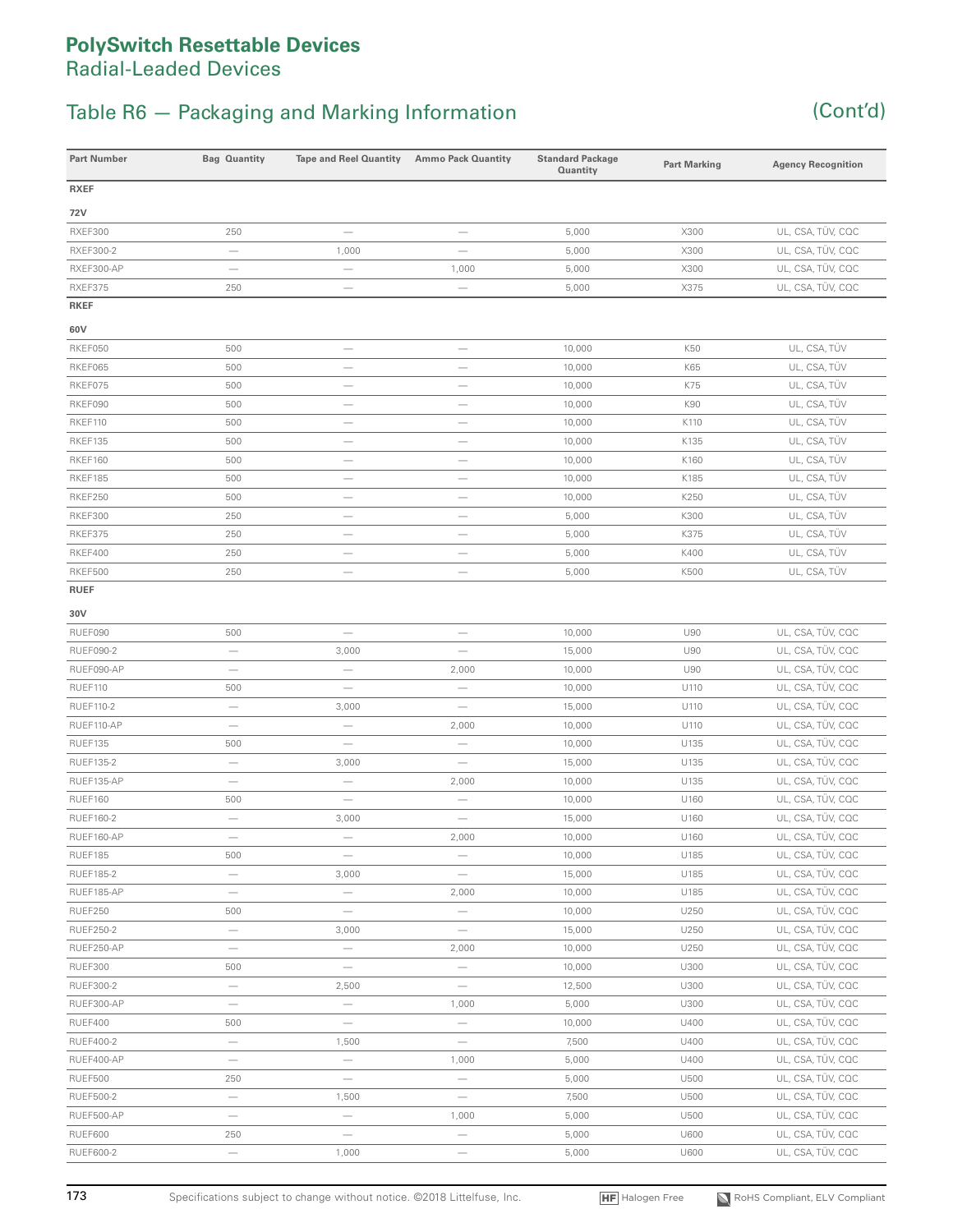## Table R6 — Packaging and Marking Information (Cont'd)

| <b>Part Number</b>     | <b>Bag Quantity</b>              | <b>Tape and Reel Quantity</b>     | <b>Ammo Pack Quantity</b> | <b>Standard Package</b><br>Quantity | <b>Part Marking</b> | <b>Agency Recognition</b> |
|------------------------|----------------------------------|-----------------------------------|---------------------------|-------------------------------------|---------------------|---------------------------|
| <b>RUEF</b>            |                                  |                                   |                           |                                     |                     |                           |
| 30V                    |                                  |                                   |                           |                                     |                     |                           |
| RUEF600-AP             | $\qquad \qquad$                  | $\overline{\phantom{0}}$          | 1,000                     | 5,000                               | U600                | UL, CSA, TÜV, CQC         |
| RUEF700                | 250                              |                                   | $\qquad \qquad$           | 5,000                               | U700                | UL, CSA, TÜV, CQC         |
| <b>RUEF700-2</b>       | $\qquad \qquad$                  | 1,000                             |                           | 5,000                               | U700                | UL, CSA, TÜV, CQC         |
| RUEF700-AP             | $\overbrace{\phantom{12322111}}$ | $\overline{\phantom{m}}$          | 1,000                     | 5,000                               | U700                | UL, CSA, TÜV, CQC         |
| RUEF800                | 250                              | $\overline{\phantom{0}}$          | $\qquad \qquad -$         | 5,000                               | U800                | UL, CSA, TÜV, CQC         |
| <b>RUEF800-2</b>       | $\qquad \qquad -$                | 1,000                             | $\qquad \qquad$           | 5,000                               | U800                | UL, CSA, TÜV, CQC         |
| RUEF800-AP             |                                  | $\overline{\phantom{0}}$          | 1,000                     | 5,000                               | U800                | UL, CSA, TÜV, CQC         |
| RUEF900                | 250                              | $\qquad \qquad -$                 | $\qquad \qquad$           | 5,000                               | U900                | UL, CSA, TÜV, CQC         |
| <b>RUEF900-2</b>       |                                  | 1,000                             |                           | 4,000                               | U900                | UL, CSA, TÜV, CQC         |
| RUEF900-AP             |                                  | $\overline{\phantom{m}}$          | 1,000                     | 4,000                               | U900                | UL, CSA, TÜV, CQC         |
| <b>RHEF</b>            |                                  |                                   |                           |                                     |                     |                           |
| 30V - High Temperature |                                  |                                   |                           |                                     |                     |                           |
| RHEF050                | 500                              | $\qquad \qquad$                   |                           | 10,000                              | H0.5                | UL, CSA, TÜV              |
| RHEF050-2              |                                  | 2,500                             |                           | 12,500                              | H0.5                | UL, CSA, TÜV              |
| RHEF070                | 500                              |                                   |                           | 10,000                              | H0.7                | UL, CSA, TÜV              |
| RHEF070-2              | $\qquad \qquad$                  | 2,500                             | -                         | 12,500                              | H0.7                | UL, CSA, TÜV              |
| RHEF100                | 500                              | $\overline{\phantom{m}}$          |                           | 10,000                              | H1                  | UL, CSA, TÜV              |
| RHEF100-2              | $\overline{\phantom{0}}$         | 2,500                             | $\qquad \qquad -$         | 12,500                              | H1                  | UL, CSA, TÜV              |
| <b>RUSBF</b>           |                                  |                                   |                           |                                     |                     |                           |
| 16V                    |                                  |                                   |                           |                                     |                     |                           |
| RUSBF090               | 500                              | $\overline{\phantom{m}}$          |                           | 10,000                              | R90                 | UL, CSA, TÜV              |
| RUSBF090-2             | $\qquad \qquad$                  | 3,000                             |                           | 15,000                              | R90                 | UL, CSA, TÜV              |
| RUSBF090-AP            | $\overline{\phantom{0}}$         | $\qquad \qquad$                   | 2,000                     | 10,000                              | R90                 | UL, CSA, TÜV              |
| RUSBF110               | 500                              | $\overline{\phantom{m}}$          | $\overline{\phantom{0}}$  | 10,000                              | R110                | UL, CSA, TÜV              |
| <b>RUSBF110-2</b>      | $\qquad \qquad$                  | 3,000                             | $\qquad \qquad$           | 15,000                              | R110                | UL, CSA, TÜV              |
| RUSBF110-AP            | $\overline{\phantom{0}}$         | $\overline{\phantom{m}}$          | 2,000                     | 10,000                              | R110                | UL, CSA, TÜV              |
| RUSBF135               | 500                              |                                   | $\qquad \qquad$           | 10,000                              | R135                | UL, CSA, TÜV              |
| <b>RUSBF135-2</b>      | $\qquad \qquad$                  | 3,000                             | $\qquad \qquad -$         | 15,000                              | R135                | UL, CSA, TÜV              |
| RUSBF135-AP            | $\qquad \qquad$                  | $\qquad \qquad$                   | 2,000                     | 10,000                              | R135                | UL, CSA, TÜV              |
| RUSBF160               | 500                              |                                   |                           | 10,000                              | R160                | UL, CSA, TÜV              |
| <b>RUSBF160-2</b>      |                                  | 3,000                             | $\qquad \qquad -$         | 15,000                              | R160                | UL, CSA, TÜV              |
| RUSBF160-AP            | $\overline{\phantom{0}}$         |                                   | 2,000                     | 10,000                              | R160                | UL, CSA, TÜV              |
| RUSBF185               | 500                              | $\overline{\phantom{0}}$          |                           | 10,000                              | R185                | UL, CSA, TÜV              |
| <b>RUSBF185-2</b>      | $\qquad \qquad$                  | 3,000                             | $\overline{\phantom{0}}$  | 15,000                              | R185                | UL, CSA, TÜV              |
| RUSBF185-AP            | $\overline{\phantom{0}}$         | $\overline{\phantom{m}}$          | 2,000                     | 10,000                              | R185                | UL, CSA, TÜV              |
| RUSBF250               |                                  | $\overline{\phantom{0}}$          | $\overline{\phantom{m}}$  | 10,000                              | R250                | UL, CSA, TÜV              |
| <b>RUSBF250-2</b>      | 500<br>$\overline{\phantom{m}}$  |                                   | $\qquad \qquad -$         |                                     |                     | UL, CSA, TÜV              |
| RUSBF250-AP            |                                  | 3,000<br>$\overline{\phantom{m}}$ | 2,000                     | 15,000<br>10,000                    | R250<br>R250        | UL, CSA, TUV              |
| RGEF                   |                                  |                                   |                           |                                     |                     |                           |
|                        |                                  |                                   |                           |                                     |                     |                           |
| 16V                    |                                  |                                   |                           |                                     |                     |                           |
| RGEF250                | 500                              | $\overline{\phantom{m}}$          | $\qquad \qquad -$         | 10,000                              | G2.5                | UL, CSA, TÜV              |
| RGEF250-2              | $\overline{\phantom{0}}$         | 3,000                             | —                         | 15,000                              | G2.5                | UL, CSA, TÜV              |
| RGEF250-AP             | $\overline{\phantom{m}}$         | $\overline{\phantom{0}}$          | 2,000                     | 10,000                              | G2.5                | UL, CSA, TÜV              |
| RGEF300                | 500                              | $\overline{\phantom{m}}$          | $\qquad \qquad$           | 10,000                              | G3                  | UL, CSA, TÜV              |
| RGEF300-2              | $\qquad \qquad -$                | 2,500                             | $\qquad \qquad -$         | 12,500                              | G3                  | UL, CSA, TÜV              |
| RGEF300-AP             | $\overline{\phantom{m}}$         | $\overline{\phantom{0}}$          | 2,000                     | 10,000                              | G3                  | UL, CSA, TÜV              |
| RGEF400                | 500                              | $\overline{\phantom{m}}$          | —                         | 10,000                              | G4                  | UL, CSA, TÜV              |
| RGEF400-2              | $\qquad \qquad$                  | 2,500                             | $\qquad \qquad -$         | 12,500                              | G4                  | UL, CSA, TÜV              |
| RGEF400-AP             | $\qquad \qquad$                  | $\overline{\phantom{0}}$          | 2,000                     | 10,000                              | G4                  | UL, CSA, TÜV              |
| RGEF500                | 500                              | $\overline{\phantom{0}}$          | $\overline{\phantom{0}}$  | 10,000                              | G5                  | UL, CSA, TÜV              |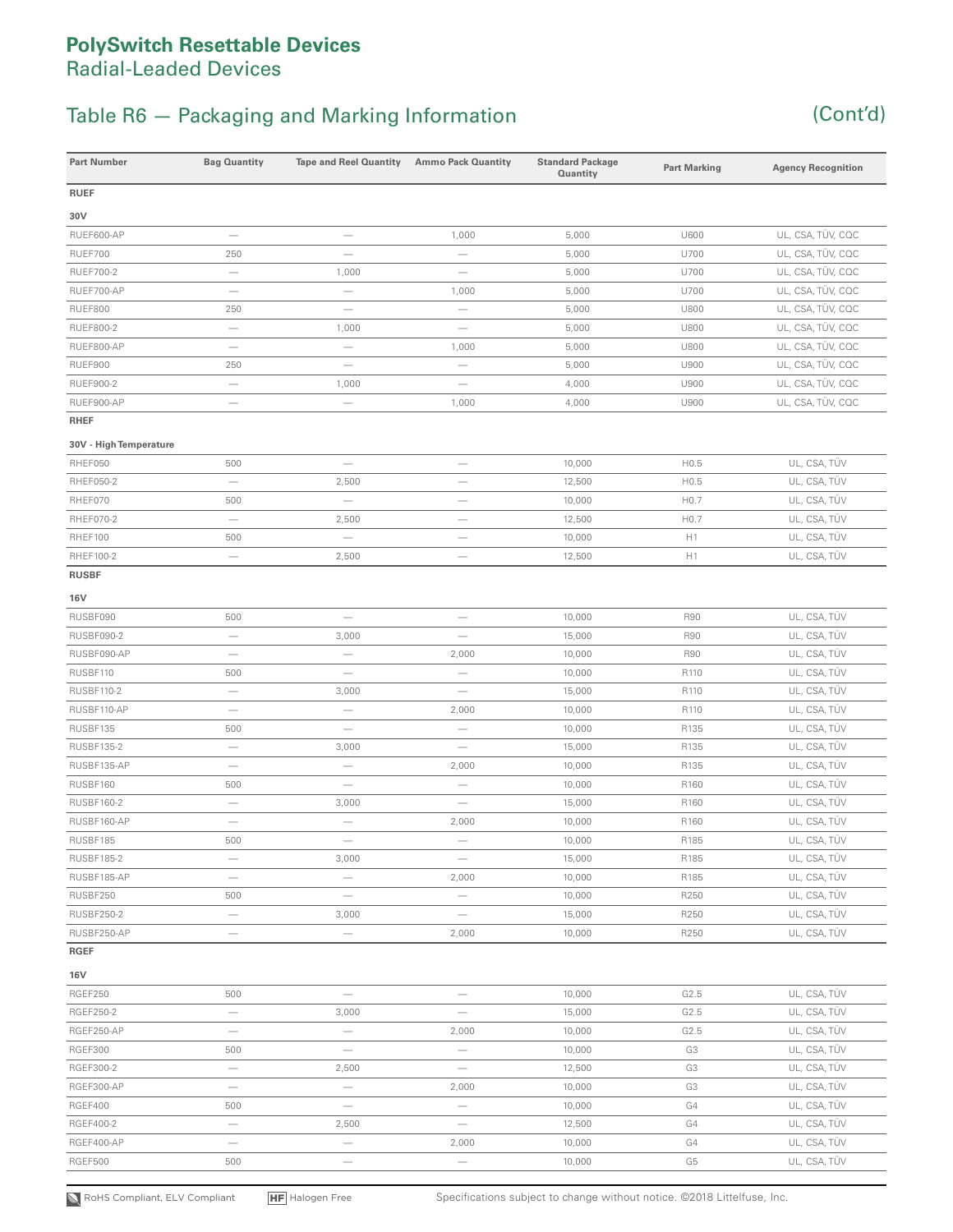## Table R6 – Packaging and Marking Information (Cont'd)

| <b>Part Number</b>     | <b>Bag Quantity</b>      | Tape and Reel Quantity Ammo Pack Quantity |                                       | <b>Standard Package</b><br>Quantity | <b>Part Marking</b> | <b>Agency Recognition</b> |
|------------------------|--------------------------|-------------------------------------------|---------------------------------------|-------------------------------------|---------------------|---------------------------|
| <b>RGEF</b>            |                          |                                           |                                       |                                     |                     |                           |
| <b>16V</b>             |                          |                                           |                                       |                                     |                     |                           |
| RGEF500-2              |                          | 2,000                                     |                                       | 10,000                              | G5                  | UL, CSA, TÜV              |
| RGEF500-AP             |                          |                                           | 2,000                                 | 10,000                              | G <sub>5</sub>      | UL, CSA, TÜV              |
| RGEF600                | 500                      |                                           |                                       | 10,000                              | G6                  | UL, CSA, TÜV              |
| RGEF600-2              |                          | 2,000                                     |                                       | 10,000                              | G6                  | UL, CSA, TÜV              |
| RGEF600-AP             |                          | $\overline{\phantom{0}}$                  | 2,000                                 | 10,000                              | G6                  | UL, CSA, TÜV              |
| RGEF700                | 500                      |                                           |                                       | 10,000                              | G7                  | UL, CSA, TÜV              |
| RGEF700-2              |                          | 1,500                                     |                                       | 7,500                               | G7                  | UL, CSA, TÜV              |
| RGEF700-AP             |                          | $\overline{\phantom{m}}$                  | 1,500                                 | 7,500                               | G7                  | UL, CSA, TÜV              |
| RGEF800                | 500                      |                                           | $\overline{\phantom{0}}$              | 10,000                              | G8                  | UL, CSA, TÜV              |
| RGEF800-2              |                          | 1,500                                     | $\overline{\phantom{0}}$              | 7,500                               | G8                  | UL, CSA, TÜV              |
| RGEF800-AP             | $\overline{\phantom{0}}$ |                                           | 1,500                                 | 7,500                               | G8                  | UL, CSA, TÜV              |
| RGEF900                | 500                      | $\overline{\phantom{0}}$                  | $\overline{\phantom{0}}$              | 10,000                              | G9                  | UL, CSA, TÜV              |
| RGEF900-2              |                          | 1,000                                     |                                       | 5,000                               | G9                  | UL, CSA, TÜV              |
| RGEF900-AP             |                          | $\overline{\phantom{m}}$                  | 1,000                                 | 5,000                               | G9                  | UL, CSA, TÜV              |
| <b>RGEF1000</b>        | 250                      |                                           | $\overline{\phantom{m}}$              | 5,000                               | G10                 | UL, CSA, TÜV              |
| RGEF1000-2             |                          | 1,000                                     | $\overline{\phantom{0}}$              | 5,000                               | G10                 | UL, CSA, TÜV              |
| <b>RGEF1000-AP</b>     |                          |                                           | 1,000                                 | 5,000                               | G10                 | UL, CSA, TÜV              |
| <b>RGEF1100</b>        | 250                      |                                           |                                       | 5,000                               | G11                 | UL, CSA, TÜV              |
| RGEF1100-2             |                          | 1,000                                     | $\overline{\phantom{0}}$              | 5,000                               | G11                 | UL, CSA, TÜV              |
| <b>RGEF1100-AP</b>     |                          |                                           | 1,000                                 | 5,000                               | G11                 | UL, CSA, TÜV              |
| <b>RGEF1200</b>        | 250                      |                                           | $\overline{\phantom{m}}$              | 5,000                               | G12                 | UL, CSA, TÜV              |
| RGEF1200-2             |                          | 1,000                                     | $\overline{\phantom{m}}$              | 5,000                               | G12                 | UL, CSA, TÜV              |
| RGEF1200-AP            |                          |                                           | 1,000                                 | 5,000                               | G12                 | UL, CSA, TÜV              |
| <b>RGEF1400</b>        | 250                      |                                           | $\overline{\phantom{m}}$              | 5,000                               | G14                 | UL, CSA, TÜV              |
| RGEF1400-2             |                          | 1,000                                     | $\overline{\phantom{m}}$              | 5,000                               | G14                 | UL, CSA, TÜV              |
| <b>RGEF1400-AP</b>     | $\qquad \qquad -$        |                                           | 1,000                                 | 5,000                               | G14                 | UL, CSA, TÜV              |
| RHEF                   |                          |                                           |                                       |                                     |                     |                           |
| 16V - High Temperature |                          |                                           |                                       |                                     |                     |                           |
| RHEF200                | 500                      |                                           | $\overline{\phantom{0}}$              | 10,000                              | H2                  | UL, CSA, TÜV              |
| RHEF200-2              |                          | 2,500                                     | $\overline{\phantom{0}}$              | 12,500                              | H2                  | UL, CSA, TÜV              |
| RHEF200-AP             | $\qquad \qquad$          |                                           | 2,500                                 | 12,500                              | H2                  | UL, CSA, TÜV              |
| RHEF300                | 500                      |                                           |                                       | 10,000                              | H3                  | UL, CSA, TÜV              |
| RHEF300-2              |                          | 2,000                                     |                                       | 10,000                              | H3                  | UL, CSA, TÜV              |
| RHEF300-AP             |                          |                                           | 2,000                                 | 10,000                              | H3                  | UL, CSA, TÜV              |
| RHEF400                | 500                      |                                           | $\overline{\phantom{0}}$              | 10,000                              | H4                  | UL, CSA, TÜV              |
| RHEF400-2              |                          | 1,500                                     |                                       | 7,500                               | H4                  | UL, CSA, TÜV              |
| RHEF400-AP             |                          |                                           | 1,500                                 | 7,500                               | H4                  | UL, CSA, TÜV              |
| RHEF450                | 500                      |                                           |                                       | 10,000                              | H4.5                | UL, CSA, TÜV              |
| RHEF450-2              |                          | 1,500                                     |                                       | 7,500                               | H4.5                | UL, CSA, TÜV              |
| RHEF450-AP             | $\qquad \qquad$          |                                           | 1,500                                 | 7,500                               | H4.5                | UL, CSA, TÜV              |
| RHEF550                | 500                      | $\qquad \qquad$                           | $\overline{\phantom{m}}$              | 10,000                              | H5.5                | UL, CSA, TÜV              |
| RHEF550-2              | $\qquad \qquad$          | 2,000                                     | $\qquad \qquad -$                     | 10,000                              | H5.5                | UL, CSA, TÜV              |
| RHEF550-AP             | $\qquad \qquad$          | $\qquad \qquad -$                         | 2,000                                 | 10,000                              | H5.5                | UL, CSA, TÜV              |
| RHEF600                | 500                      | $\qquad \qquad$                           | $\overline{\phantom{0}}$              | 10,000                              | H <sub>6</sub>      | UL, CSA, TÜV              |
| RHEF600-2              | $\overline{\phantom{0}}$ | 2,000                                     | $\overline{\phantom{m}}$              | 10,000                              | H <sub>6</sub>      | UL, CSA, TÜV              |
| RHEF600-AP             |                          | $\qquad \qquad$                           | 2,000                                 | 10,000                              | H <sub>6</sub>      | UL, CSA, TÜV              |
| RHEF650                | 500                      | $\overline{\phantom{m}}$                  | $\overline{\phantom{m}}$              | 10,000                              | H6.5                | UL, CSA, TÜV              |
| RHEF650-2              | $\qquad \qquad$          | 1,500                                     | $\overline{\phantom{0}}$              | 7,500                               | H6.5                | UL, CSA, TÜV              |
| RHEF650-AP             |                          |                                           | 1,500                                 | 7,500                               | H6.5                | UL, CSA, TÜV              |
| RHEF700                | 500                      | $\overline{\phantom{a}}$                  | $\hspace{1.0cm} \rule{1.5cm}{0.15cm}$ | 10,000                              | H7                  | UL, CSA, TÜV              |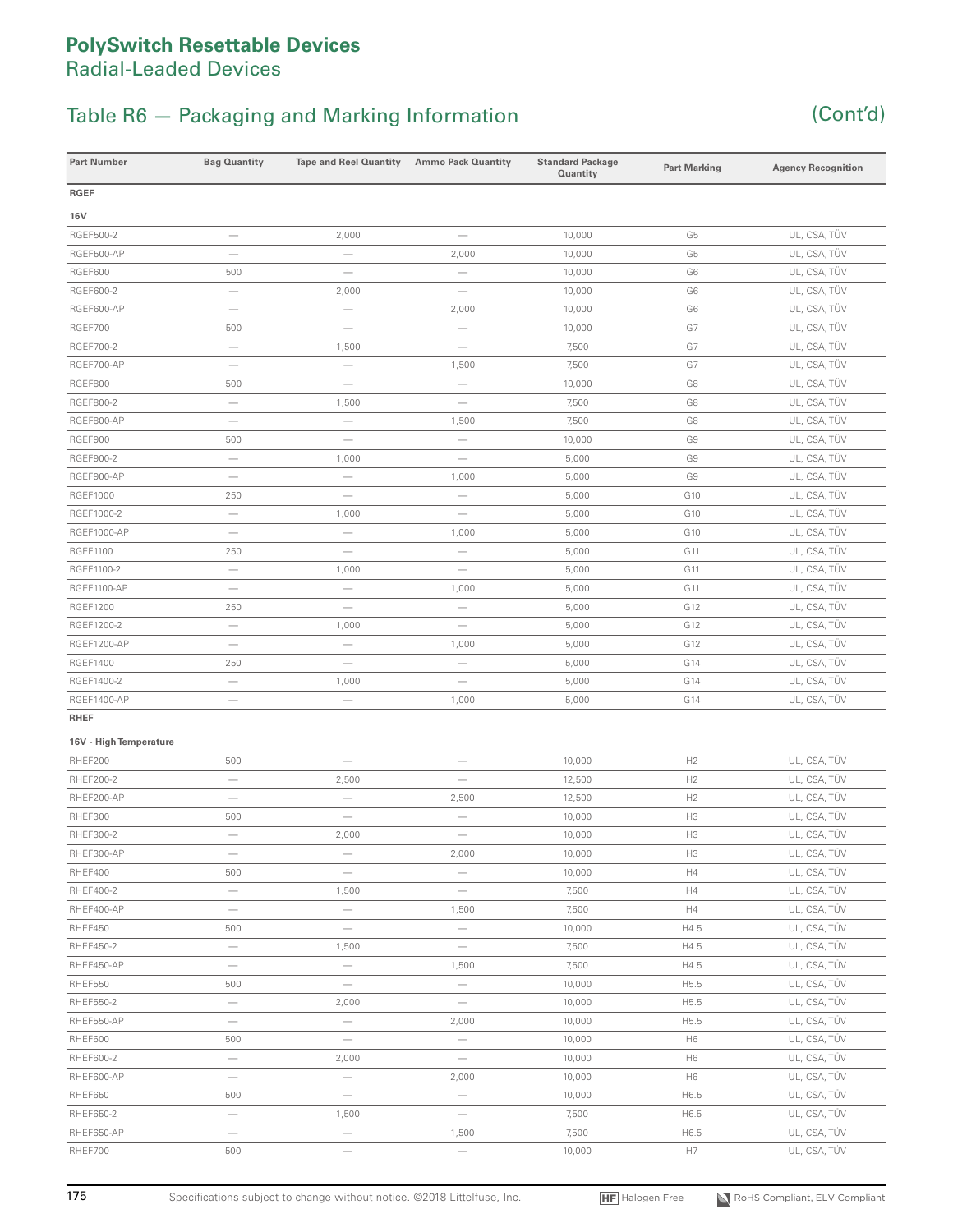## Table R6 – Packaging and Marking Information (Cont'd)

| <b>Part Number</b>     | <b>Bag Quantity</b>      | Tape and Reel Quantity Ammo Pack Quantity |                          | <b>Standard Package</b><br>Quantity | <b>Part Marking</b> | <b>Agency Recognition</b> |
|------------------------|--------------------------|-------------------------------------------|--------------------------|-------------------------------------|---------------------|---------------------------|
| <b>RHEF</b>            |                          |                                           |                          |                                     |                     |                           |
| 16V - High Temperature |                          |                                           |                          |                                     |                     |                           |
| RHEF700-2              |                          | 1,500                                     |                          | 7,500                               | H7                  | UL, CSA, TÜV              |
| RHEF700-AP             |                          |                                           | 1,500                    | 7,500                               | H7                  | UL, CSA, TÜV              |
| RHEF750                | 500                      | -                                         |                          | 10,000                              | H7.5                | UL, CSA, TÜV              |
| RHEF750-2              | $\overline{\phantom{m}}$ | 1,000                                     | $\overline{\phantom{0}}$ | 5,000                               | H7.5                | UL, CSA, TÜV              |
| RHEF750-AP             | $\overline{\phantom{0}}$ | $\overbrace{\phantom{1232211}}$           | 1,000                    | 5,000                               | H7.5                | UL, CSA, TÜV              |
| RHEF800                | 500                      |                                           | -                        | 10,000                              | H <sub>8</sub>      | UL, CSA, TÜV              |
| RHEF800-2              |                          | 1,000                                     |                          | 5,000                               | H <sub>8</sub>      | UL, CSA, TÜV              |
| RHEF800-AP             | $\overline{\phantom{0}}$ |                                           | 1,000                    | 5,000                               | H <sub>8</sub>      | UL, CSA, TÜV              |
| RHEF900                | 250                      |                                           | $\overline{\phantom{0}}$ | 5,000                               | H <sub>9</sub>      | UL, CSA, TÜV              |
| RHEF900-2              |                          | 1,000                                     |                          | 5,000                               | H <sub>9</sub>      | UL, CSA, TÜV              |
| RHEF900-AP             | $\overline{\phantom{0}}$ |                                           | 1,000                    | 5,000                               | H <sub>9</sub>      | UL, CSA, TÜV              |
| <b>RHEF1000</b>        | 250                      |                                           | $\overline{\phantom{0}}$ | 5,000                               | H <sub>10</sub>     | UL, CSA, TÜV              |
| RHEF1000-2             |                          | 1,000                                     |                          | 5,000                               | H <sub>10</sub>     | UL, CSA, TÜV              |
| <b>RHEF1000-AP</b>     |                          |                                           | 1,000                    | 5,000                               | H <sub>10</sub>     | UL, CSA, TÜV              |
| <b>RHEF1100</b>        | 250                      |                                           |                          | 5,000                               | H <sub>11</sub>     | UL, CSA, TÜV              |
| RHEF1100-2             |                          | 1,000                                     |                          | 5,000                               | H <sub>11</sub>     | UL, CSA, TÜV              |
| RHEF1100-AP            |                          |                                           | 1,000                    | 5,000                               | H <sub>11</sub>     | UL, CSA, TÜV              |
| <b>RHEF1300</b>        | 250                      |                                           |                          | 5,000                               | H <sub>13</sub>     | UL, CSA, TÜV              |
| RHEF1300-2             |                          | 1,000                                     |                          | 5,000                               | H13                 | UL, CSA, TÜV              |
| RHEF1300-AP            | $\overline{\phantom{0}}$ |                                           | 1,000                    | 5,000                               | H <sub>13</sub>     | UL, CSA, TÜV              |
| <b>RHEF1400</b>        | 250                      |                                           |                          | 5,000                               | H14                 | UL, CSA, TÜV              |
| RHEF1400-2             | $\overline{\phantom{0}}$ | 1,000                                     |                          | 5,000                               | H14                 | UL, CSA, TÜV              |
| RHEF1400-AP            |                          | $\overline{\phantom{m}}$                  | 1,000                    | 5,000                               | H14                 | UL, CSA, TÜV              |
| <b>RHEF1500</b>        | 250                      | $\overbrace{\qquad \qquad }^{}$           | $\overline{\phantom{0}}$ | 5,000                               | H <sub>15</sub>     | UL, CSA, TÜV              |
| RHEF1500-2             | -                        | 1,000                                     |                          | 5,000                               | H <sub>15</sub>     | UL, CSA, TÜV              |
| RHEF1500-AP            |                          |                                           | 1,000                    | 5,000                               | H15                 | UL, CSA, TÜV              |
| <b>RUSBF</b>           |                          |                                           |                          |                                     |                     |                           |
| 6V                     |                          |                                           |                          |                                     |                     |                           |
| RUSBF075               | 500                      |                                           |                          | 10,000                              | R75                 | UL, CSA, TÜV              |
| RUSBF075-2             |                          | 3,000                                     |                          | 15,000                              | R75                 | UL, CSA, TÜV              |
| RUSBF075-AP            |                          | $\overline{\phantom{0}}$                  | 2,000                    | 10,000                              | R75                 | UL, CSA, TÜV              |
| RUSBF120               | 500                      | $\overline{\phantom{m}}$                  |                          | 10,000                              | R120                | UL, CSA, TÜV              |
| <b>RUSBF120-2</b>      |                          | 3,000                                     |                          | 15,000                              | R120                | UL, CSA, TÜV              |
| RUSBF120-AP            | $\overline{\phantom{0}}$ |                                           | 2,000                    | 10,000                              | R120                | UL, CSA, TÜV              |
| RUSBF155               | 500                      |                                           |                          | 10,000                              | R155                | UL, CSA, TÜV              |
| <b>RUSBF155-2</b>      | $\overline{\phantom{0}}$ | 3,000                                     |                          | 15,000                              | R155                | UL, CSA, TÜV              |
| RUSBF155-AP            | $\overline{\phantom{0}}$ | $\overline{\phantom{m}}$                  | 2,000                    | 10,000                              | R155                | UL, CSA, TÜV              |

## Agency Recognitions

| U          | File # F74889                                              |
|------------|------------------------------------------------------------|
| C.SA       | File # CA78165                                             |
| <b>TÜM</b> | Certificate number available on request (per IEC 60730-1). |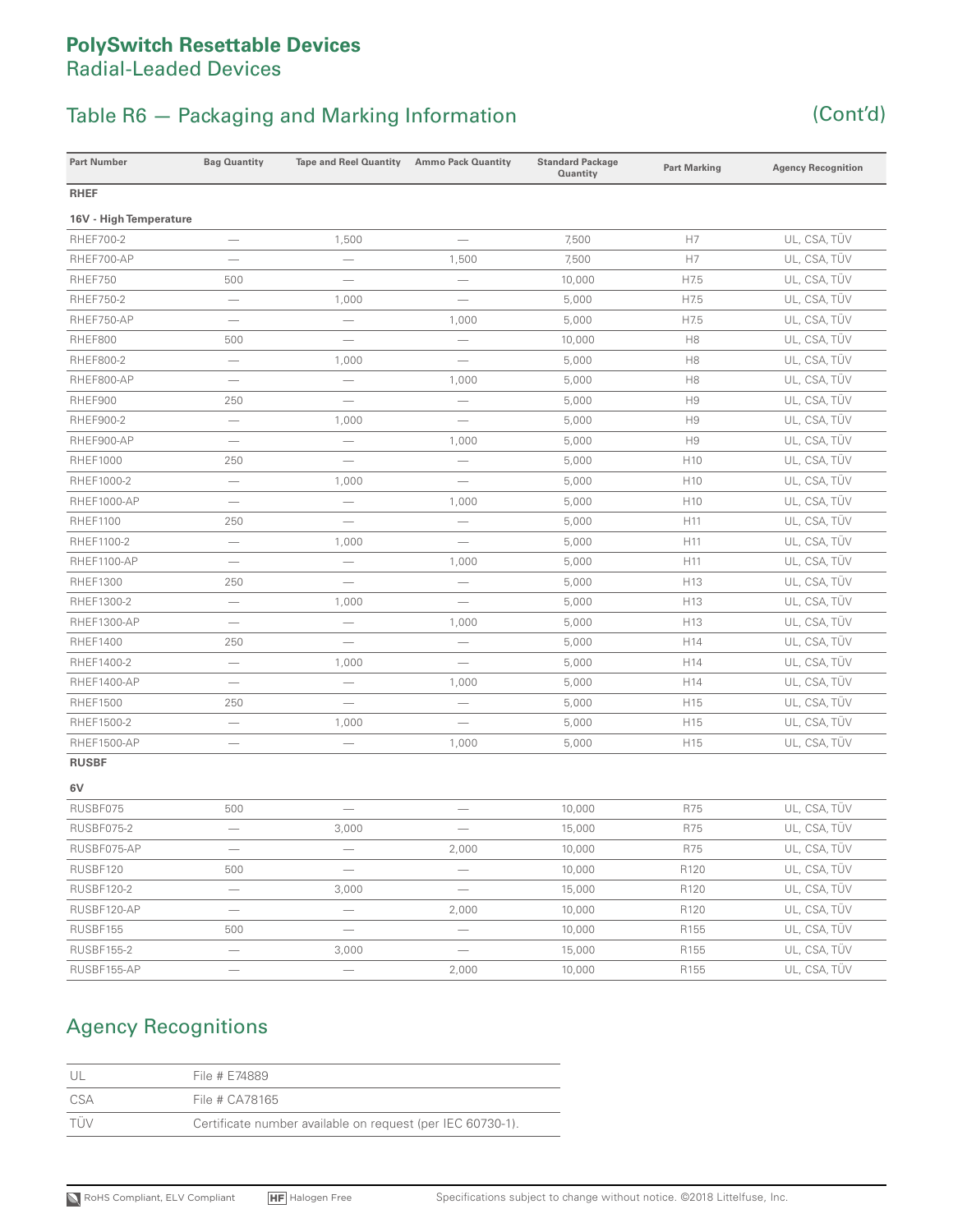## Table R7 — Tape and Reel Specifications

RXEF and RKEF devices are available in tape and reel packaging per EIA468-B/IEC60286-2 standards.

| <b>Description</b>                                                              | <b>EIA Mark</b>          | Dimension (mm) | <b>Tolerance</b> |
|---------------------------------------------------------------------------------|--------------------------|----------------|------------------|
| Carrier Tape Width                                                              | W                        | 18             | $-0.5/+1.0$      |
| Hold-Down Tape Width                                                            | W,                       | 11             | Minimum          |
| Top Distance between Tape Edges                                                 | $W_{6}$                  | 3              | Maximum          |
| Sprocket Hole Position                                                          | $W_{5}$                  | 9              | $-0.5/+0.75$     |
| Sprocket Hole Diameter                                                          | $D_0$                    | $\overline{4}$ | ± 0.2            |
| Abscissa to Plane (Straight Lead) (RXEF110 To RXEF300, RKEF135 To RKEF500)      | Н                        | 18.5           | ± 2.5            |
| Abscissa to Plane (Kinked Lead) (RXEF010 To RXEF090, RKEF050 To RKEF110)        | $H_0$                    | 16.0           | ± 0.5            |
| Abscissa to Top (RXEF010 To RXEF090, RKEF050 To RKEF185)                        | $H_{\rm i}$              | 32.2           | Maximum          |
| Abscissa to Top* (RXEF110 To RXEF300, RKEF250 To RKEF500)                       | $H_1$                    | 47.5           | Maximum          |
| Overall Width with Lead Protrusion (RXEF010 To RXEF090, RKEF050 To RKEF185)     | $C_1$                    | 43.2           | Maximum          |
| Overall Width with Lead Protrusion* (RXEF110 To RXEF300, RKEF250 To RKEF500)    | $C_1$                    | 58             | Maximum          |
| Overall Width without Lead Protrusion (RXEF010 To RXEF090, RKEF050 To RKEF185)  | $\mathsf{C}_2$           | 42.5           | Maximum          |
| Overall Width without Lead Protrusion* (RXEF110 To RXEF300, RKEF250 To RKEF500) | $\mathbb{C}_2$           | 57             | Maximum          |
| Lead Protrusion                                                                 | L,                       | 1.0            | Maximum          |
| Protrusion of Cut-Out                                                           | L                        | 11.0           | Maximum          |
| Protrusion beyond Hold-down Tape                                                | $\mathsf{I}_2$           | Not Specified  |                  |
| Sprocket Hole Pitch                                                             | $P_0$                    | 12.7           | ± 0.3            |
| Device Pitch (RXEF010 To RXEF090, RKEF050 To RKEF185)                           |                          | 12.7           | ± 0.3            |
| Device Pitch (RXEF110 To RXEF300, RKEF250 To RKEF500)                           |                          | 25.4           | ± 0.61           |
| Pitch Tolerance                                                                 | -                        | 20 Consecutive | ±1               |
| <b>Tape Thickness</b>                                                           | T                        | 0.9            | Maximum          |
| Overall Tape and Lead Thickness (RXEF010 To RXEF090, RKEF050 To RKEF185)        | $T_1$                    | 1.5            | Maximum          |
| Overall Tape and Lead Thickness (RXEF110 To RXEF300, RKEF250 To RKEF500)        | $T_1$                    | 2.3            | Maximum          |
| Splice Sprocket Hole Alignment                                                  |                          | $\circ$        | ± 0.3            |
| <b>Body Lateral Deviation</b>                                                   | Dh                       | $\circ$        | ± 1.0            |
| Body Tape Plane Deviation                                                       | Dp                       | $\mathbf 0$    | ± 1.3            |
| Ordinate to Adjacent Component Lead (RXEF010 To RXEF185, RKEF050 To RKEF300)    | ${\sf P}_1$              | 3.81           | ± 0.7            |
| Ordinate to Adjacent Component Lead (RXEF250 To RXEF300, RKEF375 To RKEF500)    | $P_1$                    | 7.62           | ± 0.7            |
| Lead Spacing* (RXEF010 To RXEF185, RKEF050 To RKEF300)                          | F                        | 5.05           | ± 0.75           |
| Lead Spacing* (RXEF250 To RXEF300, RKEF375 To RKEF500)                          | F                        | 10.15          | ± 0.75           |
| Reel Width (RXEF010 To RXEF090, RKEF050 To RKEF185)                             | $W_2$                    | 56.0           | Maximum          |
| Reel Width* (RXEF110 To RXEF300, RKEF250 To RKEF500)                            | W <sub>2</sub>           | 63.5           | Maximum          |
| <b>Reel Diameter</b>                                                            | А                        | 370.0          | Maximum          |
| Space between Flanges* (RXEF010 To RXEF090, RKEF050 To RKEF185)                 | $W_1$                    | 48.00          | Maximum          |
| Space between Flanges* (RXEF110 To RXEF300, RKEF250 To RKEF500)                 | $W_1$                    | 55.00          | Maximum          |
| Arbor Hold Diameter                                                             | C                        | 26.0           | ± 12.0           |
| Core Diameter*                                                                  | Ν                        | 91.0           | Maximum          |
| Box                                                                             | $\overline{\phantom{0}}$ | 64/372/362     | Maximum          |
| <b>Consecutive Missing Places</b>                                               |                          | None           |                  |
| Empty Places per Reel                                                           |                          | 0.1%           | Maximum          |

\*Differs from EIA specification.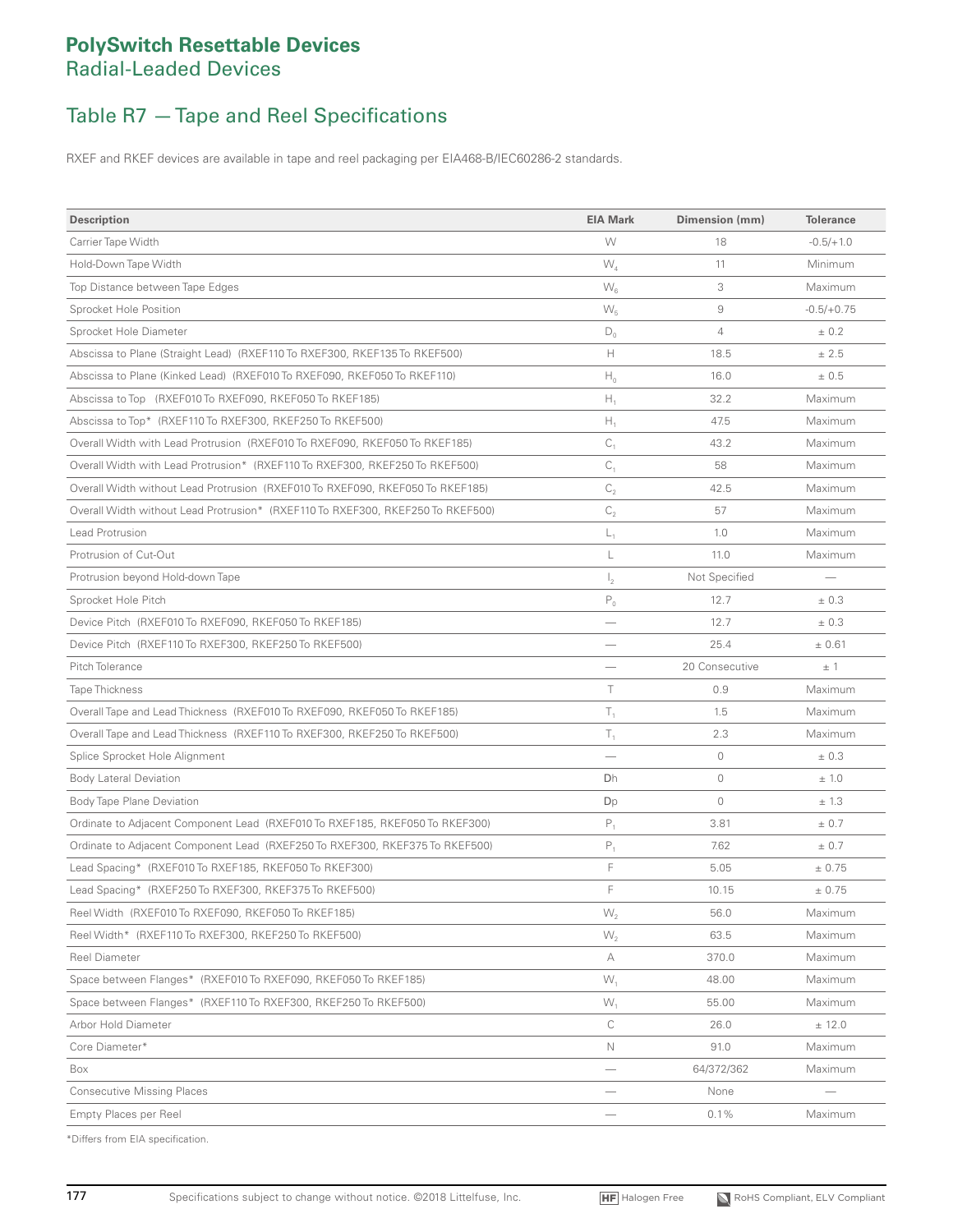## Table R7 — Tape and Reel Specifications (Cont'd)



RUEF and RUSBF devices are available in tape and reel packaging per EIA468–B/IEC60286–2 standards.

| <b>Description</b>                                                               | <b>EIA Mark</b> | Dimension (mm) | <b>Tolerance</b> |
|----------------------------------------------------------------------------------|-----------------|----------------|------------------|
| Carrier Tape Width                                                               | W               | 18             | $-0.5/+1.0$      |
| Hold-down Tape Width                                                             | W,              | 11             | <b>Minimum</b>   |
| Top Distance between Tape Edges                                                  | $W_{6}$         | 3              | Maximum          |
| Sprocket Hole Position                                                           | $W_{5}$         | $\mathcal G$   | $-0.5/+0.75$     |
| Sprocket Hole Diameter                                                           | $\mathsf{D}_0$  | $\overline{4}$ | ± 0.2            |
| Abscissa to Plane (Straight Lead)* (RUEF300 to RUEF900)                          | Н               | 18.5           | ± 2.5            |
| Abscissa to Plane (Kinked Lead) (RUSBF075 to RUSBF250, RUEF090 to RUEF250)       | $H_0$           | 16.0           | ± 0.5            |
| Abscissa to Top (RUSBF075 to RUSBF250, RUEF090 to RUEF300)                       | $H_i$           | 38.5           | Maximum          |
| Abscissa to Top* (RUEF400 to RUEF900)                                            | $H_1$           | 45.0           | Maximum          |
| Overall Width with Lead Protrusion (RUSBF075 to RUSBF250, RUEF090 to RUEF300)    | $C_1$           | 43.2           | Maximum          |
| Overall Width with Lead Protrusion (RUEF400 To RUEF900)                          | $C_{1}$         | 56             | Maximum          |
| Overall Width without Lead Protrusion (RUSBF075 to RUSBF250, RUEF090 to RUEF300) | $C_{2}$         | 42.5           | Maximum          |
| Overall Width without Lead Protrusion (RUEF400 to RUEF900)                       | C <sub>2</sub>  | 56             | Maximum          |
| <b>Lead Protrusion</b>                                                           | L,              | 1.0            | Maximum          |
| Protrusion of Cut-out                                                            | L               | 11             | Maximum          |
| Protrusion beyond Hold-down Tape                                                 | $\mathsf{I}_2$  | Not Specified  |                  |
| Sprocket Hole Pitch                                                              | $\mathsf{P}_0$  | 12.7           | ± 0.3            |
| Device Pitch (RUSBF075 to RUSBF250, RUEF090 to RUEF300)                          |                 | 12.7           | ± 0.3            |
| Device Pitch (RUEF400 to RUEF900)                                                |                 | 25.4           | ±0.6             |
| Pitch Tolerance                                                                  |                 | 20 Consecutive | ±1               |
| Tape Thickness                                                                   | Τ               | 0.9            | Maximum          |
| Overall Tape and Lead Thickness (RUSBF075 to RUSBF250, RUEF090 to RUEF50)        | $T_1$           | 1.5            | Maximum          |
| Overall Tape and Lead Thickness* (RUEF300 to RUEF900)                            | $\mathsf{T}_1$  | 2.3            | Maximum          |
| Splice Sprocket Hole Alignment                                                   |                 | $\circ$        | ± 0.3            |
| <b>Body Lateral Deviation</b>                                                    | Dh              | $\circ$        | ± 1.0            |
| Body Tape Plane Deviation                                                        | Dp              | $\mathbf{0}$   | ± 1.3            |
| Ordinate to Adjacent Component Lead (RUSBF075 to RUSBF250, RUEF090 to RUEF300)   | $P_1$           | 3.81           | ± 0.7            |
| Ordinate to Adjacent Component Lead (RUEF400 to RUEF900)                         | $P_1$           | 7.62           | ± 0.7            |
| Lead Spacing* (RUSBF075 to RUSBF250, RUEF090 to RUEF400)                         | F               | 5.05           | ± 0.75           |
| Lead Spacing* (RUEF500 to RUEF900)                                               | F               | 10.15          | ± 0.75           |
| Reel Width (RUEF090 to RUEF400, Rusbf075 to Rusbf250)                            | $W_2$           | 56.0           | Maximum          |
| Reel Width (RUEF500* to RUEF900)                                                 | $W_2$           | 63.5           | Maximum          |
| <b>Reel Diameter</b>                                                             | А               | 370.0          | Maximum          |
| Space between Flanges* (RUEF090 to RUEF400, RUSBF075 to RUSBF250)                | $W_1$           | 48.0           | Maximum          |
| Space between Flanges* (RUEF500 to RUEF900)                                      | $W_1$           | 55.0           | Maximum          |
| Arbor Hold Diameter                                                              | С               | 26.0           | ± 12.0           |
| Core Diameter*                                                                   | N               | 91.0           | Maximum          |
| Box                                                                              |                 | 64/372/362     | Maximum          |
| <b>Consecutive Missing Places</b>                                                |                 | None           | -                |
| Empty Places per Reel                                                            |                 | 0.1%           | Maximum          |

\*Differs from EIA specification.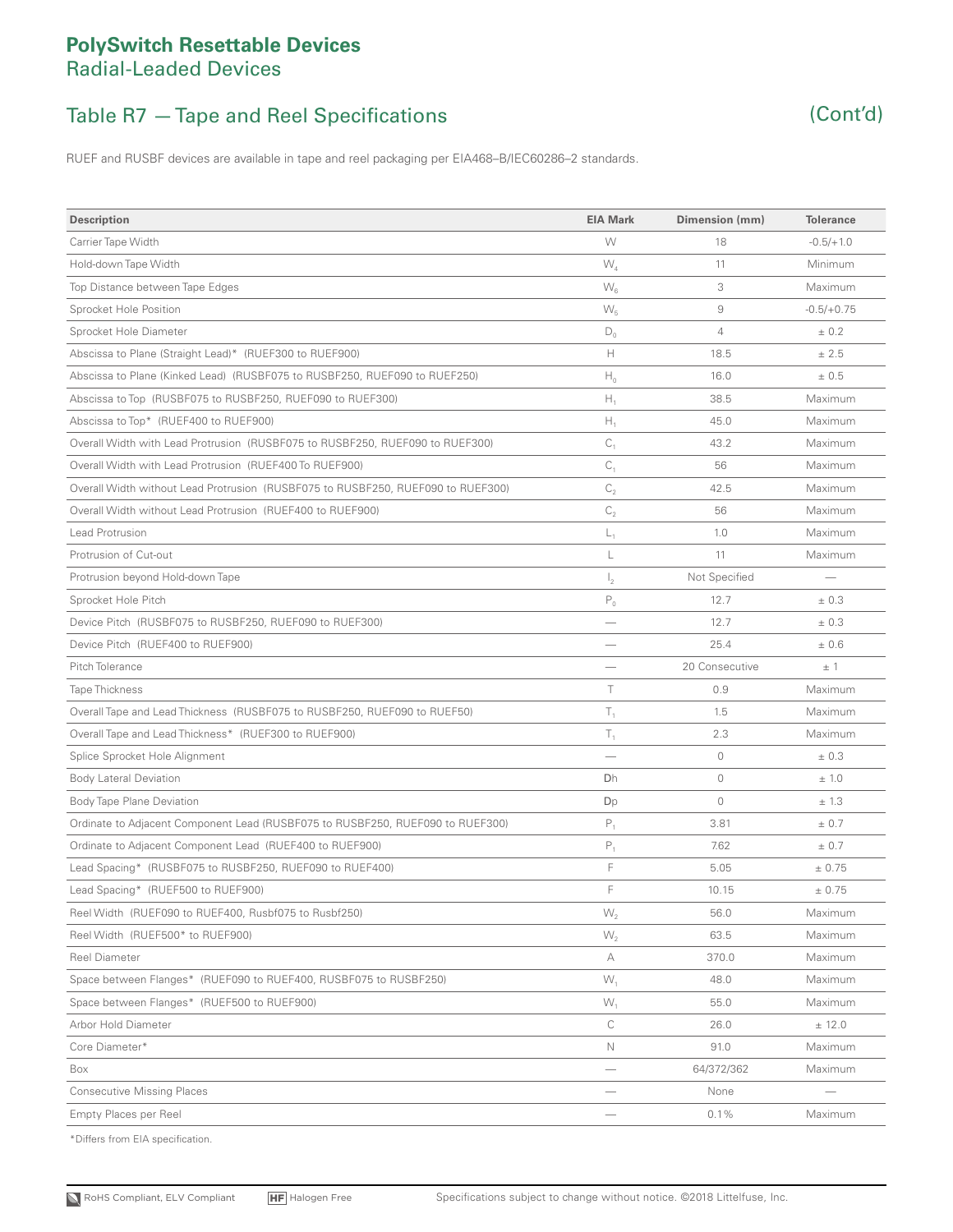## Table R7 — Tape and Reel Specifications (Cont'd)

RGEF and RHEF devices are available in tape and reel packaging per EIA468–B/IEC60286–2 standards.

| $\sim$ 1<br><b>Description</b>                                                   | <b>EIA Mark</b> | Dimension (mm)      | <b>Tolerance</b> |
|----------------------------------------------------------------------------------|-----------------|---------------------|------------------|
| Carrier Tape Width                                                               | W               | 18                  | $-0.5/+1.0$      |
| Hold-Down Tape Width                                                             | W,              | 11                  | Minimum          |
| Top Distance between Tape Edges                                                  | $W_{6}$         | 3                   | Maximum          |
| Sprocket Hole Position                                                           | $W_{5}$         | $\mathcal G$        | $-0.5/+0.75$     |
| Sprocket Hole Diameter                                                           | $D_0$           | $\overline{4}$      | ± 0.2            |
| Abscissa to Plane (Straight Lead) (RGEF250 to RGEF1400)                          | Н               | 18.5                | ± 2.5            |
| Abscissa to Plane (Kinked Lead) (Rhef050 to RGEF1500)                            | $H_0$           | 16.0                | ± 0.5            |
| Abscissa to Top (RGEF250 to RGEF500, RGEF050 to RGEF450)                         | $H_{1}$         | 38.5                | Maximum          |
| Abscissa to Top* (RGEF600 to RGEF1400, RHEF550 to RHEF1500)                      | Н,              | 45.0                | Maximum          |
| Overall Width with Lead Protrusion (RGEF250 to RGEF600, RHEF050 to RHEF450)      | $C_1$           | 43.2                | Maximum          |
| Overall Width with Lead Protrusion (RGEF700 to RGEF1400, RHEF550 to RHEF1500)    | $C_1$           | 55                  | Maximum          |
| Overall Width without Lead Protrusion (RGEF250 to RGEF600, RHEF050 to RHEF450)   | $C_{2}$         | 42.5                | Maximum          |
| Overall Width without Lead Protrusion (RGEF700 to RGEF1400, RHEF550 to RHEF1500) | $\mathbb{C}_2$  | 54                  | Maximum          |
| Lead Protrusion                                                                  | L,              | 1.0                 | Maximum          |
| Protrusion of Cut-out                                                            | L               | 11                  | Maximum          |
| Protrusion beyond Hold-down Tape                                                 | $\mathsf{I}_2$  | Not Specified       |                  |
| Sprocket Hole Pitch                                                              | $P_0$           | 12.7                | ± 0.3            |
| Device Pitch (RGEF250 to RGEF700, RHEF050 to RHEF600)                            |                 | 25.4                | ± 0.61           |
| Device Pitch (RGEF800 to RGEF1400, RHEF650 to RHEF1500)                          |                 | 25.4                | ± 0.6            |
| Pitch Tolerance                                                                  |                 | 20 Consecutive      | ±1               |
| <b>Tape Thickness</b>                                                            | T               | 0.9                 | Maximum          |
| Overall Tape and Lead Thickness* (RGEF250 to RGEF1100, RHEF050 to RHEF1100)      | Т,              | 2.0                 | Maximum          |
| Overall Tape and Lead Thickness* (RGEF1200 to RGEF1400, RHEF1300 to RHEF1500)    | $T_1$           | 2.3                 | Maximum          |
| Splice Sprocket Hole Alignment                                                   | -               | $\circ$             | ± 0.3            |
| <b>Body Lateral Deviation</b>                                                    | Dh              | $\circ$             | ± 1.0            |
| Body Tape Plane Deviation                                                        | Dp              | $\mathsf{O}\xspace$ | ± 1.3            |
| Ordinate to Adjacent Component Lead (RGEF250 to RGEF1100, RHEF050 to RHEF900)    | $P_1$           | 3.81                | ± 0.7            |
| Ordinate to Adjacent Component Lead (RGEF1200 to RGEF1400, RHEF1000 to RHEF1500) | $P_1$           | 7.62                | ± 0.7            |
| Lead Spacing* (RGEF250 to RGEF1100, RHEF050 to RHEF900)                          | F               | 5.05                | ± 0.75           |
| Lead Spacing* (RGEF1200 to RGEF1400, RHEF1000 to RHEF1500)                       | F               | 10.15               | ± 0.75           |
| Reel Width (RGEF250 to RGEF600, RHEF050 to RHEF450)                              | $W_{2}$         | 56.0                | Maximum          |
| Reel Width* (RGEF700 to RGEF1400 & RHEF550 to RHEF1500)                          | $W_2$           | 63.5                | Maximum          |
| Reel Diameter                                                                    | А               | 370.0               | Maximum          |
| Space between Flanges* (RGEF250 to RGEF600, RHEF050 to RHEF450)                  | $W_1$           | 48.0                | Maximum          |
| Space between Flanges* (RGEF700 to RGEF400, RHEF550 to RHEF1500)                 | $W_1$           | 55.0                | Maximum          |
| Arbor Hold Diameter                                                              | С               | 26.0                | ± 12.0           |
| Core Diameter*                                                                   | N               | 91.0                | Maximum          |
| Box                                                                              |                 | 64/372/362          | Maximum          |
| <b>Consecutive Missing Places</b>                                                |                 | None                |                  |
| Empty Places per Reel                                                            |                 | 0.1%                | Maximum          |

\*Differs from EIA specification.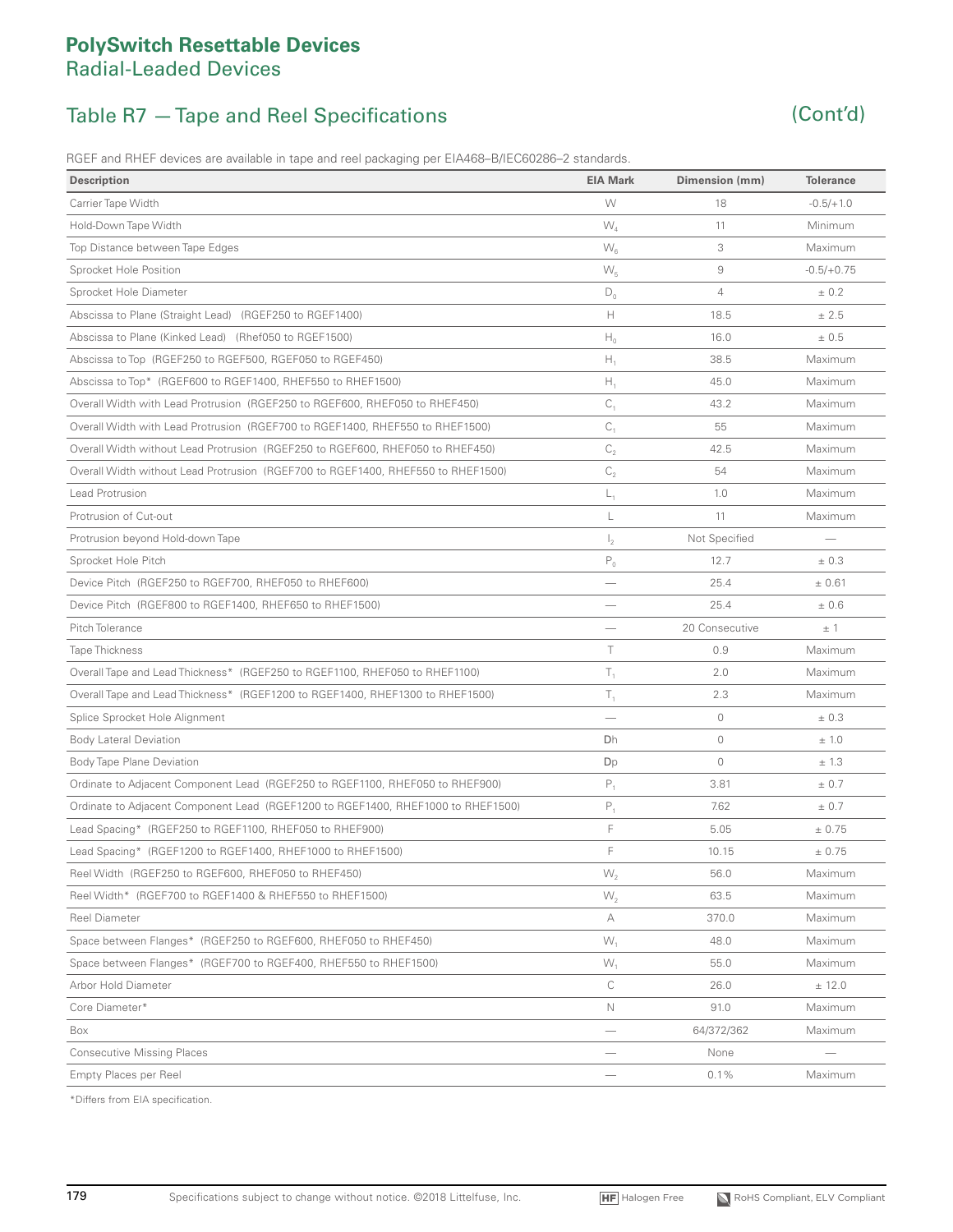## **PolySwitch Resettable Devices**

Radial-Leaded Devices





### Figure R22 — EIA Referenced Reel Dimensions

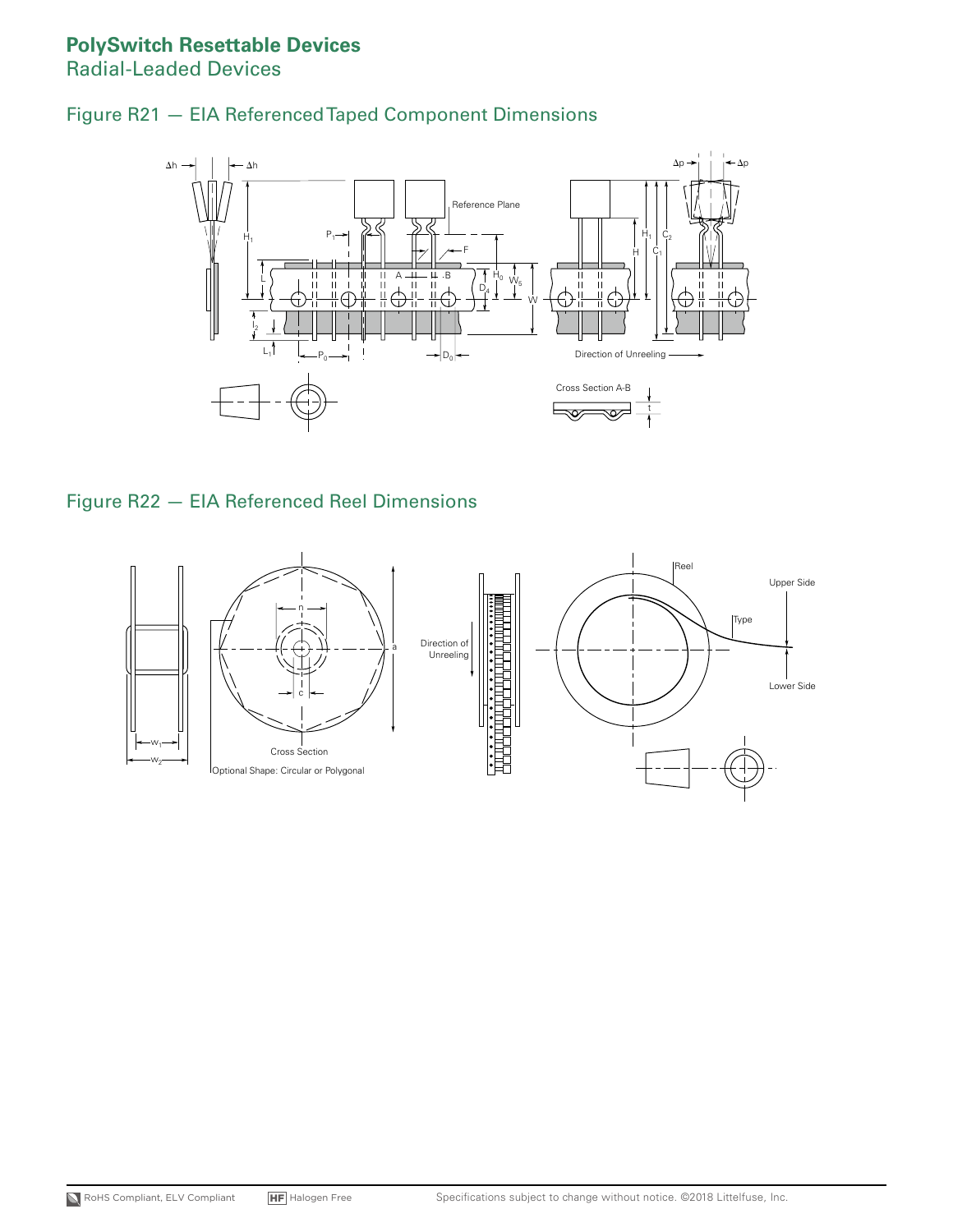### Part Numbering System



**Note:** Kinked parts are recommended to control the height of the part on the PCB in non-auto PCB applications.

# **Warning :**

- Users should independently evaluate the suitability of and test each product selected for their own application.
- Operation beyond the maximum ratings or improper use may result in device damage and possible electrical arcing and flame.
- These devices are intended for protection against damage caused by occasional overcurrent or overtemperature fault conditions and should not be used when repeated fault conditions or prolonged trip events are anticipated.
- Contamination of the PPTC material with certain silicone-based oils or some aggressive solvents can adversely impact the performance of the devices.
- Device performance can be impacted negatively if devices are handled in a manner inconsistent with recommended electronic, thermal, and mechanical procedures for electronic components.
- PPTC devices are not recommended for installation in applications where the device is constrained such that its PTC properties are inhibited, for example in rigid potting materials or in rigid housings, which lack adequate clearance to accommodate device expansion.
- Operation in circuits with a large inductance can generate a circuit voltage (Ldi/dt) above the rated voltage of the device.

### **Notice:**

Information furnished is believed to be accurate and reliable. However, users should independently evaluate the suitability of and test each product selected for their own applications. Littelfuse products are not designed for, and shall not be used for, any purpose (including, without limitation, military, aerospace, medical, life-saving, lifesustaining or nuclear facility applications, devices intended for surgical implant into the body, or any other application in which the failure or lack of desired operation of the product may result in personal injury, death, or property damage) other than those expressly set forth in applicable Littelfuse product documentation. Warranties granted by Littelfuse shall be deemed void for products used for any purpose not expressly set forth in applicable Littelfuse documentation. Littelfuse shall not be liable for any claims or damages arising out of products used in applications not expressly intended by Littelfuse as set forth in applicable Littelfuse documentation. The sale and use of Littelfuse products is subject to Littelfuse Terms and Conditions of Sale, unless otherwise agreed by Littelfuse.